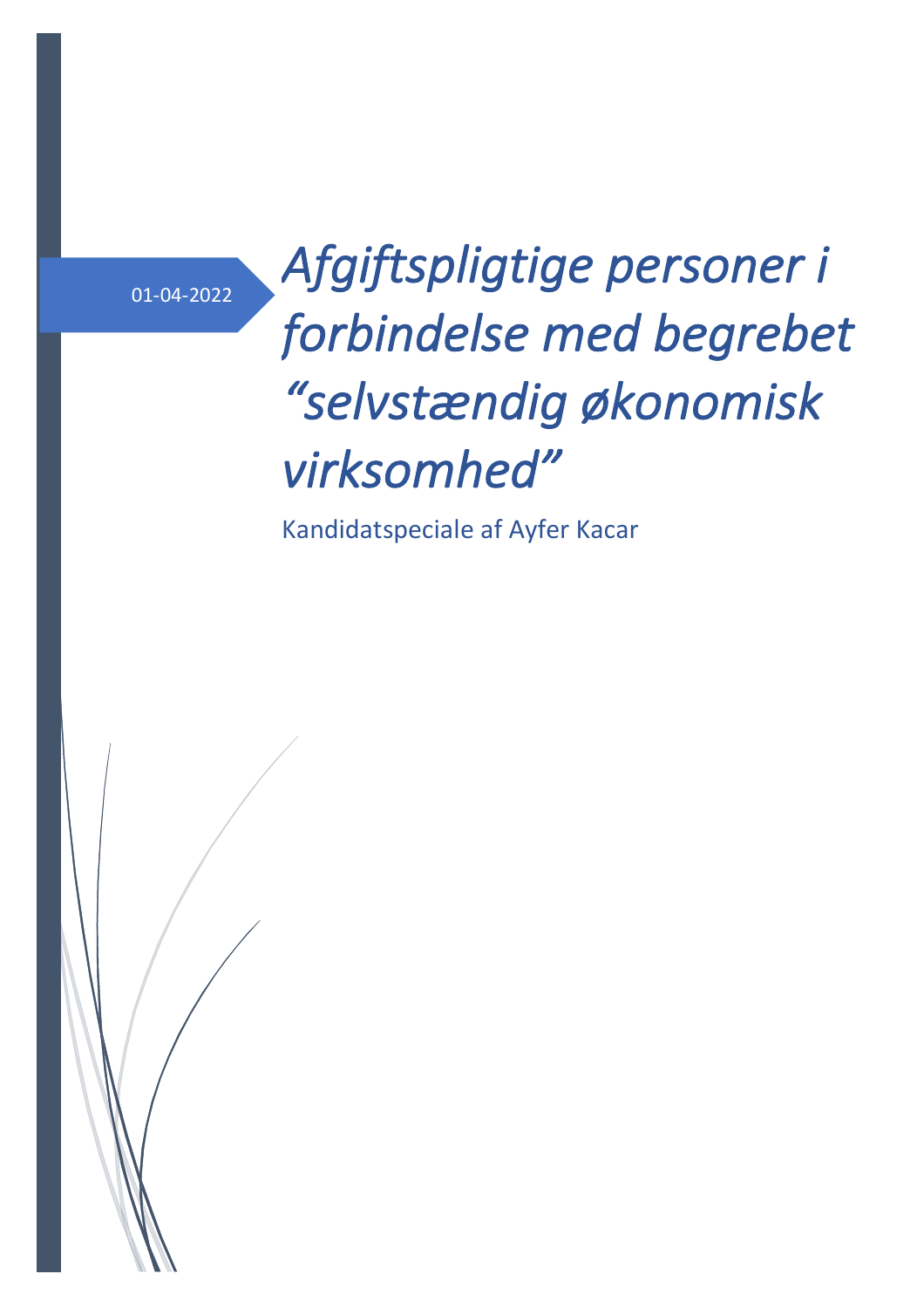## **Titelblad**

Titel (Dansk): Afgiftspligtige personer i forbindelse med begrebet "selvstændig økonomisk virksomhed" 

Titel (Engelsk): Taxable persons in relation to the concept of "independent economic activity"

Uddannelse: Kandidatuddannelsen i Erhvervsøkonomi-Erhvervsjura Uddannelsessted: Aalborg Universitet - Juridisk Institut Projekt: Kandidatspeciale Emne: Moms Vejleder: Charlotte Sørensen

Afleveringsdato: 01/04-2022 Antal sider: 69 Antal Anslag: 136.984

Udarbejdet af Ayfer Kacar Studienummer: 20196865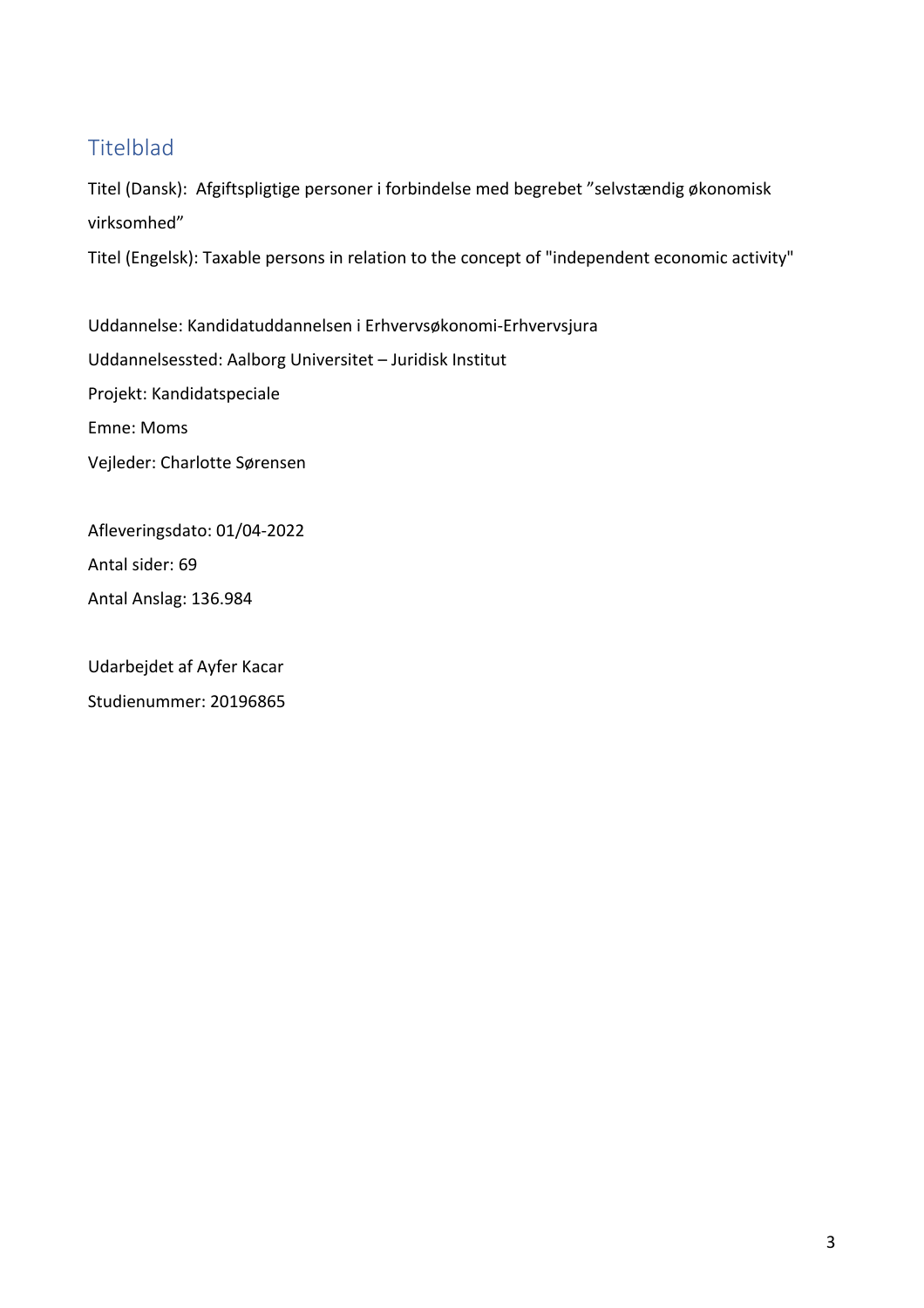## Indholdsfortegnelse

| 1.1.   |                                                                                                             |  |
|--------|-------------------------------------------------------------------------------------------------------------|--|
| 1.2.   |                                                                                                             |  |
| 1.3.   |                                                                                                             |  |
| 1.4.   |                                                                                                             |  |
| 1.4.1. |                                                                                                             |  |
| 1.4.2. |                                                                                                             |  |
| 1.4.3. |                                                                                                             |  |
| 1.4.4. |                                                                                                             |  |
| 1.4.5. |                                                                                                             |  |
|        |                                                                                                             |  |
| 2.1.   |                                                                                                             |  |
| 2.2.   |                                                                                                             |  |
|        | KAPITEL 3: KREDSEN AF AFGIFTSPLIGTIGE PERSONER EFTER ML § 3, STK. 1 OG MOMSSYSTEMDIREKTIVET                 |  |
|        |                                                                                                             |  |
|        | 3.1. BRED OG EKSKLUSIV FORTOLKNING AF BEGREBET "AFGIFTSPLIGTIG PERSON" EFTER ML § 3, STK. 1 OG              |  |
|        |                                                                                                             |  |
|        |                                                                                                             |  |
|        |                                                                                                             |  |
|        | KAPITEL 4: SELVSTÆNDIG VIRKSOMHED, AFGRÆNSNING OVER FOR LØNMODTAGERE  26                                    |  |
|        |                                                                                                             |  |
|        | 4.2. RETNINGSLINJER FOR AFGRÆNSNING MELLEM SELVSTÆNDIGT ERHVERVSDRIVENDE OG LØNMODTAGERE27                  |  |
|        |                                                                                                             |  |
|        |                                                                                                             |  |
|        |                                                                                                             |  |
|        |                                                                                                             |  |
|        |                                                                                                             |  |
|        |                                                                                                             |  |
|        |                                                                                                             |  |
|        | 4.5. DELKONKLUSION PÅ SELVSTÆNDIGHEDSBEGREBET I FORHOLD TIL AFGRÆNSNING OVER FOR LØNMODTAGERE 42            |  |
|        | 4.6. AFGRÆNSNING MELLEM ERHVERVSMÆSSIG VIRKSOMHED OG IKKE-ERHVERVSMÆSSIG VIRKSOMHED                         |  |
|        |                                                                                                             |  |
|        | 4.7. TEUF'S BESTEMMELSER OM FRI BEVÆGELIGHED OG FRI ETABLERING IFT. DET MOMSMÆSSIGE                         |  |
|        |                                                                                                             |  |
|        |                                                                                                             |  |
|        |                                                                                                             |  |
|        | 5.2. ALLE FORMER FOR ØKONOMISK VIRKSOMHED, MOMSSYSTEMDIREKTIVET ART. 9, STK. 1, 2. AFSNIT, 1. PKT 49        |  |
|        | 5.3. UDNYTTELSE AF MATERIELLE ELLER IMMATERIELLE GODER MED HENBLIK PÅ OPNÅELSE AF INDTÆGTER AF EN VIS VARIG |  |
|        |                                                                                                             |  |
|        | 5.4. HENSIGT OM AT PÅBEGYNDE SELVSTÆNDIG ØKONOMISK VIRKSOMHED OG FORBEREDENDE HANDLINGER 53                 |  |
|        |                                                                                                             |  |
|        |                                                                                                             |  |
|        |                                                                                                             |  |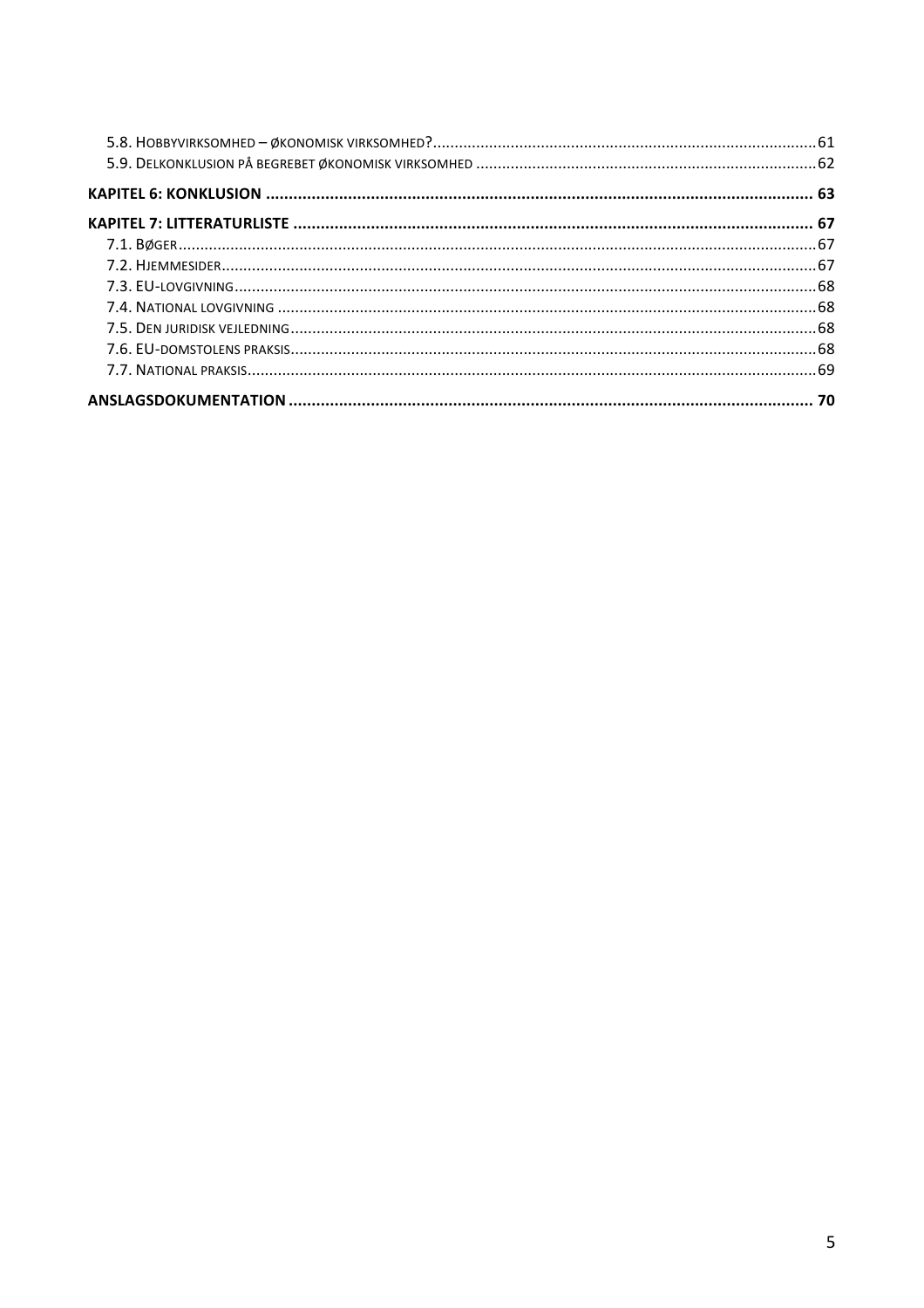#### Abstract

In Denmark, we have the VAT Act, which is EU-harmonized. The VAT Act has been implemented based on the First Council Directive (67/227 / EEC) of 11 April 1976 on the common system of value added tax. The main purpose of the VAT system is to create healthier competition in European markets. The system of VAT is that all taxable transactions delivered to taxable persons for consideration are subject to VAT.

VAT act  $\S$  3, (1) and the VAT System Directive art. 9 determines who is covered by the concept of taxable person. The definition of taxable persons is used in the EU's VAT system for a few purposes. Only taxable persons are affected by the various requirements of the VAT system. Taxable persons according to ML  $\S$  3, para. 1, are legal and natural persons, if they conduct independent economic activity. The thesis deals with who is covered by the concept of taxable persons according to the criteria "independent economic activity". It is only VAT act  $\S 3$ , (1) and the VAT System Directive art.  $9$ , (1) and part of art. 10, which will be addressed in the thesis.

It can be concluded that there are two criteria in determining the taxable person. It is independent and economical business. Employees and other private persons are exempt from the concept of taxable person, cf. the VAT System Directive art. 10. The delimitation towards employees is done by looking at the employer-employee relationship. Following EU practice, we see that there is an overall assessment of the concept of independence.

The directive's provisions that the purpose or result of the business is irrelevant to whether one is a taxable person. Economic business can have permanent as well as more occasional character. The VAT System Directive art. 9, para. 2 are not dealt with in the thesis. Economic activity also includes the exploitation of tangible goods and intellectual property rights to obtain income of a certain lasting nature.

According to EU practice, status as a taxable person is usually not acquired until the first improved action, which relates to the taxable activity, i.e. the initial expense or investment the company makes.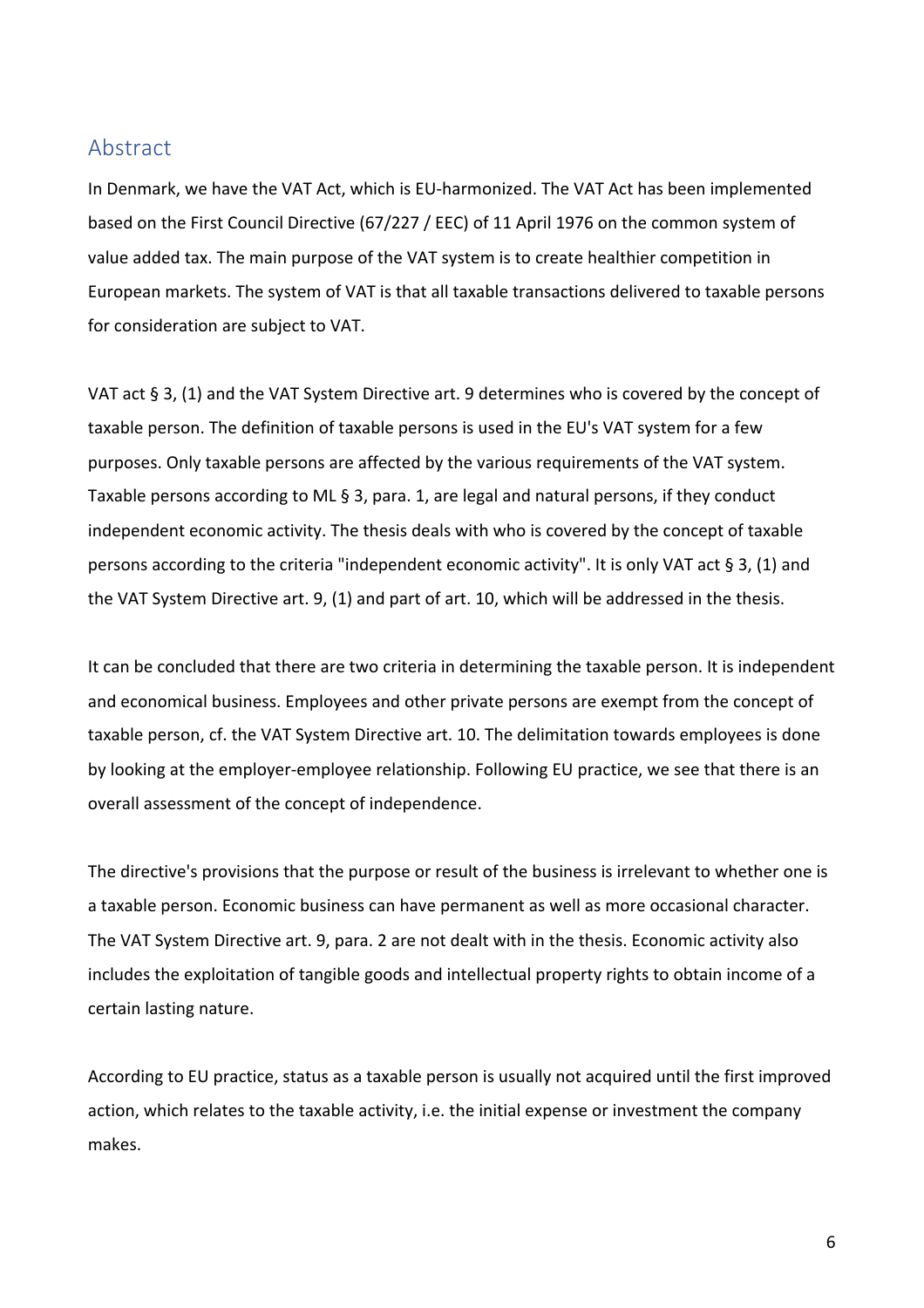## Kapitel 1: Emnefelt

#### 1.1. Indledning

Moms er en forkortelse af meromsætningsafgift, og det er en indirekte skat indført i Danmark i 1967. Den momsbeskatningsmodel, vi har i Danmark, er baseret på den model, der også anvendes i EU. Vi har i Danmark Momsloven<sup>1</sup> (herefter ML), der er harmoniseret på baggrund af EU. ML er implementeret på baggrund af momssystemdirektivet $^2$ . Momsens system er bygget således, at alle afgiftspligtige transaktioner, der leveres mod vederlag af en afgiftspligtig person, er *momspligtige*. Dette er betingelsen for, at man er momspligtig. Momssystemet er primært en finansieringsform til staters offentlige udgifter og dermed en drivkraft til samfundets generelle velfærd. Udgangspunktet i momssystemet er, at momsen skal opkræves i alle omsætningsled, men der sker ikke dobbeltbeskatning, da virksomhederne kan trække købsmomsen fra, og det således kun er den endelige forbruger, der beskattes.

ML stadfæster, at momspligtige er juridiske eller fysiske personer, der driver selvstændig økonomisk virksomhed, jf. Momsloven § 3, stk. 1, mens momssystemdirektivet definerer en afgiftspligtig som "enhver", der driver selvstændig og økonomisk virksomhed, jf. momssystemdirektivet art. 9, stk. 1. Ifølge ML § 3, stk. 1 er kravene for at anses for at være en afgiftspligtig person, at man er en juridisk eller fysisk person, der driver "selvstændig økonomisk virksomhed". ML § 3, skt. 1 er implementeret på baggrund af Momssystemdirektivet art. 9. Direktivet går dybere ned i definitionen og definerer, hvad "enhver" er. Reglerne siger, at enhver selvstændig og økonomisk person er en afgiftspligtig person. En afgiftspligtig person kan derfor være enhver form for selskabs- og virksomhedsdannelse. En enheds retlige form er i den forbindelse uden betydning. Afgiftspligtige personer omfatter både registreringspligtige og ikkeregistreringspligtige virksomheder. $3$ 

 

 $1$  Lovbekendtgørelse 2019-09-26 nr. 1021 om merværdiafgift

 $2$  Rådets direktiv 2006/112/EF af 28.november 2006 om det fælles merværdiafgiftssystem

 $3$  Den Juridiske Vejledning 2021-2, D.A.3.1.2. Definition: Momspligtig person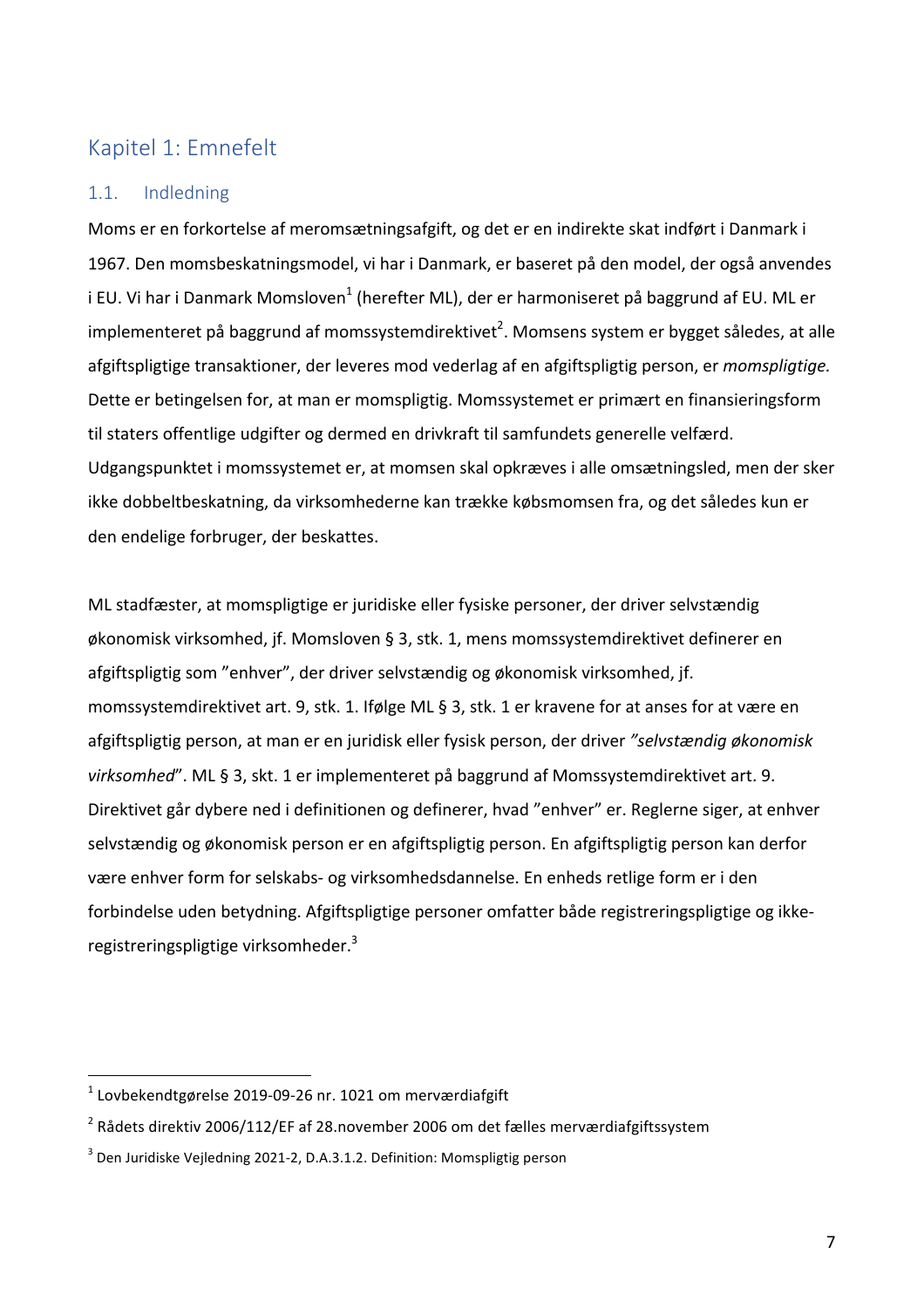Grundprincippet for momsen er "neutralitetsprincippet", hvilket indebærer, at momsen ikke må påvirke en virksomheds eller en forbrugers dispositioner. Hver gang man skal pålægge 25 pct., så er det en hård belastning for både virksomheden og forbrugerne. Via neutralitetsprincippet er det sidste led, der momser, og som dermed har ret til fradrag. Neutralitetsprincippet har til formål at ophæve/neutralisere momsens virkninger. 

#### 1.2. Problemformulering

Formålet med dette speciale er at undersøge de afgørende kriterier for fastsættelsen af, hvem der anses for at være en afgiftspligtig person ifølge ML § 3, stk. 1 og momssystemdirektivet art. 9, stk. 1. Eftersom ML § 3, stk. 1 er implementeret på baggrund af momssystemdirektivet art. 9, stk. 1, er vurderingen af en afgiftspligtig person baseret på nogle kriterier, hvor disse kriterier anvendes i praksis både af nationalretten og af EU-retten. I den forbindelse er det relevant at undersøge, hvad begrebet "afgiftspligtig person" omfatter i henhold til kravene "selvstændig økonomisk virksomhed", og hvad der så i den forbindelse forstås ved "selvstændig økonomisk virksomhed" ifølge ML § 3, stk. 1 og momssystemdirektivet art. 9. På baggrund af dette opstår denne problemformulering: 

*Hvilke kriterier er afgørende for, om man anses for at være omfattet af begrebet "afgiftspligtig person" i* henhold til momsloven § 3, stk. 1 og momssystemdirektivet art. 9, stk. 1?

#### 1.3. Afgrænsning

Momssystemet giver anledning til en række interessante momsmæssige udfordringer og problemstillinger. Med hensyn til specialets omfang er det nødvendigt at foretage nogle afgrænsninger. 

I specialet afgrænses problemformuleringen til ML § 3, stk. 1, hvor afgiftspligtige personer i forbindelse med kriterierne "selvstændighed" og "økonomisk aktivitet" behandles. Andre personer, herunder afgiftspligtig person nævnt i stk. 2 og stk. 3, der også anses for afgiftspligtig person, behandles ikke i specialet. Eksempelvis vil en afgiftspligtig person, der lejlighedsvis leverer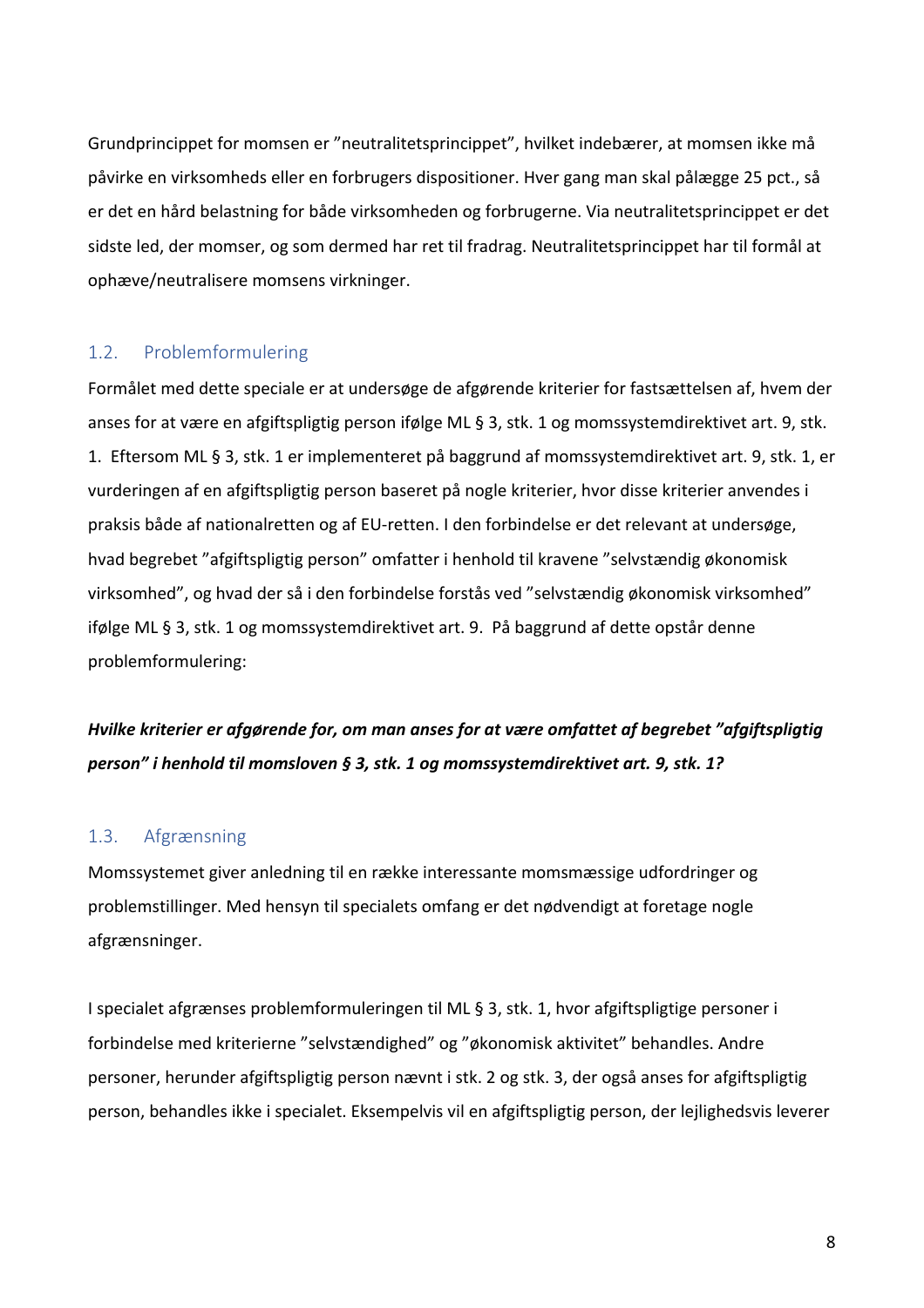et nyt transportmiddel, offentlig forsyningsvirksomhed mv., jf. ML § 3, stk. 2 og momssystemdirektivet art. 9, stk., 2 ikke blive behandlet.

I specialet vil begrebet "afgiftspligtig person" samt betingelserne herfor blive behandlet i forbindelse med EU-retten og nationalretten, hvor der endvidere inddrages praksis for at analysere definitionen af begreberne "selvstændighed" og "økonomisk virksomhed". Øvrige betingelser, såsom levering mod vederlag, momsfritagelse og leveringssted vil ikke blive behandlet, idet det ikke anses for at være relevant i forhold til specialets problemformulering.

Det primære formål med selvstændighedsbegrebet er en afgrænsning mellem selvstændige erhvervsdrivende og lønmodtagere. Der vil derfor i specialet ikke blive behandlet en afgrænsning mellem selvstændige erhvervsdrivende og honorarmodtagere.

Til besvarelse af specialets problemformulering vil der blive inddraget afgørelser, retskilder og kilder. Der vil dog ikke være en udtømmende gennemgang af national praksis. Specialet vil gennemgå nogle afgørelser fra retspraksis, som er med til at fastlægge de nationale kriterier for at kunne anses for at være en afgiftspligtig person i henhold til ML § 3, stk. 1 og momssystemdirektivet art. 9. Visse afgørelser, der er udvalgt til at belyse problemstillingen, vil give et billede i forhold til besvarelsen af problemstillingen. De nationale afgørelser samt afgørelser fra EU-domstolen vil blive inddraget, hvor der kan være tvivl om, hvorvidt disse afgørelser er EU-konforme, samt om, hvorvidt de opstillede kriterier bliver anvendt ens i praksis.

Besvarelsen af problemformuleringen vil ske gennem nationalretten og EU-retten. Dog er det vigtigt at huske, at EU-retten har forrang over national ret. Det er nødvendigt at inddrage og henvise til EU-domstolens praksis og kilder samt momssystemdirektivets art. 9. Præmisser og synspunkter fra EU-domstolens praksis er med til undersøge, hvad der lægges vægt på ved vurderingen af selvstændighedsbegrebet og begrebet økonomisk virksomhed. Disse præmisser og synspunkter vil blive sammenholdt med nationale afgørelser for at undersøge, om der foreligger en EU-konform fortolkning og anvendelse af definitionen af begrebet afgiftspligtig person.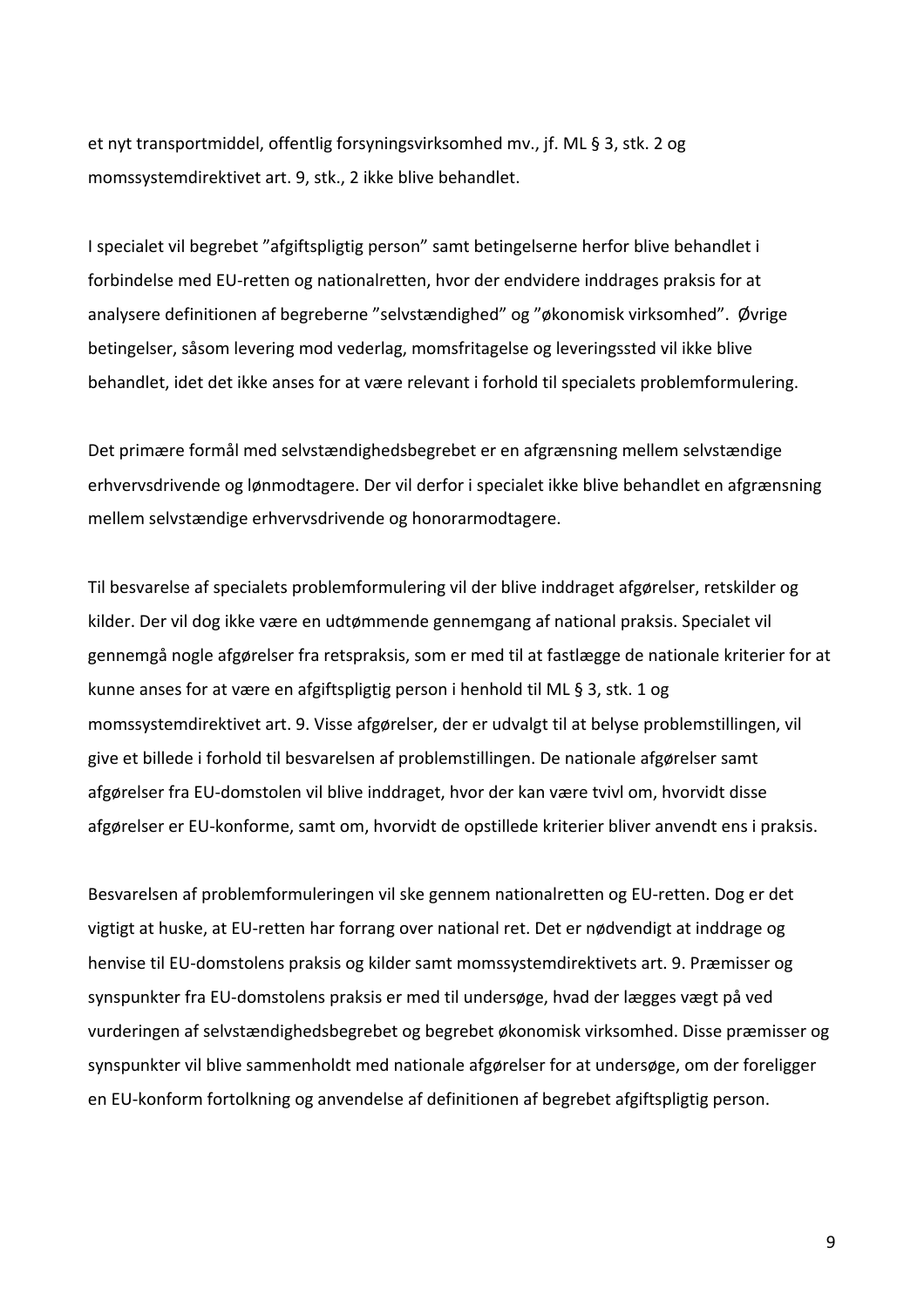#### 1.4. Metode

Formålet med følgende afsnit er at give en beskrivelse af specialets metodevalg. For at besvare specialets problemformulering er det vigtigt at fastlægge, hvilken metode der anvendes, og dette giver mulighed for at kunne opnå en forståelse for, hvordan specialets problemformulering vil blive besvaret. Der sondres mellem "juridisk metode" og "retsdogmatisk metode". Den juridiske metode anvendes til det praktiske livs opgaveløsning, hvor man tager stilling til en konkret problemstilling.<sup>4</sup> Retsdogmatisk metode adskiller sig fra juridisk metode ved, at retsdogmatisk metode ser på retsreglerne på et område og ikke på en konkret problemstilling. I specialet undersøges retstilstanden for, hvem der anses for at være omfattet af begrebet "afgiftspligtig person", jf. ML § 3, stk., 1 og hvilke krav der gælder hertil. Metoden, der anvendes til at analysere problemstillingen, er "retsdogmatisk metode".

En retsdogmatisk metode indebærer endvidere, at retspraksis beskrives, fortolkes, analyseres og systematiseres. Hovedformålet med specialet er således at beskrive, fortolke og systematisere afgiftspligtig person ifølge ML § 3, stk. 1. Disse elementer, altså at beskrive, fortolke og systematisere gældende ret, kan være svære at adskille og vil ofte flyde sammen, hvorfor der i specialet heller ikke vil være en konkret adskillelse af elementerne.<sup>5</sup>

Den retsdogmatisk metode gør brug af de relevante retskilder på det pågældende retsområde. I denne afhandling består retskilderne af EU's momssystemdirektiv, den danske momslov, retspraksis og administrative praksis.

#### 1.4.1. Beskrivelse af gældende ret

Med dette speciale vil gældende ret for afgiftspligtig person i henhold til ML § 3, stk.1 og momssystemdirektivet art. 9 blive beskrevet. Formålet med dette er at frembringe en objektiv og saglig beskrivelse af både teori og retskilder.<sup>6</sup> For at nå formålet med at beskrive den gældende ret, vil der i specialet blive inddraget relevante retskilder, teorier og praksis. Dog vil der i specialet

 $4$  Munk-Hansen, Carsten: Retsvidenskabsteori, s. 190

 $5$  Evald, Jens m.fl.: Retsfilosofi, retsvidenskab & retskildelære, 2004, s. 207.

 $6$  Evald, Jens m.fl.: Retsfilosofi, retsvidenskab & retskildelære, 2004, s. 215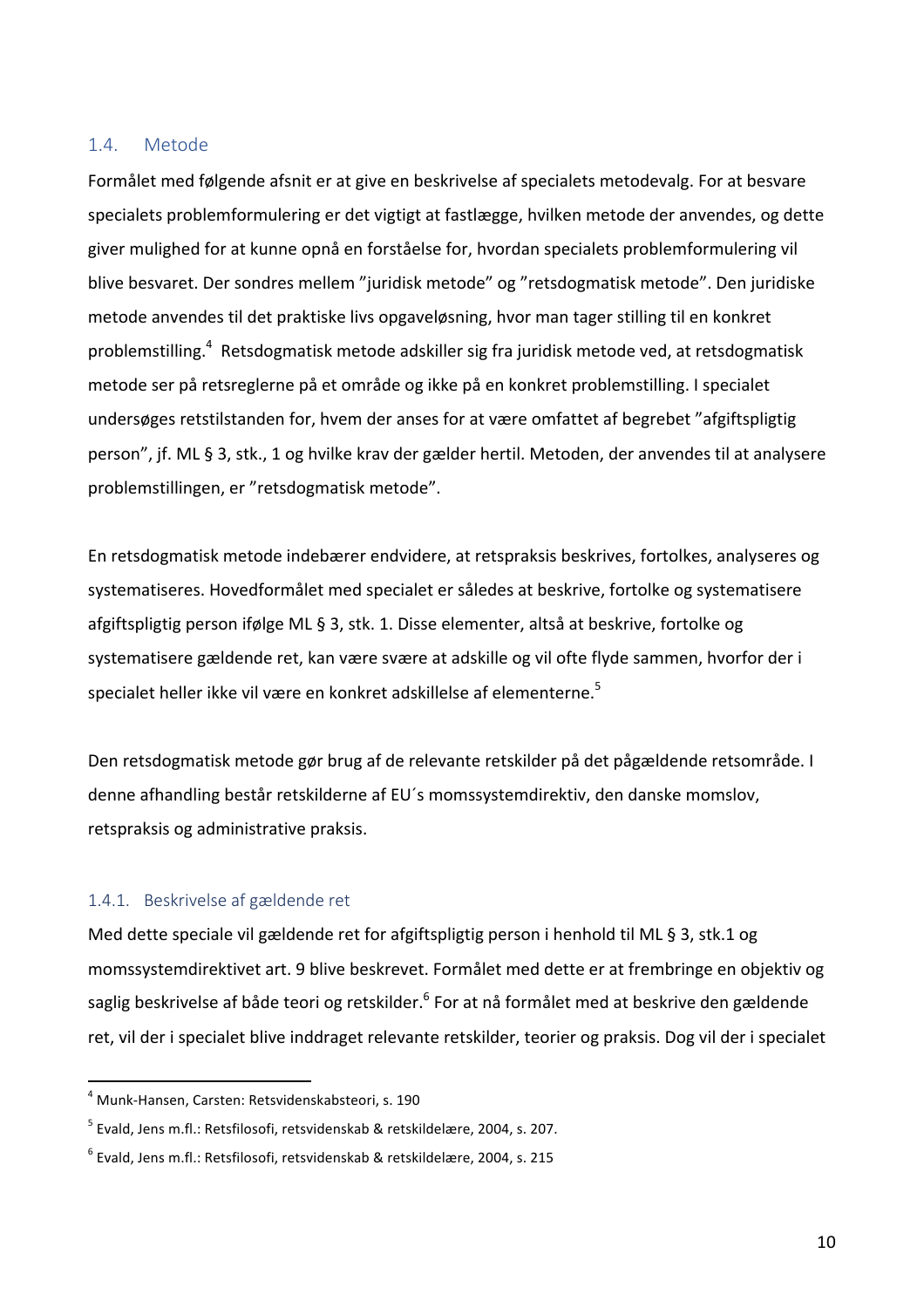også blive inddraget subjektive betragtninger om de konkrete problemstillinger, idet disse kræver en vis fortolkning af retskilder og teorier.<sup>7</sup>

#### 1.4.2. Analyse og fortolkning af gældende ret

For at afklare problemstillingen vil der i specialet blive anvendt principper fra forvaltningsretten og momsretten. Dette er nødvendigt for at afklare meningen af væsentlige lovbestemmelser, retskilder og kilder, der anses for at være relevante for besvarelsen af problemstillingen. $^8$  Der vil også blive anvendt fortolkningsprincipper, herunder ordlydsfortolkning, formålsfortolkning og indskrænkende fortolkning. Yderligere vil principper som forbuddet mod konkurrenceforvridning, neutralitetsprincippet og lovbestemmelsen GRL § 43 også blive inddraget i specialet.

#### 1.4.3. Retskilder

Retskilder er de steder, hvor vi søger juridiske informationer. De forskellige retskilder er de fortolkningsbidrag, vi har til rådighed, når vi skal finde ud af, hvad der er *gældende ret*. Specialet vil anvende gældende ret samt retspraksis fra EU-retten og dansk national ret til besvarelsen af specialets problemformulering. EU-retten har en speciel rolle i moms, da den momslov, vi har i Danmark, er EU-harmoniseret.

Ud af de fire retskildegrupper, nemlig: loven, retspraksis, sædvanen og forholdets natur, vil der i specialet blive anvendt lovgivning og retspraksis, da problemformuleringen vil blive besvaret igennem retsdogmatisk metode.

#### *1.4.4.1 Lovgivning*

I Danmark har vi et hierarki blandt forskellige retsregler. Vi har Grundloven (herefter GRL), som er den "øverste" lov, der indeholder regler vedrørende vores statsforfatning. Dernæst har vi almindelige love. En lov må ikke stride mod en højere lov. GRL er som nævnt placeret øverst, af hvilken grund den også betegnes *lex superior*, og har forrang over almindelige love. GRL tillægges en større retskildemæssig værdi end momsloven, da momsloven har en et trin lavere

 $3$  Evald, Jens m.fl.: Retsfilosofi, retsvidenskab & retskildelære, 2004, s. 216

 $8$  Evald, Jens m.fl.: Retsfilosofi, retsvidenskab og retskildelære, s. 220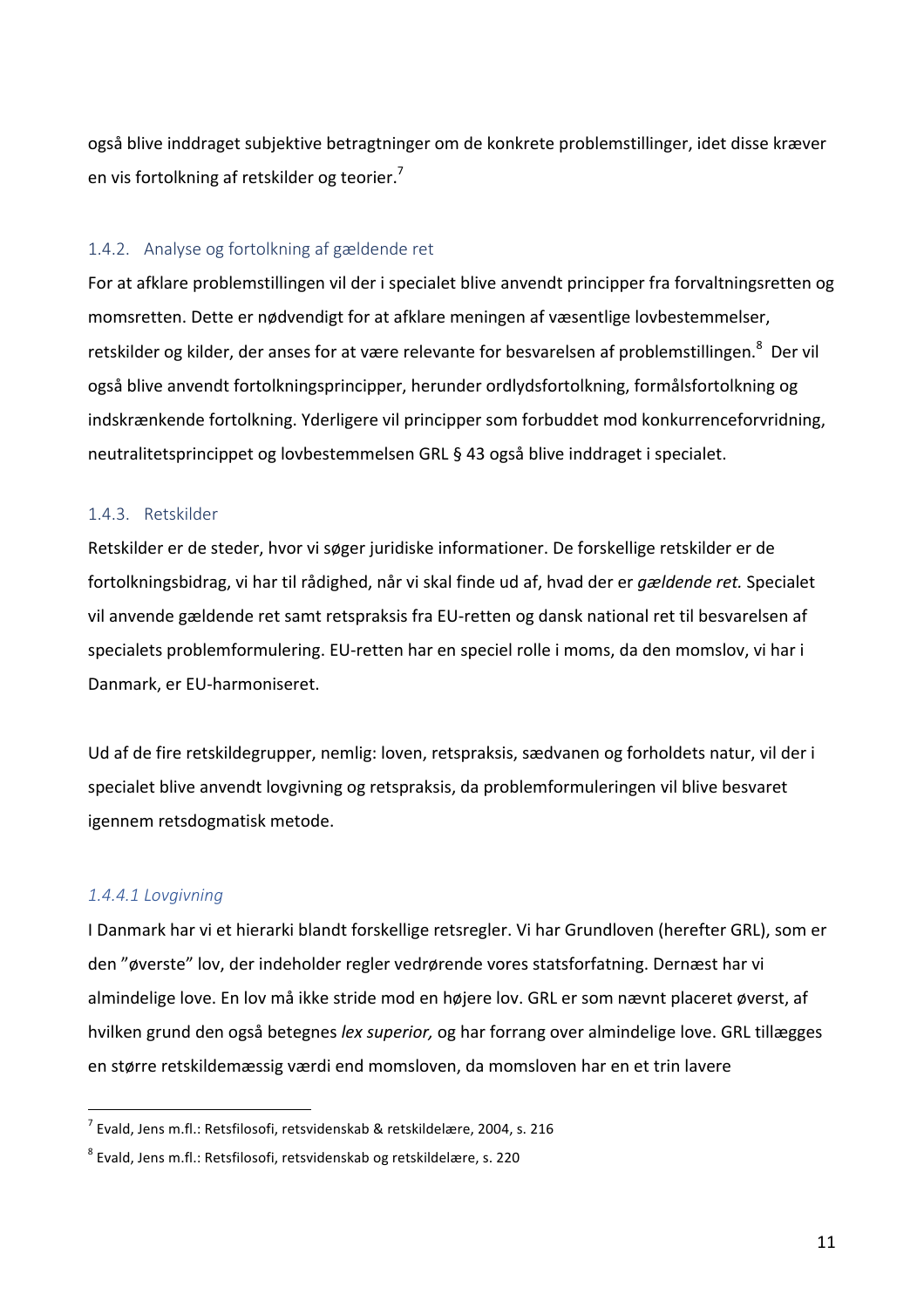retskildemæssig værdi i hierarkiet, som også betegnes lex generalis.<sup>9</sup> Loven skal derfor kunne fortolkes i overensstemmelse med GRL § 43, hvoraf det fremgår at:

"ingen skat skal pålægges, forandres eller ophæves uden ved lov."

Bestemmelsen indeholder altså et delegationsforbud, således at reguleringen af skatter kun kan ske umiddelbart ved lov. Herefter bemærkes det, at hvis der ikke er hjemmel i lov til at pålægge, forandre eller ophæve en skat, vil en sådan afgørelse være i strid med loven. De forhold, der er bestemmende for, om der foreligger skattepligt, og hvem skattepligten påhviler, skal fastsættes direkte ved lov. GRL § 43 omfatter ikke alene direkte skatter, men også indirekte skatter, såsom moms. ML giver hjemmel til at beskatte i overensstemmelse med GRL § 43.

Specialets problemstilling vil blive forsøgt analyseret via EU-retten og nationalretten. Der vil i specialet blive anvendt følgende lovregulering til besvarelse af problemformuleringen:

- Lov om merværdiafgift (Momsloven) $^{10}$
- $\bullet$  Momssystemdirektivet $^{11}$

Specialet vil primært have fokus på ML § 3, stk. 1 og momssystemdirektivet art. 9, stk. 1. Den danske momslov har sin baggrund i EU-retslig regulering af området. ML har således været en udtømmende implementering af de EU-retslige direktiver mv. på momsområdet. Selvom der ikke er et identisk sæt af momsregler i alle medlemslandene, påvirker den bagvedliggende EUregulering de retskildemæssige aspekter.<sup>12</sup>

 $9$  Munk Hansen, Carsten: Retsvidenskabsteori, 2018, s. 270

 $10$  Lovbekendtgørelse 2019-09-26 nr. 1021 om merværdiafgift

 $11$  Rådets direktiv af 2006-11-28 om det fælles merværdiafgiftssystem (2006/112)

 $12$  Rasmussen, Karin: Momsfritagelsen af transaktioner inden for sundhedsområdet – i et EU-retligt og nationalt perspektiv, 2013, s. 23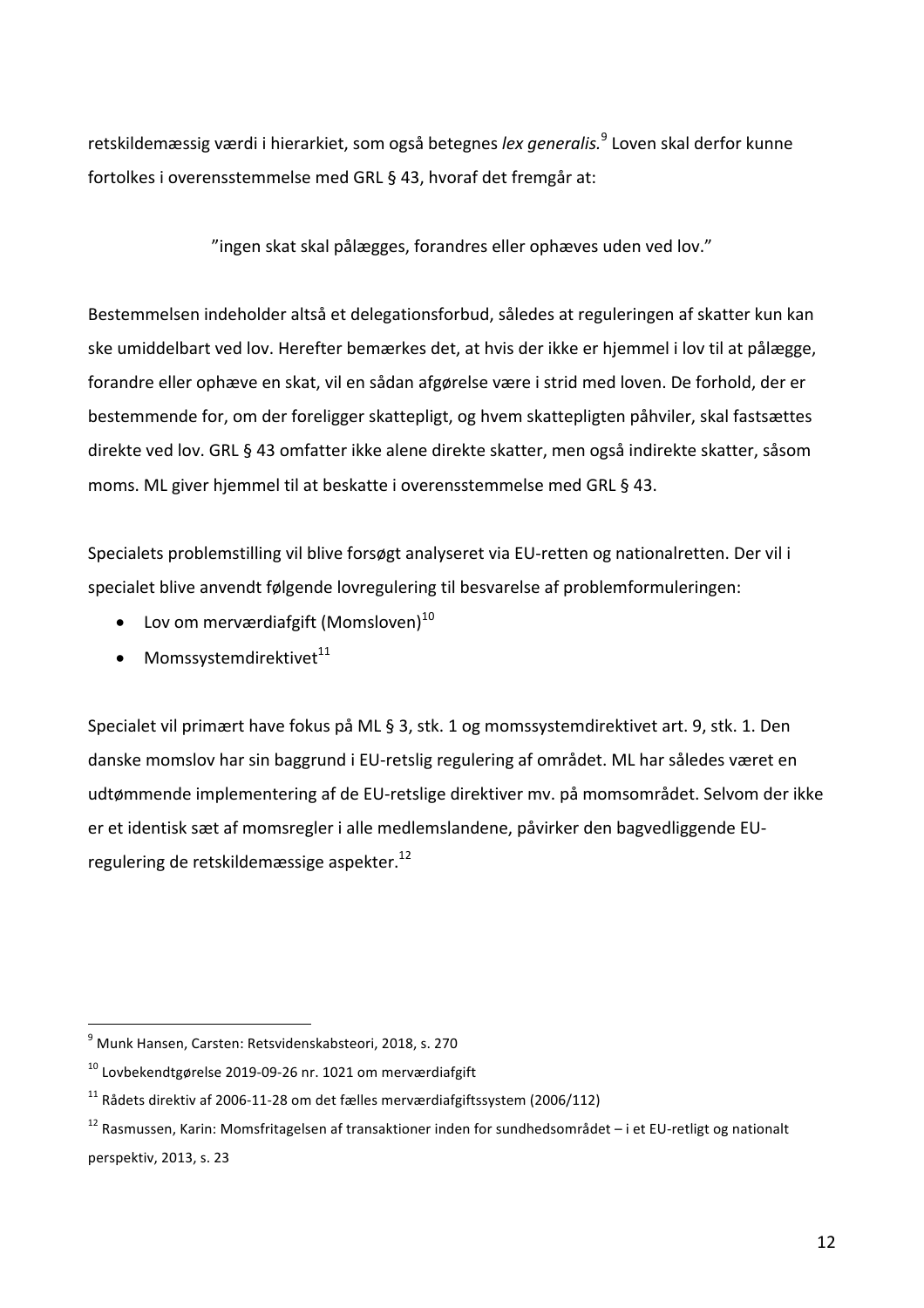#### *1.4.4.2. Retspraksis*

For behandling af specialets problemformulering er det vigtigt at anvende forskellige og relevante afgørelser. Retspraksis omfatter domstolenes retspraksis og har betydning for, hvorledes lignende fremtidige retskonflikter skal afgøres. $^{13}$ 

Specialet vil anvende retspraksis til behandling af det momsretlige område for fastlæggelsen af afgiftspligtig person ifølge ML § 3, stk. 1 og momssystemdirektivet art. 9, stk. 1.

#### 1.4.4.3. **EU-rettens forrang**

Danmark blev den 1. januar 1973 medlem af De Europæiske Økonomiske Fællesskaber (EF), eller det, som i dag er Den Europæiske Union (EU). Medlemskabet af EU betyder, at Danmark er underlagt de direktiver, som EU foreskriver. Et direktiv er rettet mod medlemsstaterne, og de skal derved omsættes til lov, før direktivet direkte kan skabe ret og pligt i nationalretten. I Danmark er EU's momssystemdirektiv implementeret i momsloven.

EU-retten har stor betydning for national ret. Der er enighed om, at direkte anvendelig EU-ret har forrang frem for national ret.<sup>14</sup> EU-domstolene har i flere domme understreget, at nationale domstole er forpligtet til at anerkende EU-reglerne, jf. sag C-6/64 Costa mod ENEL, hvor EUdomstolen har argumenteret for EU-rettens forrang med udgangspunkt i EU-rettens effektivitet og ensartet anvendelse i medlemslande.

Da EU-retten tillægges stor retskildemæssig værdi, og da EU-retten har stor betydning i forhold til national ret, vil EU-retten løbende blive inddraget i specialet.

ML er en implementering af momssystemdirektivet, og derfor fortolkes ML's bestemmelser i overensstemmelse med momssystemdirektivet. Myndighederne og domstolene er forpligtet til, inden for rammerne af det nationale fortolkningsskøn, at fortolke den nationale lovgivning EU-

<sup>&</sup>lt;sup>13</sup> Munk-Hansen, Carsten: Retsvidenskabsteori, s. 287

 $14$  Sørensen, Karsten: EU-retten, 2010, s. 169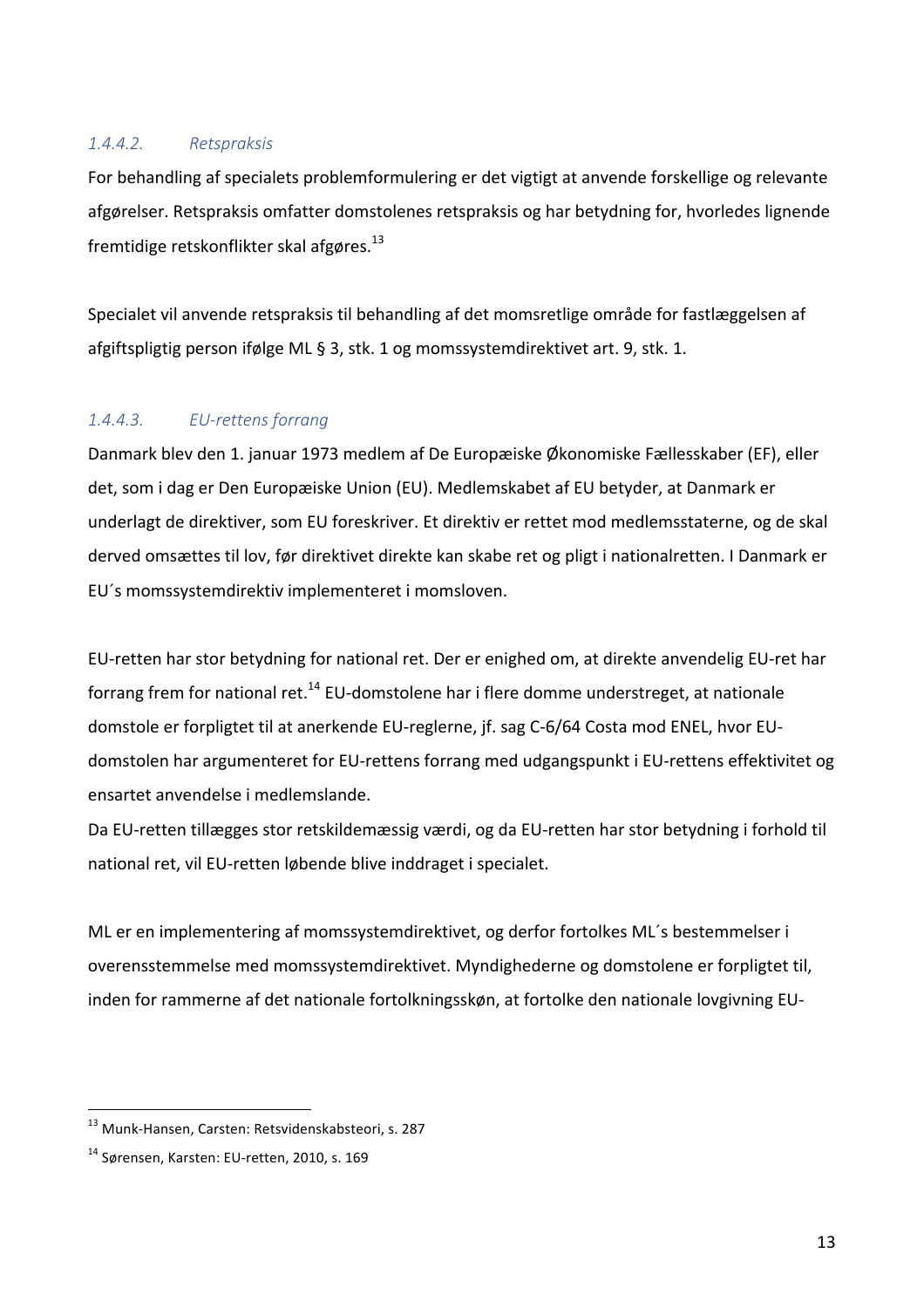konformt.<sup>15</sup> Som hjemmel til EU-konform fortolkning henviser EU-domstolen til art. 4, stk. 3 i Traktaten Om Den Europæiske Union (TEU) og loyalitetspligt i art. 288, stk. 3 i Traktaten Om Den Europæiske Unions Funktionsområde (TEUF), hvilket nævner, at et direktiv er bindende for enhver medlemsstat, det rettes til. På baggrund af, at medlemslandene har en pligt til EU-konform fortolkning, vil EU-domstolenes udtalelser have stor retskildemæssig værdi i specialet, og EUdomstolenes udtalelser vil blive inddraget til besvarelsen af problemformuleringen.

#### 1.4.4. Kilder

Formålet med specialet er at behandle afgiftspligtig person i forbindelse med kravene selvstændig økonomisk virksomhed. Det findes nødvendigt at inddrage nationale afgørelser samt retskilder til at besvare problemformuleringen.

Det er vigtigt at fastlægge de kilder, der vil blive inddraget i specialet, samt hvordan disse vil blive behandlet. Der vil blive inddraget Den Juridiske Vejledning, styresignaler, bindende svar og administrative afgørelser for at afklare gældende national ret, ligeledes også til at besvare problemformuleringen.

#### 1.4.4.1. Administrative forskrifter og praksis

Den retskildemæssige værdi af administrative forskrifter, såsom Den Juridiske Vejledning, styresignaler samt afgørelser fra Skatterådet har en vis interesse,<sup>16</sup> idet det er med til klarlæggelsen af gældende ret inden for et specifikt område eller en given retsregel. Styresignaler fra SKAT er bindende tjenestebefalinger, som har samme retlige status som cirkulærer, som er bindende tjenestebefalinger fra Skattemyndighederne. Styresignaler tillægges en væsentlig kildemæssig værdi i forhold til besvarelsen af specialets problemformulering, da disse bidrager til, at reglerne anvendes ens i praksis.

 $15$  Rasmussen, Karin: Momsfritagelsen af transaktioner inden for sundhedsområdet – i et EU-retligt og nationalt perspektiv, 2013, s. 25

 $16$  Rasmussen, Karin: Momsfritagelsen af transaktioner inden for sundhedsområdet – i et EU-retligt og nationalt perspektiv, 2013, s. 34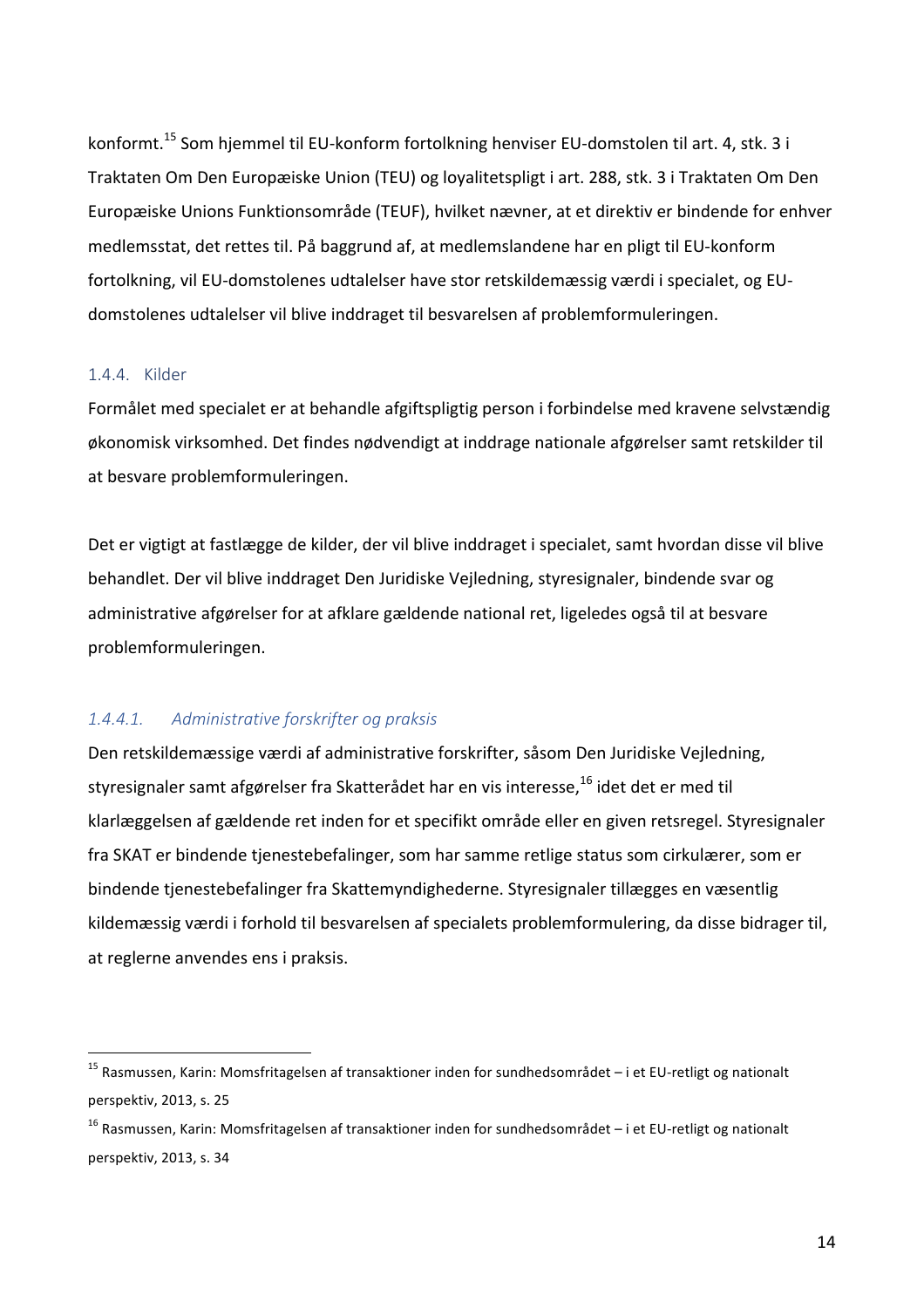Administrativ praksis er et udtryk for et sædvanligt udfald af en retsakt, hvorfor administrativ praksis giver individet mulighed for at indrette sig.<sup>17</sup> I specialet inddrages afgørelser og bindende svar fra SKAT og fra Skatterådet, der er en del af administrativ praksis. Det er som følge af lighedsgrundsætningen, at borgere og virksomheder som udgangspunkt kan støtte ret på gældende administrativ praksis.<sup>18</sup> I specialet vil denne retspraksis bestå af bl.a. praksis fra Skattestyrelsen, Skatterådet og Landsskatteretten, da disse tilsammen gør det muligt at komme tættere på specialets formål og fastlægge gældende ret for de afgiftspligtig person i ML § 3, stk. 1.

#### 1.4.5. Specialets struktur

Her handler det om at systematisere specialets struktur, således at man kan få overblik. Dette gælder for den strukturelle opdeling af specialet, hvorfor dette virker på et praktisk og pædagogisk formål. Der vil derfor i dette afsnit blive givet et overblik over afhandlingens kapitler samt afsnit.

I kapitel 2 beskrives kort momsens indførsel samt om momssystemet samt vil formålet med et fællesmomssystem vil blive gennemgået.

I kapitel 3 fastsættes omfanget af begrebet "afgiftspligtig person" ifølge ML § 3, stk. 1 og momssystemdirektivet art. 9, stk. 1. Kapitlet vil introducere til, hvem der egentlig er omfattet af begrebet "juridiske eller fysiske personer". Derudover vil kapitlet fastsætte fortolkningen af begrebet "afgiftspligtig person" efter ML § 3, stk. 1 og momssystemdirektivet art. 9, stk. 1.

I kapitel 4 behandles først kriteriet "selvstændig virksomhed", som er et af kriterierne for fastlæggelsen af, hvem der anses for afgiftspligtig person. Her vil der primært blive taget udgangspunkt i kriteriets afgrænsning over for lønmodtagere. Ved fastlæggelsen af selvstændighedsbegrebet er der både i nationalretten og EU-retten nogle kriterier, som tages i betragtning. Dette vil blive gennemgået gennem retspraksis i kapitlet.

<sup>&</sup>lt;sup>17</sup> Munk Hansen, Carsten, Retsvidenskabsteori, s. 340

 $18$  Den juridiske vejledning 2020-2 – Adgangen til at støtte ret på administrativ praksis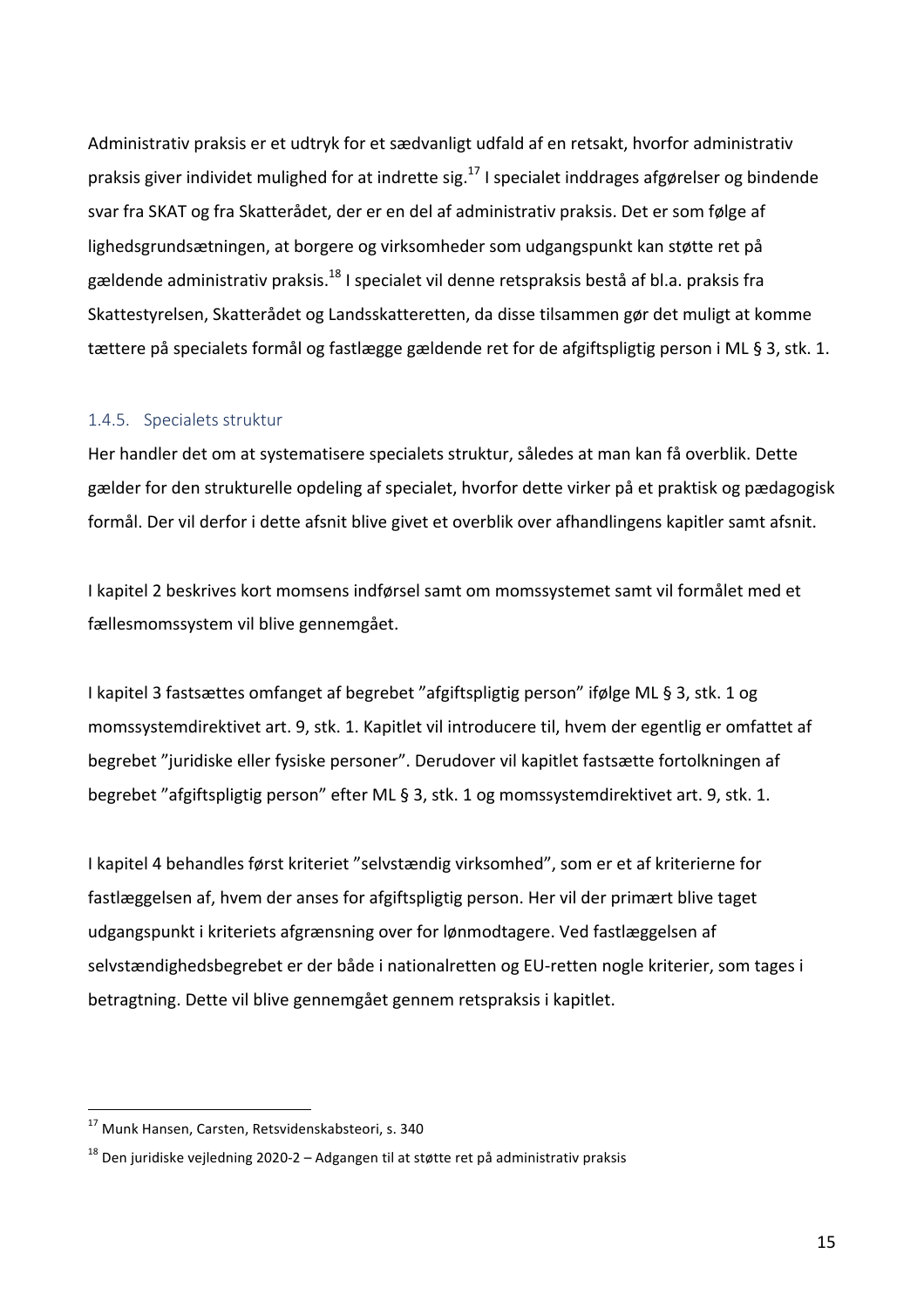Det andet kriterium for fastlæggelsen hvem der er en afgiftspligtig person efter ML § 3, stk. 1 og momssystemdirektivet art. 9, stk. 1, er økonomisk virksomhed. I kapitel 5 beskrives og analyseres begrebet økonomisk virksomhed. Der tages primært udgangspunkt i, hvad der egentlig menes med begrebet økonomisk virksomhed. Derudover vil kravet om intensitet og krav til omfang blive beskrevet i kapitlet.

Kapitel 6 indeholder en konklusion, hvor kapitlet vil sammenfatte alle afsnittenes aspekter i henhold til problemformuleringen.

Kapitel 7 indeholder litteraturliste.

## Kapitel 2: Generelt om momssystemet

#### 2.1. Momsens indførsel

Momsloven blev vedtaget af Folketinget i Danmark ved lov nr. 102 om almindelig omsætningsafgift d. 31. marts 1967. Derved fik Danmark, som et af de første lande, en generel merværdiafgift (moms), som er en afgift på merværdien i alle led af den erhvervsmæssige omsætning. Hensynet bag loven var og er, at den skal være "neutral". Med dette menes, at momsen ikke må påvirke forbrugernes dispositioner, da den i modsat fald vil virke konkurrenceforvridende (*neutralitetsprincippet*). Momsen er efterfølger af oms (indført i Danmark i 1962), der også blev kaldt for engrosoms, som er en enkeltleddet afgift, som blev afkrævet ved varens afsætning fra grossist til detailleddet og derfor blev betegnet som en engrosledsafgift.<sup>19</sup>

Et af de væsentligste formål med momsen var et økonomisk hensyn, der indebar at indføre penge direkte i statskassen til dækning af statens og andre offentlige myndigheders udgifter.<sup>20</sup> I perioden fra 1967 til 1978 omfattede loven uden undtagelse alle varer, mens kun tjenesteydelser, som specifikt var nævnt i loven, var omfattet af momspligten. Som følge af

 $19$  Den juridiske veiledning 2021-1 – D.A.1.4 Momsens indførelse

 $20$  Pedersen, Søren m.fl., Moms 1 – Fradragsret, s. 11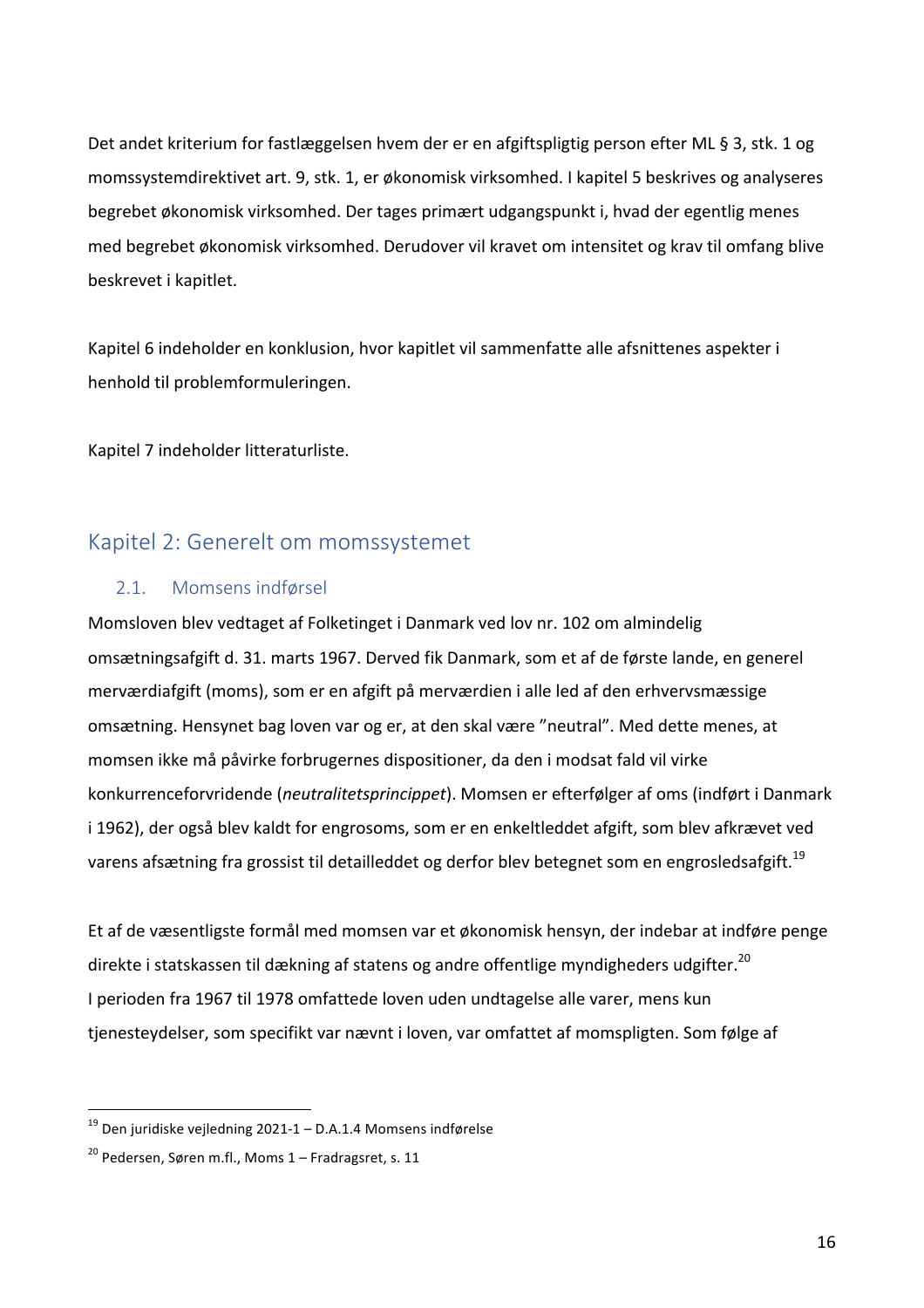harmonisering af EF's 6. momsdirektiv blev det momspligtige område udvidet i 1978 med en generel momspligt for ydelser.

Det fælles momssystem blev i 1967 indført ved 1. Direktiv, der introducerede det generelle momssystem, og det samtidige 2. Direktiv, der nærmere angav dets struktur.<sup>21</sup> Yderligere væsentlig harmonisering blev først opnået ved 6. Direktiv i 1977. I præambels betragtning nr. 11 blev det påpeget, at der bør udarbejdes en fælles liste over fritagelser. 6. Direktiv er i dag erstattet af momssystemdirektivet.<sup>22</sup> Det nuværende momssystemdirektiv fastsætter rammerne samt reglerne for medlemslandenes lovgivning for moms.

Hovedformålet med 6. Momsdirektiv var at etablere et fælles marked på tværs af landegrænser, hvor der hersker sunde konkurrenceforhold, herunder at skabe en mere ensartet beregning af momsen og for at sikre bedre vilkår for det indre marked. Der pålægges moms på alle transaktioner, der udføres i EU mod betaling af en afgiftspligtig person, der leverer varer eller ydelser. 

Princippet bag direktivet er både at sørge for, at momsen bliver indbetalt i det land, hvor varen eller ydelsen bliver forbrugt, samt at opbygge et momssystem, så det indre marked udvikles, og momssystemet forenkles og harmoniseres.<sup>23</sup>

Det skal i øvrigt understreges, at momssystemdirektivet skal implementeres i de enkelte medlemslande. Men der er i realiteten ikke tale om et fuldstændigt ensartet og enslydende sæt momsregler i hele EU. De enkelte medlemslande har således implementeret hver deres momssystem med afsæt i EU-reguleringen på området.

<sup>&</sup>lt;sup>21</sup> Rådets 1.direktiv (67/227/EØF) af 11.april 1967 samt Rådets 2.direktiv (67/228/EØF) af 11.april 1967

 $^{22}$  Rasmussen, Karin: Momsfritagelsen af transaktioner inden for sundhedsområdet – i et EU-retligt og nationalt perspektiv, 2013, s. 49-50

 $^{23}$  Jørgensen, Loftager Lars, m.fl., Momsloven med kommentarer og EU-henvisninger, s. 16-17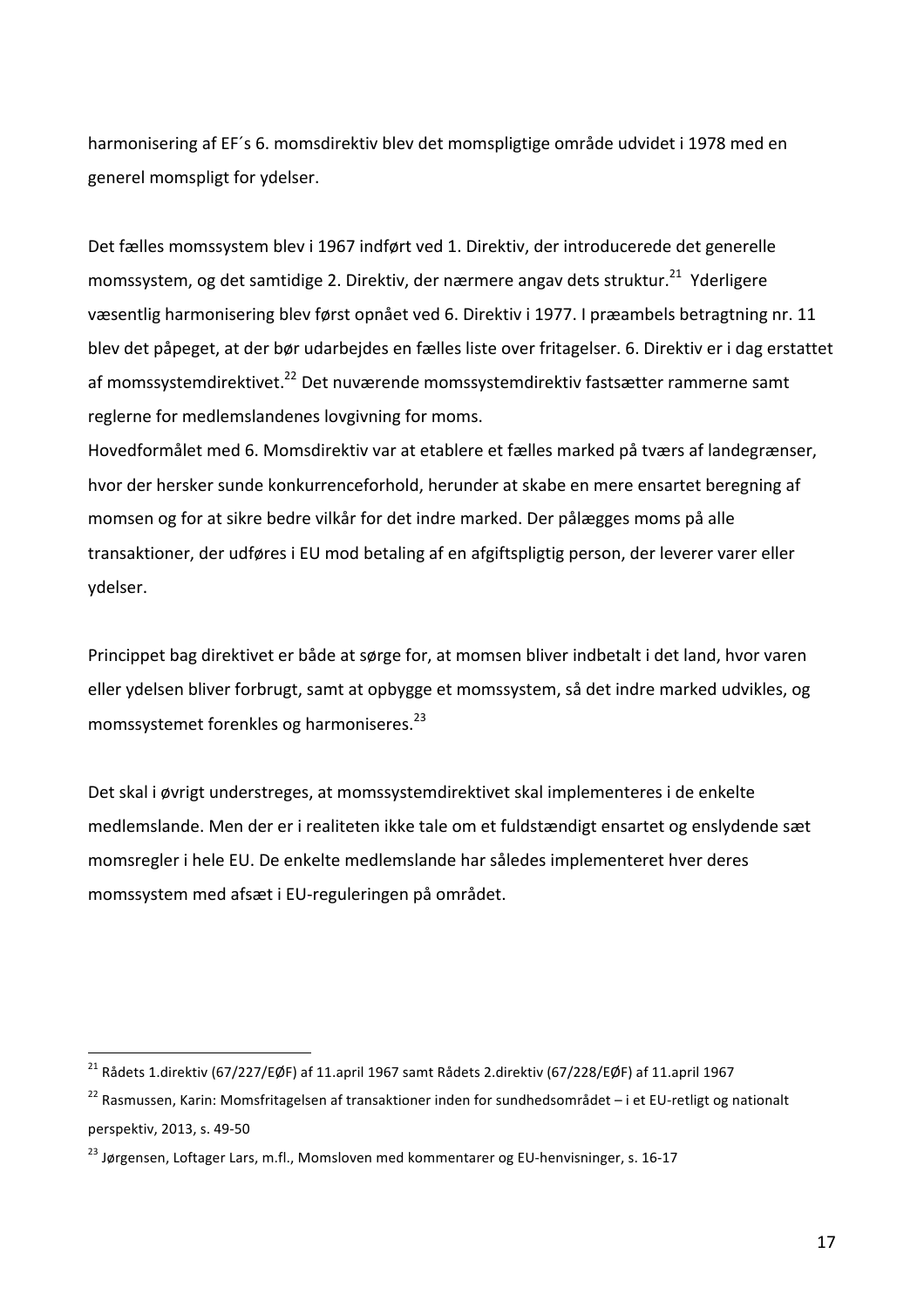#### 2.2. Om momssystemet

Moms er en del af indirekte beskatning – moms, told og afgift. Ved indirekte beskatning beskattes en transaktion eller en vare. Momsen er et EU-system, hvor reglerne burde være ens, men ikke altid er det, da direktivet giver medlemslande lov til at lave deres egne regler på området. Momsen er et flerledssystem. Det betyder, at hver gang vi har gøre med en momsregistreret virksomhed, og der sker en transaktion, skal der kræves moms, indtil varen er overgået til den endelige forbruger. En transaktion skal være omfattet af momsens anvendelsesområde, før det giver mening at fritage den for momsbeskatning.<sup>24</sup> Det konkrete anvendelsesområde for momsen i momssystemet fremgår og afgrænses i momssystemdirektivet art. 2 stk. 1, litra a og c, hvoraf de følgende transaktioner er momspligtige:

Litra a: "... levering af varer, som mod vederlag foretages på en medlemsstats område af en afgiftspligtig person, der handler i denne egenskab."

Litra c: "... levering af ydelser, som mod vederlag foretages på en medlemsstats område af en afgiftspligtig person, der handler i denne egenskab."

Der er forskellige betingelser for, at en transaktion er momspligtig og dermed omfattet af momssystemet. 

Første betingelse er, at det skal være en afgiftspligtig person, som handler i denne egenskab. En afgiftspligtig person kan være en fysisk eller juridisk person, som driver selvstændig og økonomisk virksomhed.<sup>25</sup> Den anden betingelse er, at der er tale om en afgiftspligtig transaktion, som leveres mod vederlag af en afgiftspligtig person.<sup>26 27</sup>

Det næste, man skal kigge på, er, om transaktionen er omfattet af fritagelsesbestemmelserne i ML § 13. Hvis man falder ind under § 13, ryger man ud af momssystemet og er ikke momspligtig af

 $24$  Rasmussen, Karin: Momsfritagelsen af transaktioner inden for sundhedsområdet – i et EU-retligt og nationalt perspektiv, 2013, s. 60

<sup>&</sup>lt;sup>25</sup> jf. Momsloven § 3 og Momssystemdirektivet art. 9 for definition af afgiftspligtig person

 $^{26}$  Rasmussen, Karin: Momsfritagelsen af transaktioner inden for sundhedsområdet – i et EU-retligt og nationalt perspektiv, 2013, s. 61

 $27$  Momsloven § 4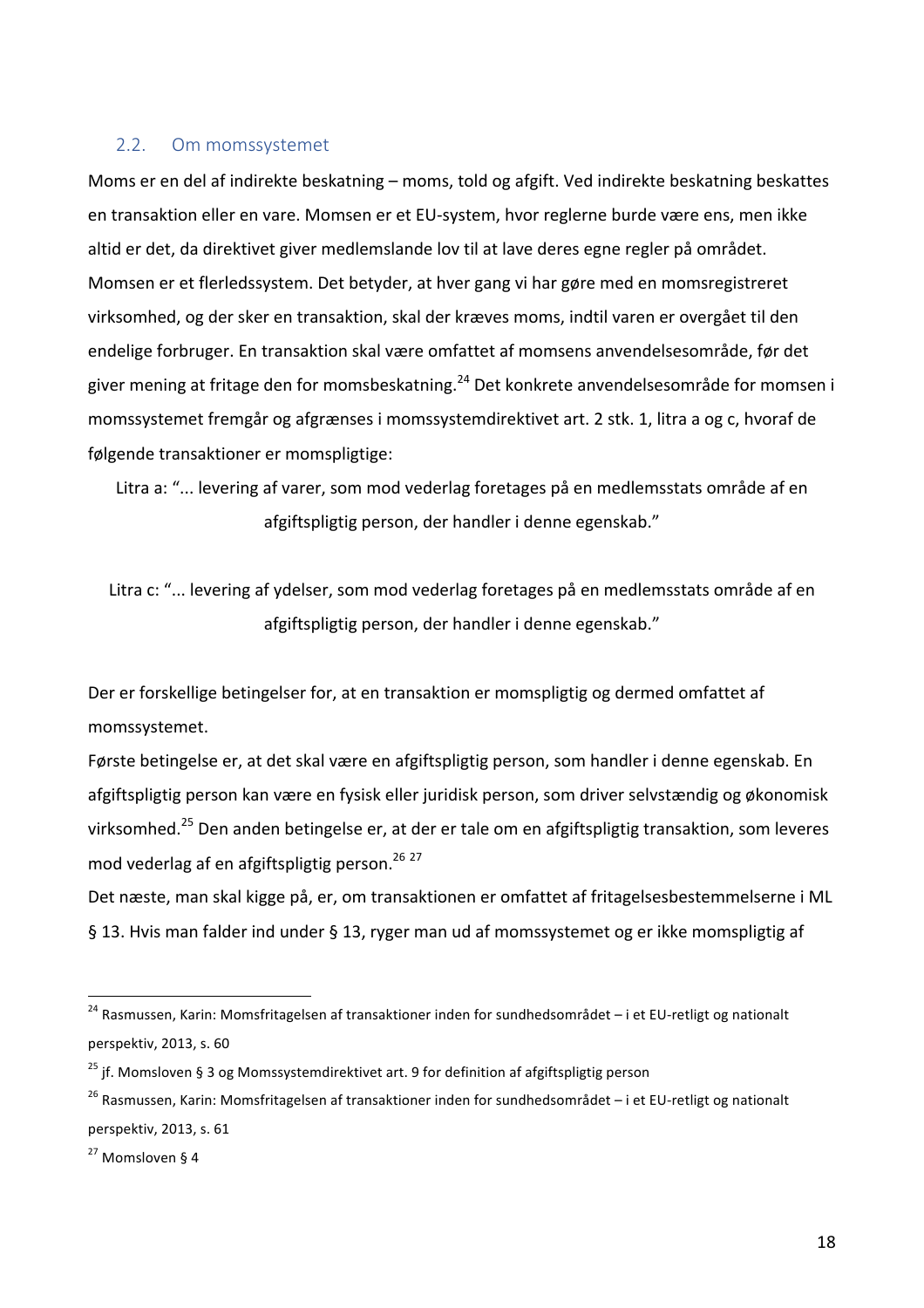transaktionen, og har heller ikke ret til fradrag. Hvis transaktionen ikke er omfattet af fritagelsesbestemmelserne i § 13, så skal leveringsstedet fastlægges, da det er leveringssted, der bestemmer, hvilken medlemsstat, der skal have retten til at beskatte.

Som nævnt tidligere, er moms en flerleddet afgift, hvormed der menes, at der skal indbetales moms i hvert omsætningsled, indtil varen eller ydelsen er overgået til forbrugeren. Derfor er momssystemets formål, at afgiften skal være neutral, og at det i sidste ende er forbrugeren, der beskattes af momsen.<sup>28</sup>

# Kapitel 3: Kredsen af afgiftspligtige personer efter ML § 3, stk. 1 og momssystemdirektivet art. 9, stk. 1

En person, der er omfattet af moms, beskrives normalt som en afgiftspligtig person. En momslov bør omfatte alle juridiske personer, som er oprettet i henhold til lovgivningen i staten, og som deltager i økonomiske aktiviteter af enhver art, såvel som fysiske personer. Momsloven i enhver stat bør udformes for at bringe alle juridiske og fysiske personer potentielt ind under kategorien "afgiftspligtig person".

I nærværende afsnit fastsættes kredsen af begrebet "afgiftspligtig person" ifølge ML § 3, stk. 1 og momssystemdirektivet art. 9, stk. 1. Fastsættelsen af kredsen af afgiftspligtig person nødvendiggør kendskab til, hvem der egentlig anses for at være omfattet af reglerne både i nationalretten og EU-retten. Momssystemet omfatter som udgangspunkt kun erhvervsvirksomheder, dvs. de virksomheder, der kan anses for at drive selvstændig økonomisk virksomhed, og for hvilke momsen skal være neutral, idet momsen ikke skal belaste erhvervsvirksomhederne. Selve momsbelastningen overlades i sidste ende til forbrugerne, der ikke er omfattet af momssystemet, idet de ikke kan anses for at drive selvstændig økonomisk virksomhed. Begrebet selvstændig økonomisk virksomhed ifølge ML § 3, stk. 1 fortolkes ift. momssystemdirektivet art. 9, stk. 1 og art.

 $^{28}$  Jørgensen, Loftager Lars m.fl., Momsloven med kommentarer og EU-henvisninger, s. 26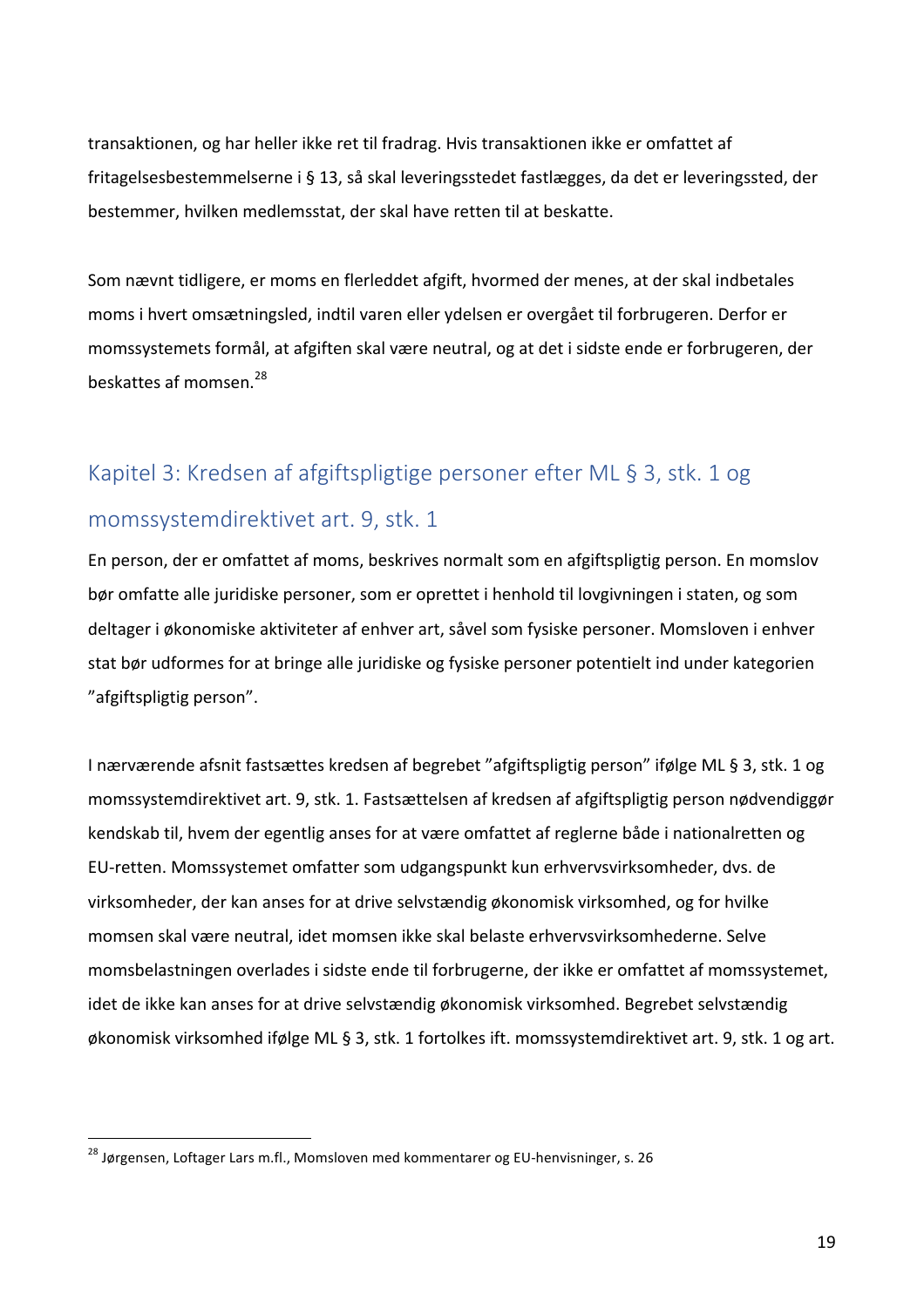10. Dette sker, da ML § 3, stk. 1 er implementeret på baggrund af momssystemdirektivet art. 9, stk. 1.

Bestemmelsen i momssystemdirektivet art. 9 er opbygget således, at art. 9, stk. 1, 1. afsnit definerer, hvad der skal forstås ved en afgiftspligtig person omfattet af momssystemdirektivet, mens art. 9, stk. 1, 2. afsnit definerer, hvad der skal forstås ved økonomisk virksomhed. Ifølge art. 9, stk. 1, 1. afsnit er det enhver person, der kan udgøre en afgiftspligtig person, der er omfattet af momssystemet, såfremt den pågældende udøver selvstændig økonomisk virksomhed. Anvendelsesområde i form af enhver person må anses for at være det bredest mulige, heri indbefattet fysiske og juridiske personer, diverse virksomhedsformer, sammenslutninger mv.<sup>29</sup>

ML § 3, stk. 1 og momssystemdirektivet art. 9, stk. 1 fastlægger, hvilke fysiske og juridiske personer, der anses som afgiftspligtig person. En afgiftspligtig person er en selvstændig og økonomisk virksomhed. Det er den største betingelse for, at man anses for at være en afgiftspligtig person. ML taler om juridiske og fysiske personer, mens direktivet taler om "enhver". Afgørende for vurdering af, om der er tale om en afgiftspligtig person, er, om der udøves selvstændig økonomisk virksomhed uanset formålet med eller resultatet af den pågældende virksomhed. Det præciseres i bestemmelsen, at økonomisk virksomhed er "alle former for virksomhed som *producent, handlende eller tjenesteyder, herunder minedrift og landbrug, samt virksomhed inden*  for liberale og dermed sidestillede erhverv. Som økonomisk virksomhed anses blandt andet transaktioner, der omfatter udnyttelse af materielle eller immaterielle goder med henblik på *opnåelse af indtægter af en vis varig karakter"*. Dette falder i tråd med, at momsen er en omsætningsafgift.<sup>30</sup>

 $29$  Elgaard, Karina, Interaktionen mellem momsretten og indkomstskatteretten, 2016, s. 245

 $30$  Jørgensen, Lars: Momsloven med kommentarer og EU-henvisninger, s. 52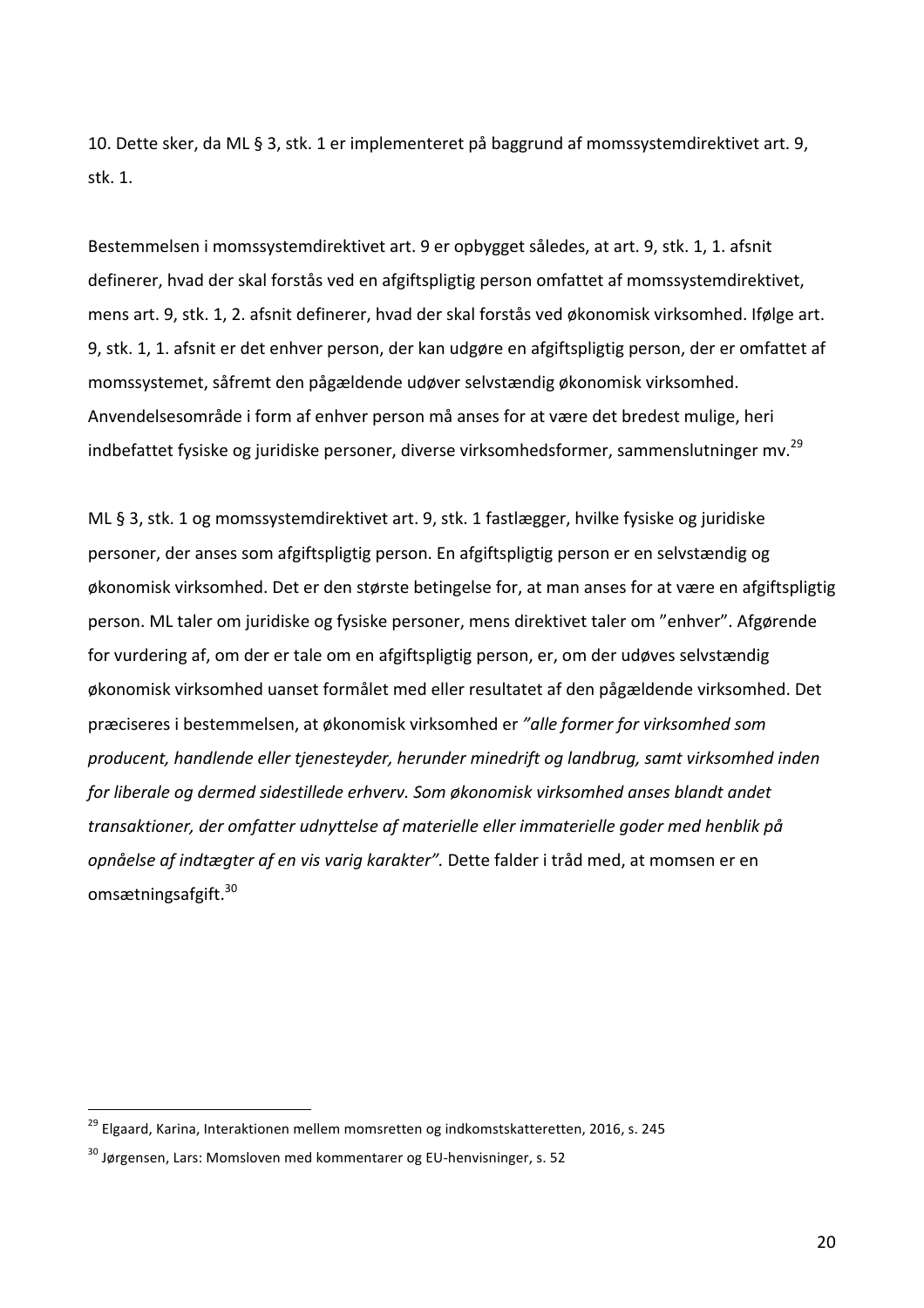## 3.1. Bred og eksklusiv fortolkning af begrebet "afgiftspligtig person" efter ML § 3, stk. 1 og momssystemdirektivet art. 9, stk. 1

Ifølge ordlyden af momssystemdirektivet art. 9, stk. 1, 1. afsnit skal der ved "afgiftspligtig person" forstås enhver, der selvstændigt og uanset stedet udøver økonomisk virksomhed. Baseret på ordlydsfortolkning af momssystemdirektivet art. 9, stk. 1, 1. afsnit er det uvedkommende, hvorvidt andre personer måtte udøve selvstændig økonomisk virksomhed. På baggrund af EU-praksis fastlægges det, at vurderingen af, om en person er afgiftspligtig, udelukkende eller eksklusivt skal foretages på baggrund af kriterierne i momssystemdirektivet art. 9, stk. 1, idet momssystemet er baseret på en ensartet definition af begrebet "afgiftspligtig person". Det er bl.a. blevet fastslået af EU-domstolens praksis i sag C-13/02, Faxworld, pr. 29, at det fælles merværdiafgiftssystem baseres på en ensartet definition af begrebet "afgiftspligtig person", og derfor skal spørgsmålet om, hvorvidt en person er afgiftspligtig, udelukkende bedømmes på grundlag af kriterierne i sjette direktivs artikel 4 (nu momssystemdirektiv art. 9).<sup>31</sup>

Der er ved momssystemdirektivet art. 9, stk. 1, 2. afsnit givet momsen et meget vidt anvendelsesområde, som omfatter alle stadier i forbindelse med produktion, distribution eller levering af tjenesteydelser. EU-domstolen har også fastslået i sin praksis, at begrebet "afgiftspligtig person" skal fortolkes meget vidt, således at bestemmelsen i art. 9, stk. 1 får et vidt anvendelsesområde. Dette har EU-domstolen udtalt, bl.a. i sag C-235/85, Kommissionen mod Nederlandene, pr. 8-9 og sag C-348/87, Stichting, pr. 10. Den vide definition af kredsen af afgiftspligtig person imødekommer også formålet med momssystemet og neutralitetsprincippet, således at anvendelsesområdet bliver så generelt og bredt som muligt<sup>32</sup>, på den måde at momssystemet omfatter alle led i erhvervslivet til og med detailledet.<sup>33</sup>

Ydermere skal der ifølge EU-domstolen ske en eksklusiv fortolkning af begrebet "afgiftspligtig person" ifølge momssystemdirektivet, idet vurderingen af, hvorvidt en person er afgiftspligtig, udelukkende kan ske på baggrund af kriterierne i momssystemdirektivet art. 9. Dette er i

 $31$  jf. sag C-186/89, Van Tiem, pr. 25

 $32$  if. momssystemdirektivet, præamblens nr. 5, 7, 13 og 34 og Den juridiske Vejledning 2021-2, afsnit D.A.1.3.

 $33$  jf. momssystemdirektivet art. 1, stk. 1, 3. afsnit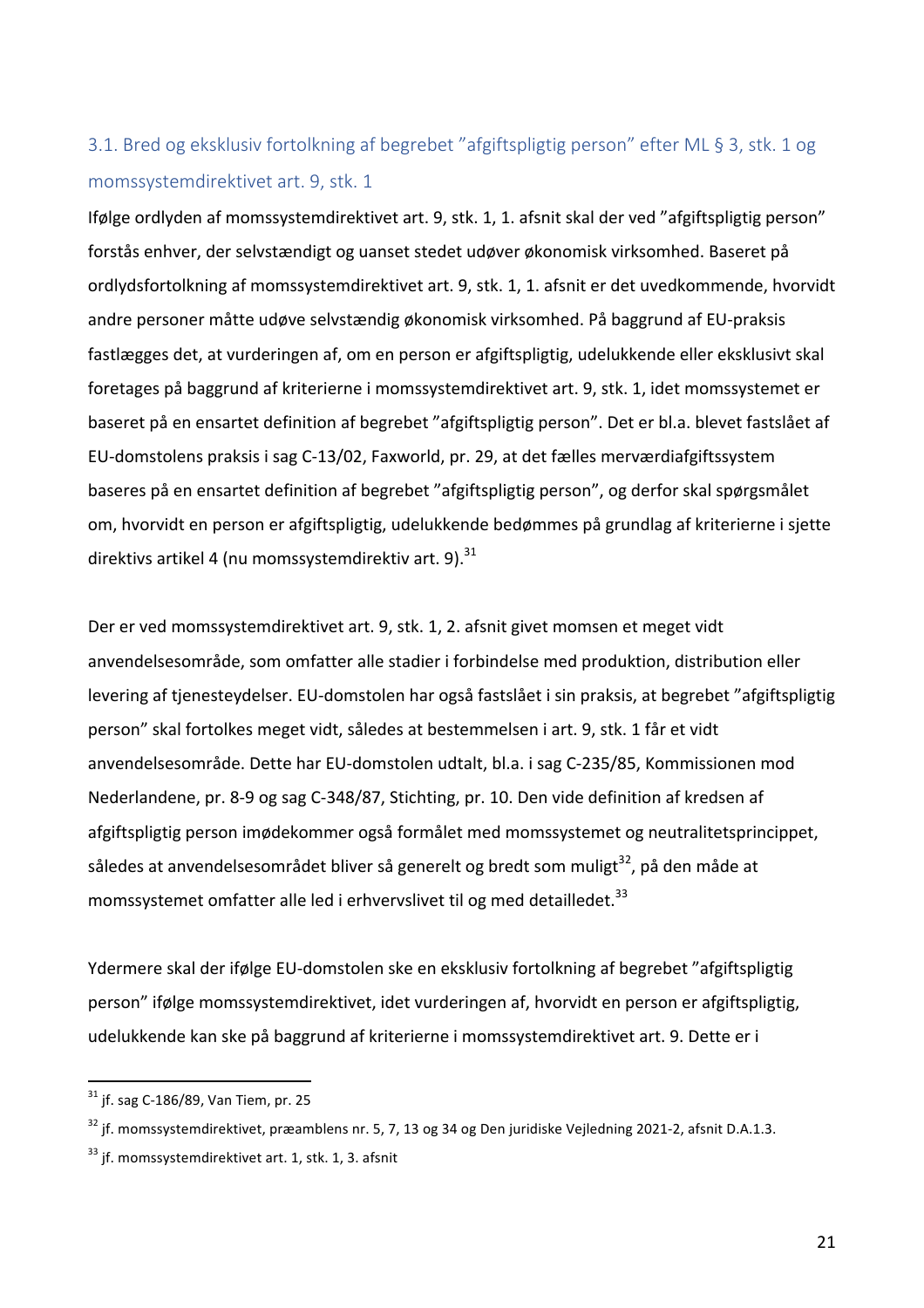overensstemmelse med formålet med momssystemet, som bl.a. indebærer, at momssystemet skal baseres på en ensartet definition af begrebet "afgiftspligtig person".<sup>34</sup> Formålet med momssystemet må ikke bringes i fare ved at anvende harmoniserede begreber, der er på fællesskabsniveau, hvis indhold ikke kan variere alt efter nationale bestemmelser om direkte indkomstbeskatning.<sup>35</sup> Dette sikrer også, at EU-medlemsstaternes momsbidrag til EU fastlægges på så ensartet et momsgrundlag som muligt.<sup>36</sup>

Det er ikke muligt at foretage en vurdering af, om en person er afgiftspligtig på grundlag af andre kriterier end ordlyden i momssystemdirektivet art. 9, idet der i modsat fald ville kunne opstå en forskelligartet afgrænsning af begrebet "afgiftspligtig person", der ville medføre, at hinanden lignende transaktioner ville blive undergivet en forskelligartet behandling, hvilke vil være imod neutralitetsprincippet samt indebære konkurrenceforvridning.<sup>37</sup> Momsmæssigt vil neutralitetsprincippet ikke blive imødekommet, når der eksempelvis sker en forskelsbehandling mellem virksomheder, der leverer samme varer eller ydelser. Dertil vil nogle virksomheder få bedre konkurrencevilkår end andre, når begrebet "afgiftspligtig person" vurderes på baggrund af andre kriterier.

Momsmæssig økonomisk virksomhed er således et selvstændigt EU-retsligt begreb, der må fortolkes på baggrund af ordlyden. Fortolkningen af art. 9, stk. 1 vil dermed ske på baggrund af ordlyden. Der skal tages hensyn til den omstændighed, at de EU-retslige bestemmelser er affattet på flere forskellige sprog, og at alle sproglige versioner er autentiske. Fortolkningen af en EUretslig bestemmelse kan derfor først ske efter en sammenligning af de sproglige versioner.<sup>38</sup> Grunden til, at der anvendes en fællesbegrebsretlig fortolkning, er, at der er en særlig sprogbrug i EU-retten, og at EU-retslige begreber ikke nødvendigvis er de samme som nationale begreber.<sup>39</sup>

 $34$  jf. bl.a. sag C-186/89, Van Tiem, pr. 25 og generaladvokatens forslag til afgørelse i sag C-210/04, pr. 64

 $35$  jf. Generaladvokatens forslag til afgørelse i sag C-210/04, FCE Bank, pr. 64

 $36$  Elgaard, Karina, Interaktionen mellem momsretten og indkomstskatteretten, 2016, s. 243

 $37$  Jensen, Dennis Ramsdahl, Merværdiafgiftspligten, s. 268

 $38$  sag C-283/81, Cilfit, pr. 18

 $39$  sag C-283/81, Cilfit, pr. 19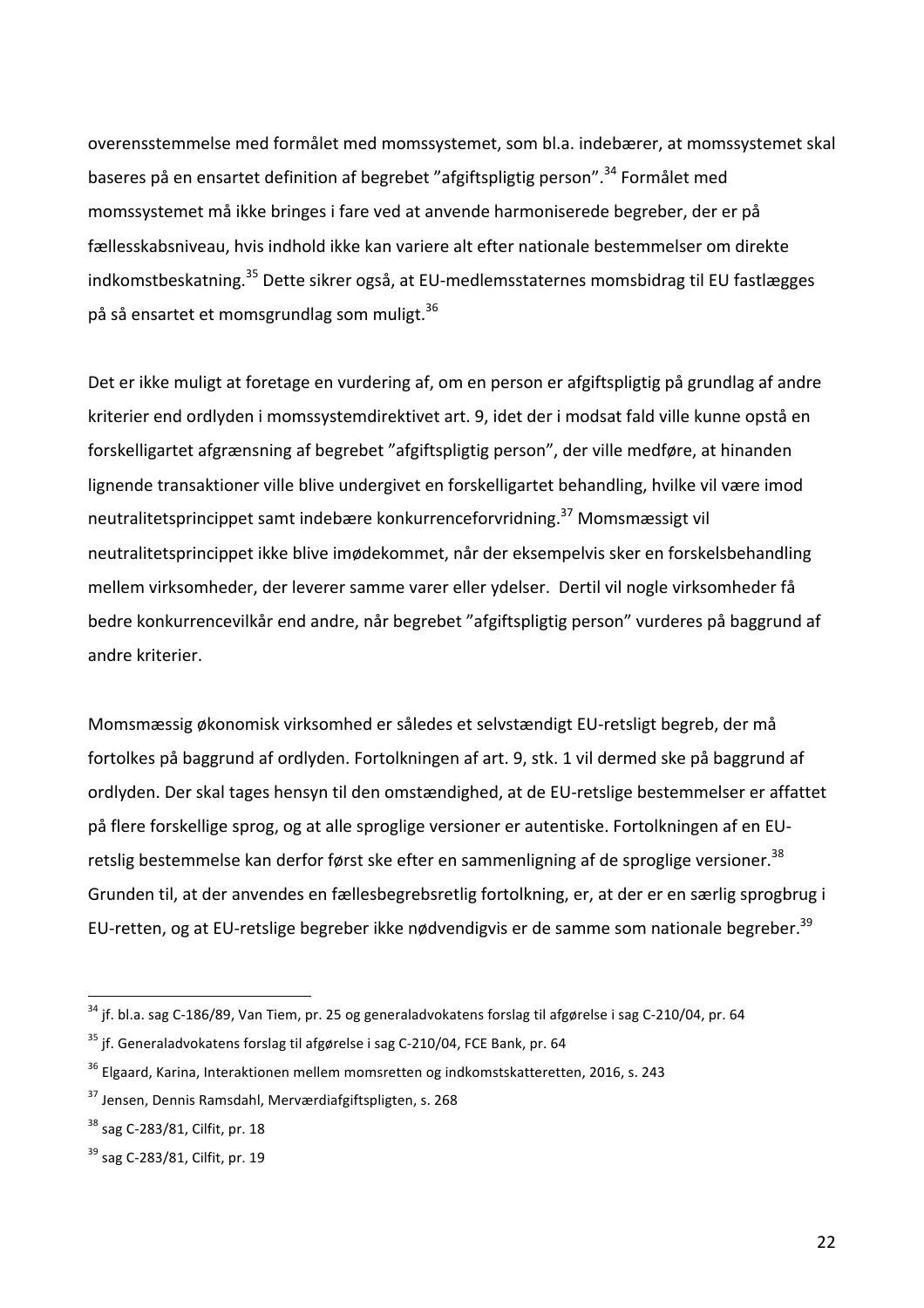Fastlæggelsen af fortolkningen af begrebet "afgiftspligtig person" ifølge ML § 3, stk. 1 skal ske på baggrund af ordlyden i momssystemdirektivet art. 9, stk. 1. Bl.a. i den danske afgørelse SKM2004.369.ØLR har sagsøger Scanlines nedlagt påstand om, at sagsøgte, Skatteministeriet, tilpligtes at anerkende, at Scanlines ikke er momspligtig af udlån til Sydfynske af tjenestemænd, dvs. ansættelsesforholdet er overført til Scanlines. Skatteministeriets påstand om, at Scanlines var afgiftspligtig, var med den begrundelse, at virksomheden drives med fortjeneste eller overskud for  $\varphi$ je, idet ML § 3 skal fortolkes i overensstemmelse med den bagvedliggende bestemmelse i 6. Momsdirektiv art. 4, stk. 1, hvorefter enhver, der selvstændigt og uanset stedet udøver en af de former for økonomisk virksomhed, jf. art. 9, stk. 1, 2.afsnit, anses som afgiftspligtig person uanset formålet med eller resultatet af den pågældende virksomhed. EU-domstolen har bl.a. i sag C-230/94, Enkler fastslået, at det følger af definitionerne i direktivets art. 9, stk. 1, 2. afsnit, at begrebet "økonomisk virksomhed" har et vidt anvendelsesområde.

#### 3.2. Momsretlige konsekvenser af selvstændig økonomisk virksomhed

Den momsretlige vurdering af, hvorvidt en fysisk eller juridisk person kan anses for at drive selvstændig økonomisk virksomhed, er forudsætningen for, at den pågældende person overhovedet er omfattet af momssystemets anvendelsesområde og dermed kan være en momspligtig person, jf. momssystemdirektivet art. 9, stk. 1 og ML § 3, stk. 1. Konsekvensen ved, at der foreligger selvstændig økonomisk virksomhed, er, at den pågældende person bliver omfattet af momsretlige regelsæt og fremover skal opkræve moms overfor forbrugerne, jf. forbrugsbeskatningsprincippet.<sup>40</sup> Momsbeskatningen er rettet mod at beskatte omkostninger til forbrug afholdt af private personer, idet beskatningen skal ramme det endelige private forbrug og således ikke det forbrug, der indgår i produktion og handel mv.<sup>41</sup> Det er en forudsætning, at momsen overlades i sidste ende til endelige forbrugere af erhvervsvirksomhederne med den konsekvens, at momsen endeligt belaster forbrugerne, idet momsen skal være neutral over for virksomhederne, hvilket også følger af neutralitetsprincippet.

 $^{40}$  Elgaard, Karina, Interaktionen mellem momsretten og indkomstskatteretten, 2016, s. 178

<sup>&</sup>lt;sup>41</sup> Den Juridiske Vejledning 2021-2, afsnit D.A.1.1.Teori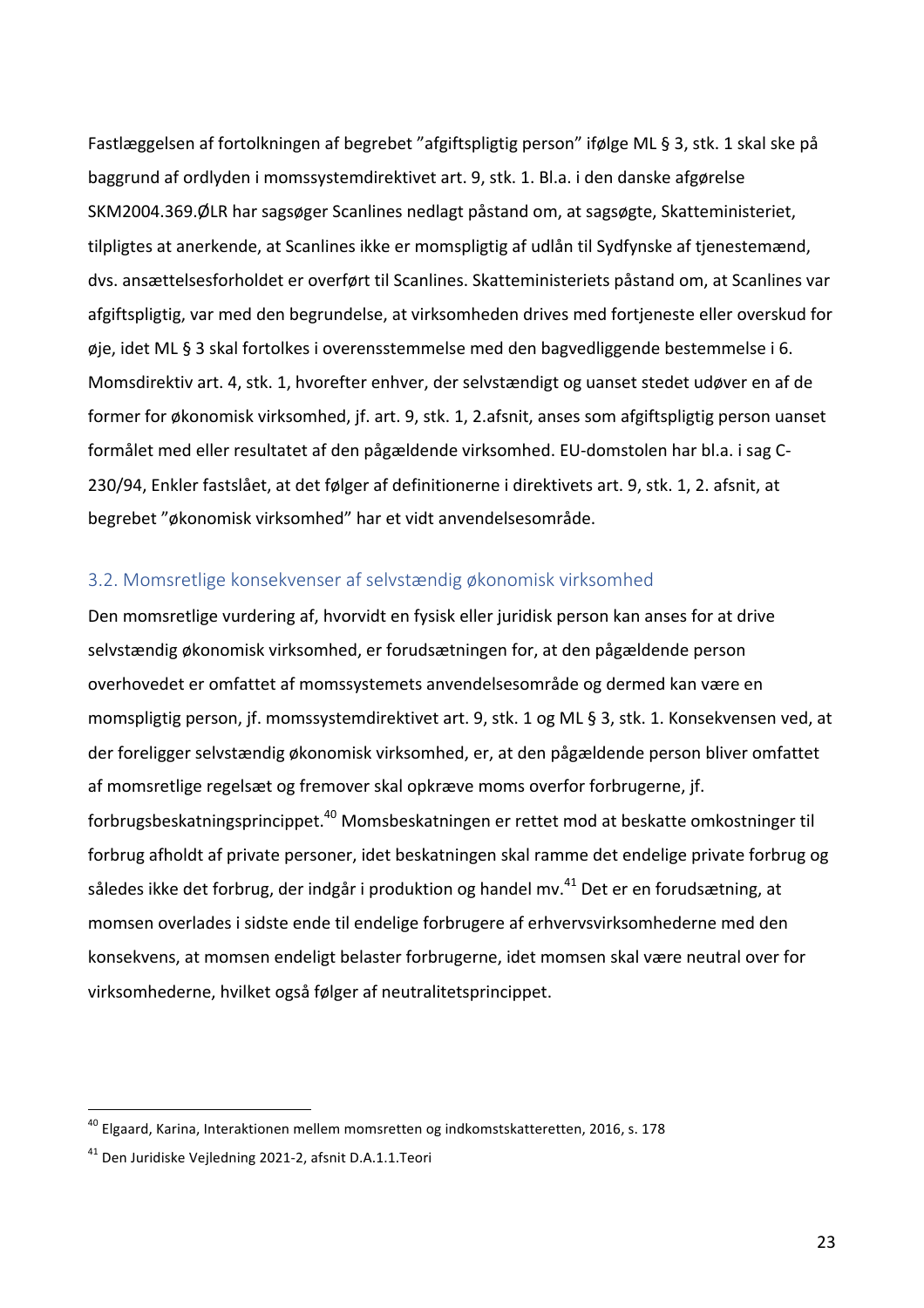Definitionen af afgiftspligtig person som personer, der driver selvstændig økonomisk virksomhed, er udtryk for implementering af momsretlige grundprincipper, herunder forbrugsbeskatningsprincippet og neutralitetsprincippet. Af disse principper fremgår det, at formålet med momssystemet er, at momsen skal være så neutral som mulig, og at momspligten skal omfatte erhvervsvirksomhederne til og med detailledet<sup>42</sup>, idet momsen skal være neutral overfor erhvervsvirksomhederne og i sidste ende skal bæres af forbrugerne.<sup>43</sup>

Formålet med at fastlægge selvstændig økonomisk virksomhed er at begrænse momspligtens anvendelsesområde, på den måde at private personer og lønmodtagere holdes uden for momssystemets anvendelsesområde. Dette fremgår også af momssystemdirektivet art. 10, at lønmodtagere er undtaget fra momssystemets anvendelsesområde. Udgangspunktet er altså, at lønmodtagere og private personer ikke er omfattet af momssystemet, medmindre den pågældende person kan anses for at drive selvstændig økonomisk virksomhed eller er omfattet af en af de meget få undtagelsesbestemmelser, som ikke vil blive behandlet i dette speciale, jf. momssystemdirektivet art. 9, stk. 2 og art 12, stk. 1.

#### 3.3. Implementering af momssystemdirektivet art. 9 og 10 i dansk ret

Specialet behandler ikke primært implementering og harmonisering af momssystemdirektivet i dansk ret. Dog er det vigtigt at se på, om den danske retspraksis og bestemmelse følger den EUretslige. Dette er nødvendigt i forhold til formålet med et fælles momssystem. Definition af en afgiftspligtig person svarer til momssystemdirektivet art. 9, stk. 1. I ML anvendes fortsat også udtrykket "virksomhed" som synonymt med "afgiftspligtig person". Det afgørende i bestemmelserne er (både EU-retsligt og nationalretsligt), at der drives selvstændig økonomisk virksomhed. Det skal bemærkes, at bestemmelsen i ML er væsentlig kortere end momssystemdirektivet bestemmelse. Dog fremgår det meste af det udeladte i lovbemærkningerne. I ordlyden af den EU-retslige og den nationalretslig bestemmelse er der streng forskel, idet EU-retten indeholder et ekstra led, der fastslår, at formål og resultat ikke er afgørende i forhold til fastlæggelsen af begrebet "afgiftspligtig person". Det fastslås også i

 $42$  if. Momssystemdirektivet art. 1, stk. 2-3 og præambel nr. 5

 $43$  jf. Sag C-475/03 Banca popolare, pr. 22 og 28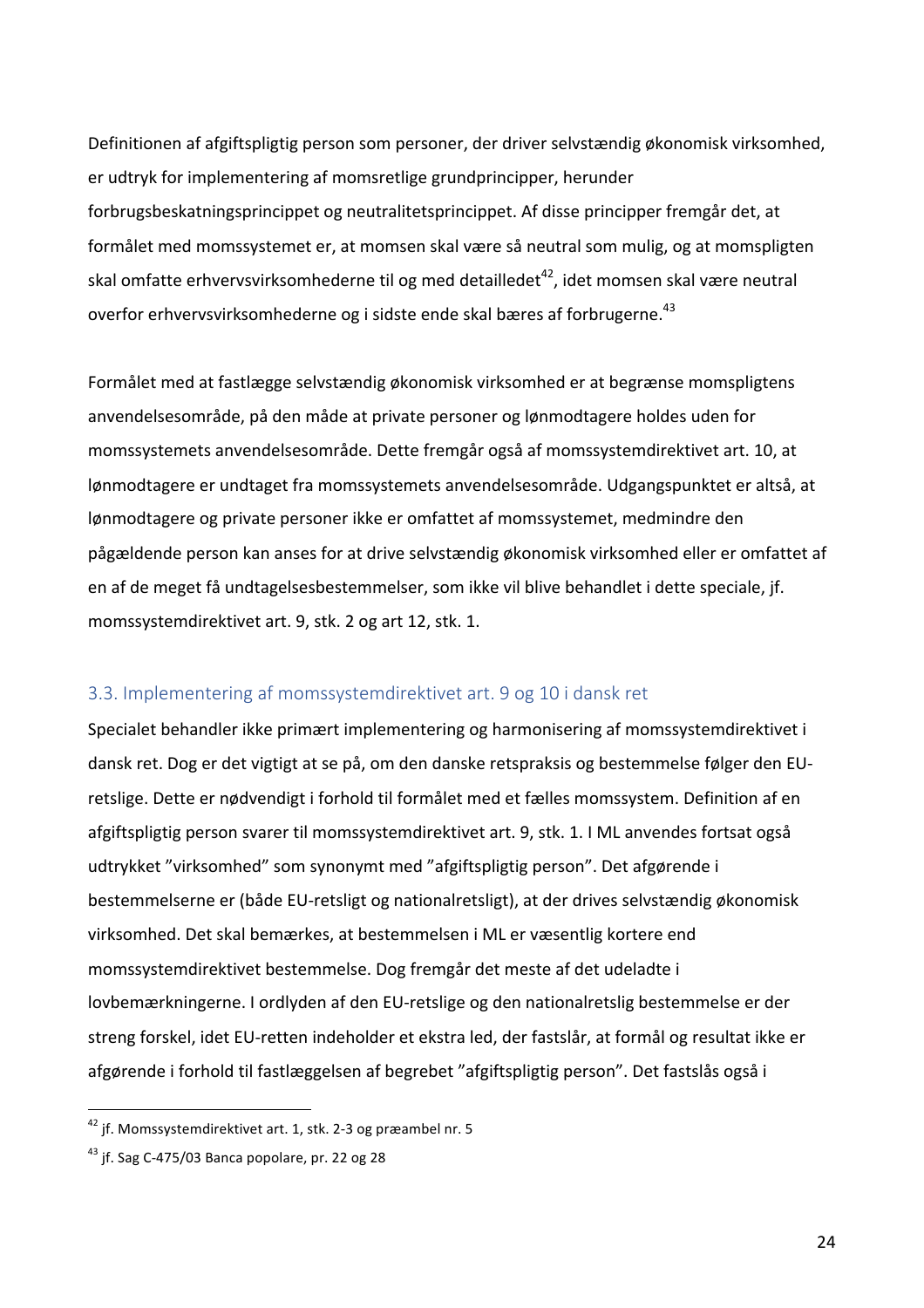momssystemdirektivet, at det er uden betydning for afgrænsningen af begrebet "afgiftspligtig person", på hvilket sted den selvstændige virksomhed udøves, og hvilket formål eller resultat virksomheden har.

Eksempelvis i sag SKM2013.52.VLR var spørgsmålet centreret om, hvorvidt den pågældende person med rette var opkrævet ølafgift og erhvervelsesmoms i anledning af, at han i juli 2008 havde indført en palle øl til Danmark fra Tyskland. Spørgsmålet er, om den pågældende person, der indkøbte de pågældende varer, omfattes af betingelserne selvstændig økonomisk virksomhed, if. ML § 3, stk. 1, og dermed anses for at være en afgiftspligtig person. Ved afgørelsen er der bl.a. lagt vægt på en samlet bedømmelse af sagens oplysninger, herunder oplysningerne om, at A arbejder og bor på Grønland, og at han kun er her i landet i sin ferie. Der var ingen konkrete oplysninger om at han drev selvstændig økonomisk virksomhed, af hvilken grund den mængde øl, han indførte, ikke var afgørende for, om han drev selvstændig økonomisk virksomhed. For sagens afgørelse er det afgørende, hvorvidt han drev selvstændig økonomisk virksomhed i forhold til ML § 3, stk. 1. På baggrund af sagen kan det konkluderes, at der efter EU-retspraksis er en række kriterier, som man skal tage hensyn til ved vurderingen af, om varer er til privat brug eller til erhvervsmæssige formål.

Implementering af momssystemdirektivet art. 10 synes at være korrekt implementeret i dansk ret, idet den danske forståelse af selvstændighedsbegrebet og afgrænsningen over for lønmodtagere svarer fuldt ud til momssystemdirektivet bestemmelser. Dette kan bl.a. læses i sag SKM2013.26.SR, hvor Skatterådet bekræfter, at spørgers hverv som værge ikke er momspligtigt med den begrundelse, at lønmodtagere og andre personer ikke er omfattet af momsreglerne i det omfang, at de er forpligtede over for deres arbejdsgiver med henvisning til praksis fra EU-retten. I Skatterådets vurdering er der henset til bl.a., at statsforvaltningen fører tilsyn med værgen, samt at værgen modtager et fast vederlag for værgemålet. Disse momenter er blevet fastslået i momssystemdirektivet art. 10, hvoraf det fremgår, at lønmodtagere eller andre personer ikke er omfattet af momsreglerne, når disse personer er forpligtede over for deres arbejdsgiver ved en arbejdskontrakt eller ved et andet retligt forhold, som skaber et arbejdstager-arbejdsgiverforhold.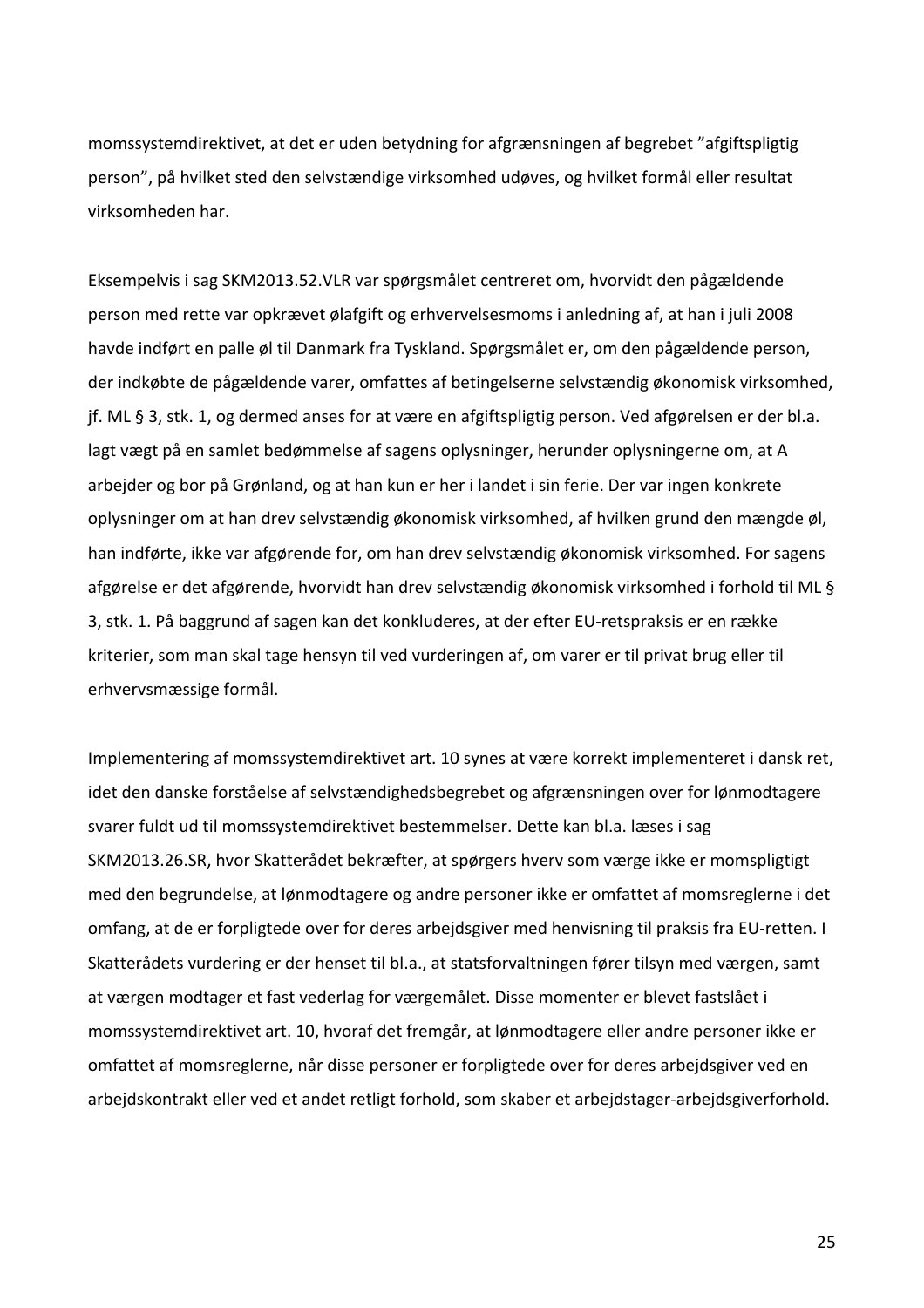I kapitel 4 behandles en afgrænsning over for lønmodtagere yderligere. Dette er vigtigt at fastslå i forhold til en definition af selvstændighedsbegrebet, da art. 10 i momssystemdirektivet er en undtagelse til art. 9 i momssystemdirektivet.

## Kapitel 4: Selvstændig virksomhed, afgrænsning over for lønmodtagere

Dette afsnit behandler selvstændighedsbegrebet. Fastlæggelsen af selvstændighedsbegrebet indgår i den samlede vurdering af, om en fysisk eller juridisk person kan anses for at være en afgiftspligtig person. Afsnittet tager udgangspunkt i en retsdogmatisk analyse baseret på momssystemdirektivet og ML's bestemmelser samt praksis fra EU-domstolen og nationalretten. Formålet med afsnittet er at klarlægge, hvad der egentlig forstås med selvstændighedsbegrebet. Afsnittet behandler primært en afgrænsning overfor lønmodtagere, idet disse ikke er omfattet af begrebet "afgiftspligtig person", jf. momssystemdirektivet art. 10. Der vil dog også ske en afgrænsning over for hobbyvirksomhed, da hobbyvirksomheders karakter vil blive behandlet med henblik på en afklaring af, om hvornår hobbyvirksomheder er omfattet af begrebet "selvstændig virksomhed" og hvornår det anses for at være af ikke-erhvervsmæssig karakter.

#### 4.1. Begrebet om momsmæssig selvstændighed

Dette afsnit beskriver hvad der egentlig forstås af begrebet selvstændighed. Fastsættelsen af selvstændighedsbegrebet sker først og fremmest i forhold til ordlyden af bestemmelsen i momssystemdirektivet art. 9, stk. 1 og ML § 3, stk. 1. Momssystemdirektivet anvendelsesområde er afgiftspligtig person, der leverer varer eller ydelser mod vederlag, jf. momssystemdirektivet art. 2, stk. 1, litra a og c. Art. 9, stk. 1 definerer nærmere, hvad en afgiftspligtige person er:

"Ved »afgiftspligtig person« forstås enhver, der selvstændigt og uanset stedet udøver økonomisk virksomhed uanset formålet med eller resultatet af den pågældende virksomhed."

Bestemmelsen er implementeret i dansk ret i ML § 3, stk. 1, hvoraf det fremgår:

"Afgiftspligtige personer er juridiske eller fysiske personer, der driver selvstændig økonomisk virksomhed".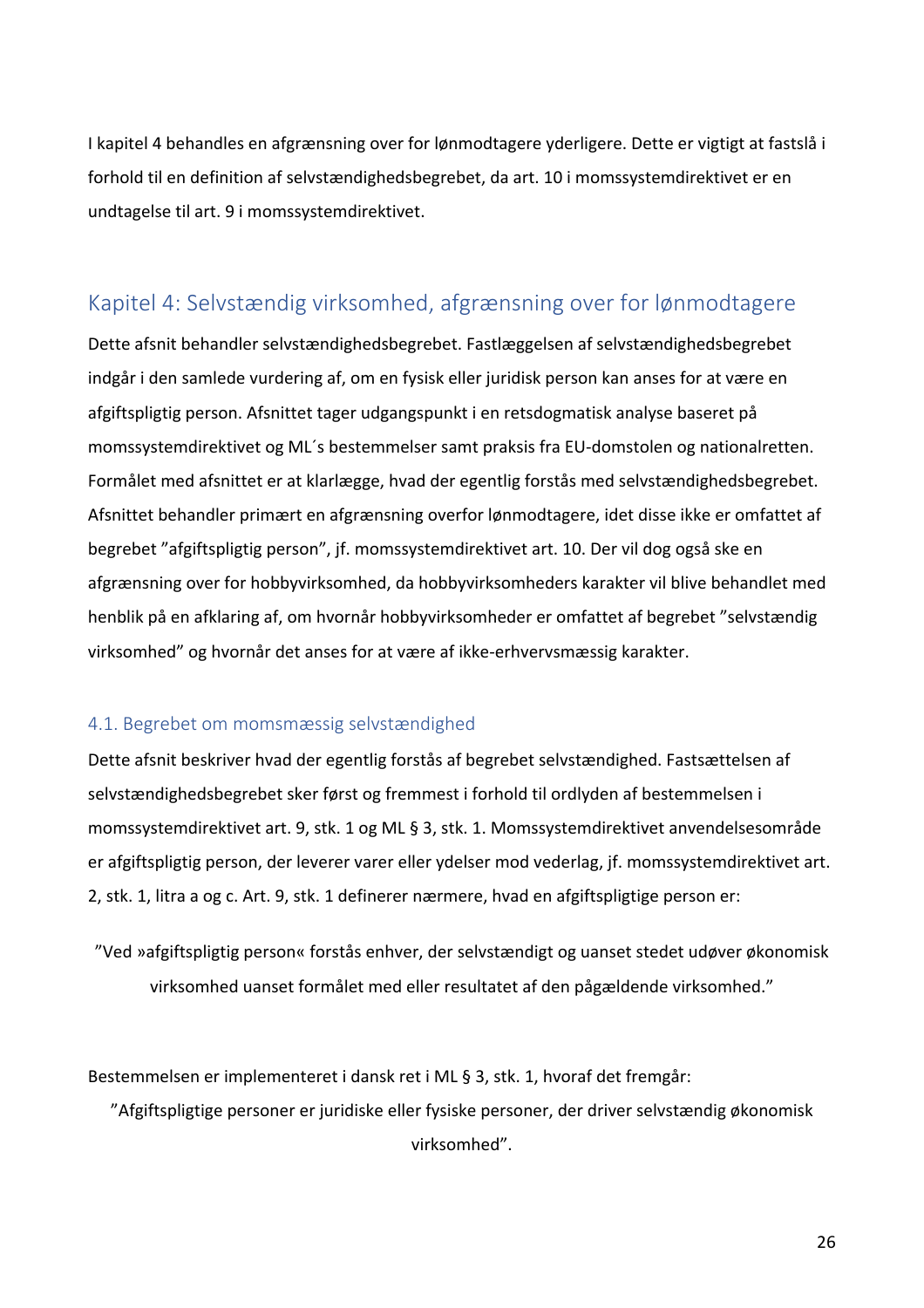Et af kravene for at være en afgiftspligtig person er, at der drives "selvstændig virksomhed", jf. momssystemdirektivet art. 9, stk. 1 og ML § 3, stk. 1. Med udtrykket "selvstændig" undtages ifølge momssystemdirektivet art. 10 lønmodtagere og andre personer, i det omfang de er forpligtede over for deres arbeidsgiver ved en arbeidskontrakt eller ved et andet retligt forhold, som skaber et arbejdstager-arbejdsgiverforhold med hensyn til arbejds- og aflønningsvilkår og arbejdsgiverens ansvar. Selvstændig erhvervsvirksomhed er kendetegnet ved, at der for egen regning og risiko udøves en virksomhed af økonomisk karakter og med det formål at opnå et overskud, hvor lønmodtagere, i modsætning til selvstændig erhvervsvirksomhed, udfører arbejdet efter arbejdsgiverens anvisninger og for dennes regning og risiko.<sup>44</sup> Ved at der foreligger et arbejdstager/arbejdsgiverforhold, vil der ikke kunne blive drevet selvstændig virksomhed for egen regning og risiko. Dette medfører, at betingelsen for at drive selvstændig virksomhed ikke vil være opfyldt, idet arbejdstageren vil få betaling uanset virksomhedens eller personens situation samt økonomiske forhold. Det, man lægger vægt på, er: er det en selvstændig person, eller er det en lønmodtager, og hvem har regning og risiko. De centrale, sædvanlige kriterier for at kunne anses for selvstændigt erhvervsdrivende er, at man bærer den økonomiske risiko i forbindelse med arbejdets udførelse, og det er på baggrund af kriterierne "regning og risiko", man vurderer selvstændighedsbegrebet, jf. afsnit 4.2.

#### 4.2. Retningslinjer for afgrænsning mellem selvstændigt erhvervsdrivende og lønmodtagere

Betingelsen i momssystemdirektivet art. 9, stk. 1 og lovbemærkningerne til ML, stk. 3, stk. 1 om, at den økonomiske virksomhed udøves selvstændigt, udelukker lønmodtagere og andre personer for moms i det omfang, de er bundet til en arbejdsgiver ved en ansættelseskontrakt eller af andre juridiske bånd, der skaber forholdet mellem arbejdsgiver og lønmodtager for så vidt angår arbejdsforhold, aflønning og arbejdsgiveransvar. Der findes afgørelser, som viser, hvad der i praksis bliver lagt vægt på ved definition af selvstændig virksomhed.

<sup>&</sup>lt;sup>44</sup> Den juridiske vejledning 2022-1, C.C.1.2.1. Selvstændig erhvervsvirksomhed, afgrænsning over for lønmodtagere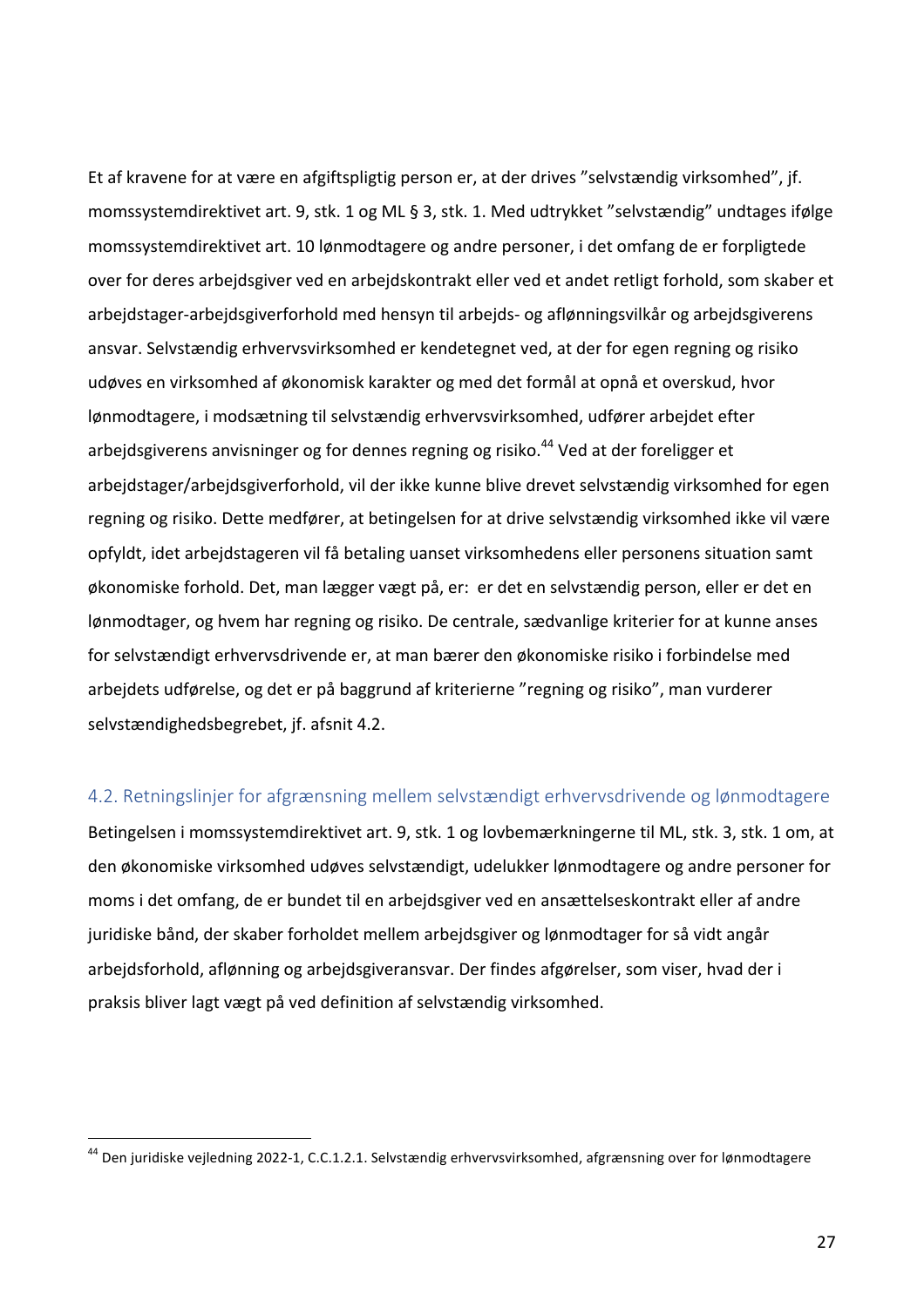Ved bedømmelsen af, om der er tale om selvstændig virksomhed eller ej, lægges der efter EUdomstolens praksis vægt på, om personen modtager løn og/eller er forpligtet overfor en arbejdsgiver ved en arbejdskontrakt. På baggrund af sag C-202/90 Ayuntamiento de Sevilla, lægges der for det første vægt på afgiftsopkrævernes funktionelle underordnelsesforhold i forhold til kommunalforvaltningen, som kan give dem instruktioner, og hvis disciplinærkontrol de er underlagt. For det andet lægges der vægt på aflønningsvilkårene, hvor der undersøges, om afgiftsopkræverne selv bærer den økonomiske risiko ved deres virksomhed, for så vidt som den indtjening, de får derved, ikke alene er afhængig af de opkrævede afgiftsbeløb, men også af de omkostninger, som er forbundet med anvendelsen af det for deres virksomhed nødvendige personale og materiel, jf. pr. 12-14. Selvstændig virksomhed er kendetegnet ved, at man for egen regning og risiko udøver en virksomhed af økonomisk karakter og med det formål at opnå et overskud. EU-domstolen fastslår sin afgørelse i sag C-420/18, IO med henblik på, om der foreligger underordnelsesforhold, om den pågældende person udøver sin virksomhed i *eget navn, for egen* regning og på eget ansvar, og om personen selv bærer den økonomiske risiko. Det er på baggrund af disse betingelser, at der sker en afgrænsning overfor lønmodtagere. For at vurdere, om kriteriet om selvstændig virksomhed opfyldes, skal den aktivitet, man laver, ske på egen regning og risiko. Det er en forudsætning, at<sup>45</sup> (*jf. afsnit 5.6. for bedre forståelse af disse kriterier*)

- Virksomheden udøves nogenlunde regelmæssigt og gennem en ikke helt kort periode
- Virksomheden ikke er af ganske underordnet omfang (kravet om intensitet)

Det afgørende er altså, at der skal være en aktivitet i virksomheden, for at den kan anses for erhvervsmæssig, og for at opfylde kriterium for intensitet, jf. eksempelvis sag SKM2004.455.HR, som er en sag om en minkfarm, hvor det blev lagt til grund, at minkfarmen efter sin størrelse og indretning kunne drives landbrugsfagligt forsvarligt, hvis kapaciteten blev udnyttet, og at skatteyderen havde de nødvendige forudsætninger herfor. Driften af minkfarmen havde imidlertid ikke haft et sådant omfang, at den kunne anses som erhvervsmæssig. På grund af den ringe omsætning fastslog Højesteret, at der ikke var fradragsret for virksomhedens underskud, idet virksomheden ikke kan anses for erhvervsmæssig, hvis den har et underordnet omfang.

28

 $45$  Den juridiske vejledning 2021-2, C.C.1. Selvstændig erhvervsvirksomhed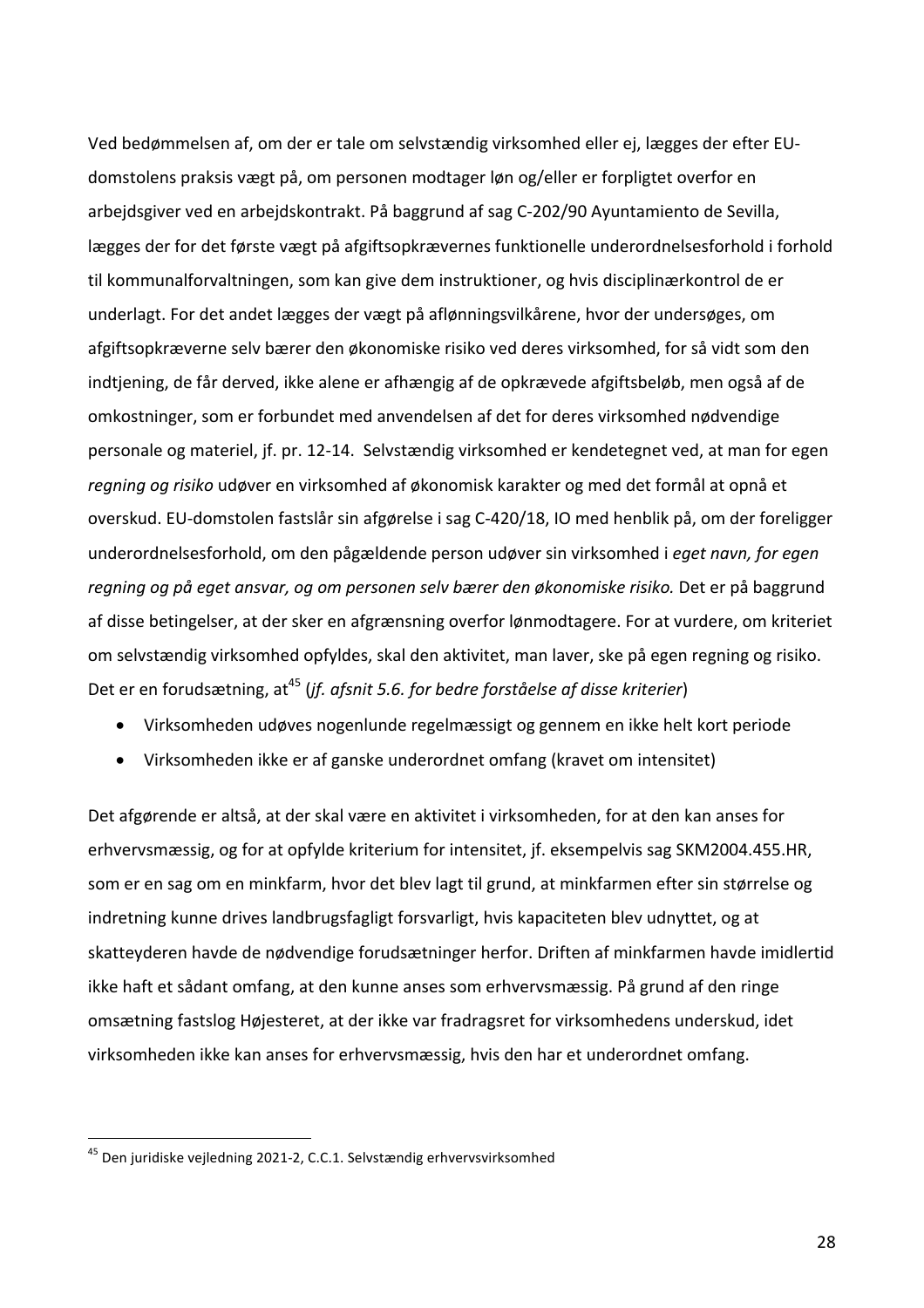Intensitetskravet er objektivt, og der tages udgangspunkt i konkrete omstændigheder i sagen og virksomhedens aktiviteter.<sup>46</sup>

En anden afgørelse som statuerede intensitetskravet er SKM2001.432.VLR, hvor en virksomhed, der omfattede avl med prydfasaner samt drift af en karantænestation for strudse, ikke blev anset for erhvervsmæssig med den begrundelse, at skatteyderen ikke havde udsigt til at opnå betydelige indtægter ved deltagelse i et strudseprojekt. Som grundlag for sin afgørelse lagde retten vægt på, at de forskelligartede virksomheders ikke primærdrift i fremtiden ville give et overskud, samt at man var af den opfattelse, at indtægtserhvervelse ved virksomheden ikke ville være det primære formål, i og med at ejerens personlige interesse for fasaner, strudse m.v. spillede en væsentlig rolle. Ydermere var virksomheden ikke drevet med den professionalisme, der kræves, for at en virksomhed kan anses for erhvervsmæssig, og virksomheden måtte derfor antages for at have hobbykarakter. På baggrund af analysen kan det tages i betragtning, at virksomheden var af så ganske underordnet omfang, at den måtte anses som en hobbyvirksomhed, som ikke gav indtægter. 

Betingelsen om intensitet kan være imod momssystemdirektivet art. 9, stk. 1, 1.afsnit, idet det fremgår i ordlyden af bestemmelsen, at formålet eller resultatet af den pågældende virksomhed ikke er afgørende i forhold til fastlæggelsen af hvem der anses for, at være en afgiftspligtig person. Intensitetskravet er nødvendigt i forhold til fastlæggelsen af hvornår en aktivitet anses for at være erhvervsmæssig virksomhed og ikke-erhvervsmæssig virksomhed.

Som tidligere anført undtages ifølge momssystemdirektivet art. 10 lønmodtagere og andre personer fra udtrykket "selvstændig", i det omfang de er forpligtede over for deres arbejdsgiver. Ved at der foreligger et arbejdsgiver-arbejdstagerforhold, vil der ikke kunne blive drevet selvstændig virksomhed, idet kriteriet om for egen regning og risiko ikke vil blive opfyldt. Sondring mellem, om man er lønmodtagere eller selvstændig virksomhed, agerer altså på udtrykket egen regning og risiko.

 <sup>46</sup> SKM2020.107.BR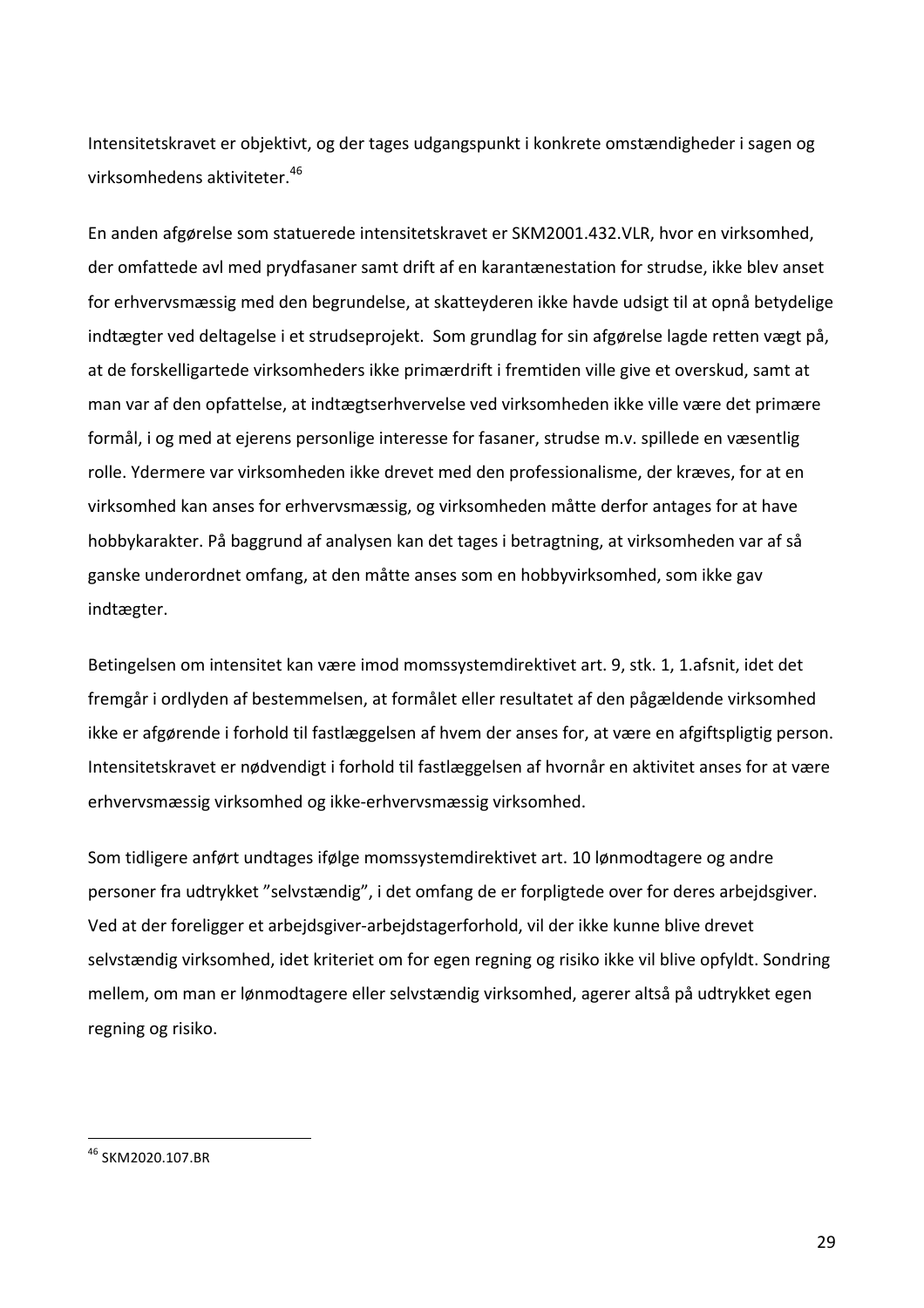Det kan i nogle tilfælde være vanskeligt at afgøre, om indkomstmodtageren står i tjenesteforhold til hvervgiveren eller er selvstændigt erhvervsdrivende. I sådanne tilfælde skal der ske en samlet bedømmelse af en række forhold. Det er i princippet forholdet mellem indkomstmodtageren og den enkelte hvervgiver, der skal bedømmes.<sup>47</sup> Eksempelvis vil man som lønmodtager aldrig løbe økonomisk risiko, hvis for eksempel arbejdsgiver går konkurs. De forhold, man bl.a. lægger vægt på, er: instruktionsbeføjelser, A-indkomst, feriepenge osv. Ud fra disse elementer kan man afgøre, om man er en selvstændig virksomhed eller lønmodtager. I Cirkulære om personskatteloven<sup>48</sup> er der angivet kriterier for vurdering af, om der er tale om tjenesteforhold eller selvstændig erhvervsvirksomhed. Cirkulærer udstedes af en forvaltningsmyndighed og udstedes med hjemmel i det bestående over-underordnelsesforhold, der giver adgang til at give tjenstlige ordrer. På baggrund af dette anvendes cirkulære om afgrænsning mellem lønmodtager og selvstændige erhvervsdrivende. LSR finder, at der ved sondringen mellem lønmodtagere og selvstændigt erhvervsdrivende skal tages udgangspunkt i pkt. 3.1.1. i cirkulære nr. 129 af 4. juli 1994 til personskatteloven.<sup>49</sup> Det skal dog bemærkes, at ingen af disse kriterier, der taler henholdsvis om tjenesteforhold og selvstændig erhvervsvirksomhed, i sig selv er afgørende. De anførte momenter har endvidere ikke altid lige stor betydning i alle situationer,<sup>50</sup> da det afgørende er, at der altid laves en konkret vurdering af omstændighederne. Et af fortolkningsbidragene til forståelsen af erhvervsmæssig virksomhed er personskattecirkulæret, der af Højesteret anses for at være udtryk for gældende ret, som indeholder en positiv definition på skattemæssig selvstændig erhvervsmæssig virksomhed.<sup>51</sup>

I praksis kan det være således, at visse sider af forholdet mellem hvervgiver og indkomstmodtager taler for at statuere tjenesteforhold, mens andre sider taler for, at der foreligger selvstændig erhvervsvirksomhed. I sådanne tilfælde må afgørelsen bero på en samlet vurdering. Det er i

 $47$  Den iuridiske veiledning 2021-2, C.C.1.2.1. Selvstændig erhvervsvirksomhed, afgrænsning over for lønmodtagere

 $48$  CIR nr. 129 af 04/07/1994 – cirkulære om afgrænsning mellem lønmodtagere og selvstændige erhvervsdrivende på skattelovgivningens område 

<sup>&</sup>lt;sup>49</sup> jf. SKM2002.339.ØLR

 $50$  CIR nr. 129 af 04/07/1994 – cirkulære om afgrænsning mellem lønmodtagere og selvstændige erhvervsdrivende på skattelovgivningens område

 $51$  jf. Den juridiske vejledning 2022-1, afsnit C.C.1.1.1.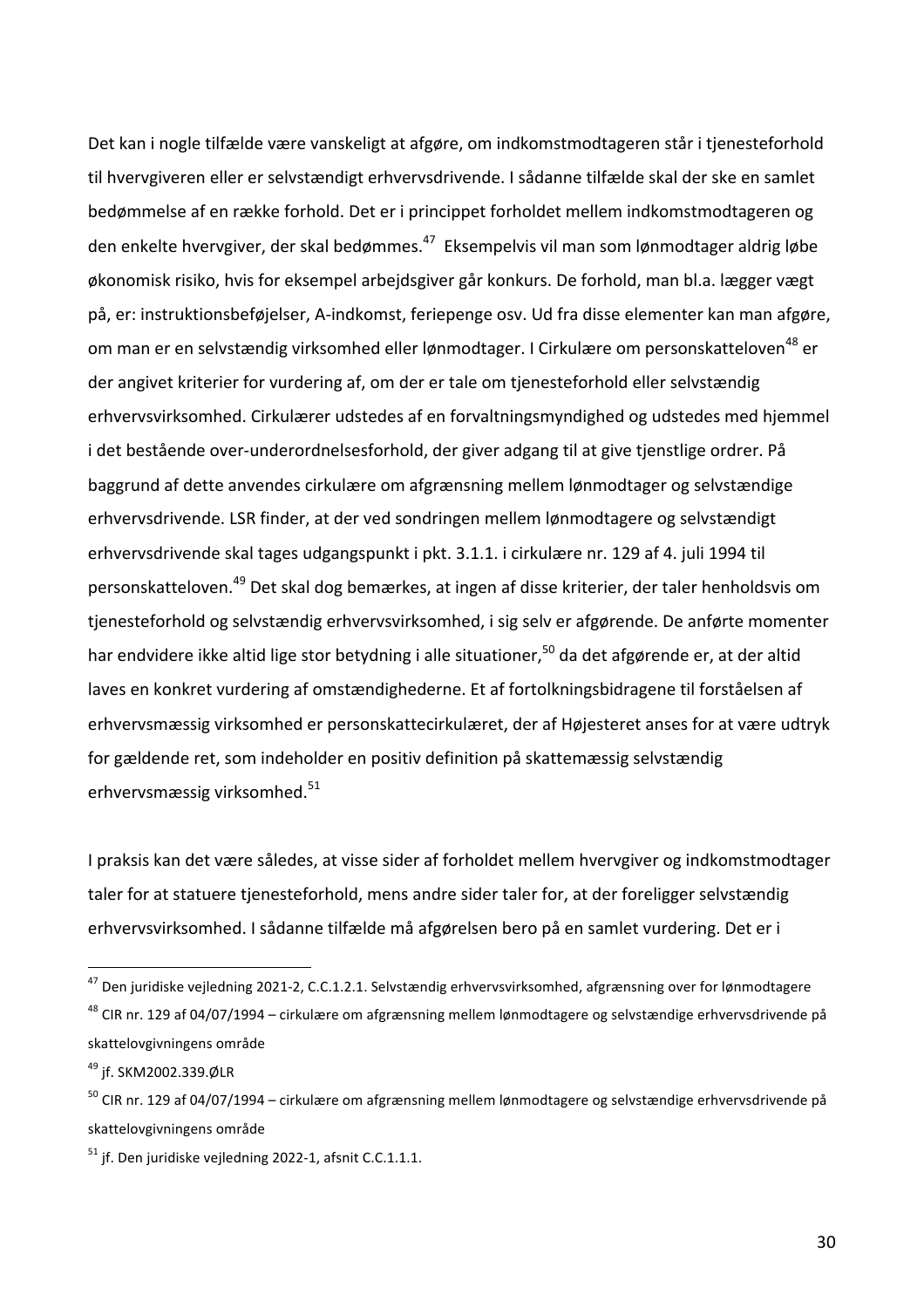princippet forholdet mellem indkomstmodtageren og hvervgiver, der skal bedømmes. Disse anførte momenter i cirkulæret bør altså ikke være fastsatte kriterier, men mere vejledende for at lave en afgrænsning mellem lønmodtagere og selvstændig virksomhed.

Det er anført tidligere i specialet, at ifølge dansk ret er en afgiftspligtig person juridiske og fysiske person, der driver selvstændig økonomisk virksomhed, jf. ML § 3, stk. 1. Dog definerer ML ikke, hvad der forstås ved begreberne selvstændig økonomisk virksomhed, hvorfor det herefter findes relevant at inddrage relevante danske afgørelser som hjælp til at fastlægge, hvad disse begreber omfatter. 

Sag SKM2013.26.SR vedrørte en person, som blev beskikket som fast værge for statsforvaltningen. Det er oplyst, at ansættelsen gælder, indtil statsforvaltningen kan bestemme, at hvervet som fast værge skal opslås ledigt eller skal ophøre hvert femte år efter antagelsen. Endvidere henvises der i sagen til bekendtgørelse af 11. december 2003, cirkulæreskrivelse af 24.10.1996 om antagelse af faste værger og seneste cirkulæreskrivelse fra Civilstyrelsen om regulering af vederlag m.v., samt om personen er beskikket som værge efter Værgemålsloven.

Det er oplyst i sagen, at personen ingen udgifter har i forbindelse med varetagelse af hvervet, som hun ved momsregistrering vil kunne hjemtage moms af. Det er Statsforvaltningen, der står for de udgifter, som spørger har ved hvervet i form af kørsel, porto og telefon. Det er endvidere statsforvaltningen, og i nogle tilfælde domstolene, der beskikker værge. Derfor har personen ingen mulighed for selv at påvirke, hvor mange, hun er værge for, og hun kan ikke tage markedsføring for at få flere værgemål.

Skatteministeriet henviser til ML § 3, stk. 1 og § 4. Det er Skatteministeriets begrundelse, at der skal betales afgift af varer og ydelser, der leveres af afgiftspligtige personer mod vederlag her i landet. Og at afgiftspligtige personer er juridiske eller fysiske personer, der driver selvstændig økonomisk virksomhed. Lønmodtagere og andre personer er ikke omfattet af momsreglerne, eftersom de er forpligtede over for deres arbejdsgiver. Skatteministeriet henviser endvidere til EUdomstolens praksis C-202/90, Ayuntamiento de Sevilla, hvor der her lægges vægt på, om personen modtager løn og/eller er forpligtet overfor en arbejdsgiver. Det er Skatteministeriets konklusion på sagen, at spørger ikke udøver selvstændig økonomisk virksomhed og ikke er en afgiftspligtig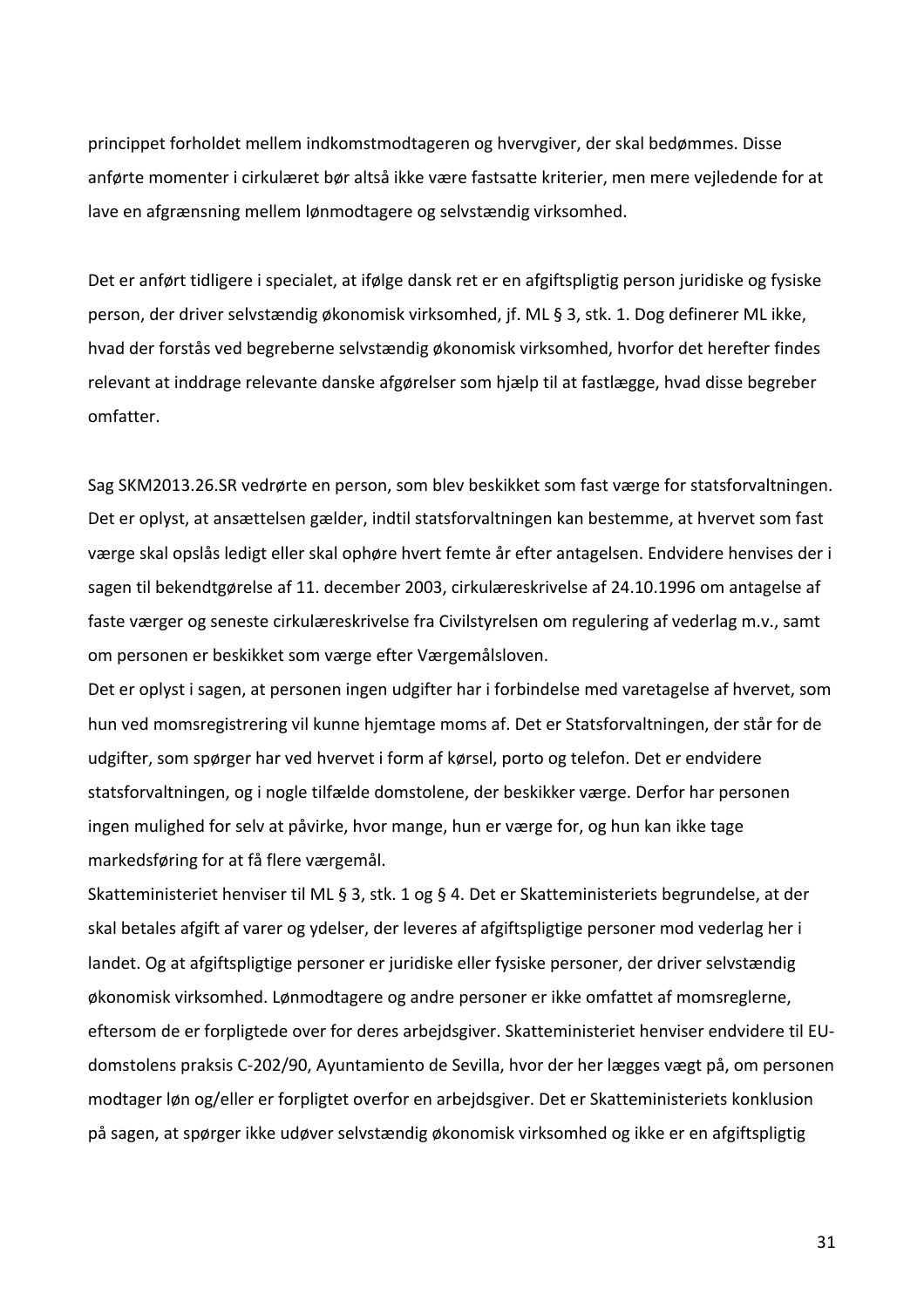person, jf. ML § 3, stk. 1. I vurderingen er der bl.a. blevet lagt vægt på, at værgen er antaget af statsforvaltningen, at statsforvaltningen fører tilsyn med værgen, at der ved lov er givet visse instruktioner i forbindelse med udførelse af hvervet, og at værgen modtager et fast vederlag for værgemålet. 

På samme måde som i den forrige sag fra Skatterådet har LSR fastslået i sag SKM2014.781.LSR, at en advokat, der var beskikket som værge, drev selvstændig økonomisk virksomhed og dermed ansås for afgiftspligtig person i forbindelse med udøvelsen af hvervet, samt at de vederlag, advokaten modtog herfor, var omfattet af ML's anvendelsesområde. LSR har ved vurderingen lagt vægt på bl.a., at advokaten kunne antage personale i forbindelse med arbejdet, at advokaten modtog et fast honorar og derfor måtte anses for at bære den økonomiske risiko ved hvervets udførelse, og at advokaten var erstatningsansvarlig over for den værgede for skade, som advokaten måtte forvolde ved forsætlige eller uagtsomme forhold.

LSR konkluderede på denne baggrund, at advokaten ikke kunne anses ved en arbejdskontrakt eller ved et andet retligt forhold for at være ansat i et arbejdstager-arbejdsgiverforhold, og dermed ansås advokaten for at drive selvstændig virksomhed, som herefter er afgiftspligtige.

Der er for nyligt afsagt en dom, SKM2021.614.VLR, hvor appellanten har haft ønske om præjudiciel forelæggelse for EU-domstolen af spørgsmål om fortolkningen af begreberne "afgiftspligtig person" i momssystemdirektivet art. 2, stk. 1, litra b, pkt. ii, og selvstændig økonomisk virksomhed i art. 9, stk. 1, 1. afsnit. Landsretten har ikke taget anmodningen til følge, idet Landsretten udtalte, at der allerede foreligger omfattende praksis fra EU-domstolen om de kriterier i momssystemdirektivet, som kan indgå i vurderingen af, om appellanten skal anses for at være en afgiftspligtig person i forbindelse med køb af varer fra Tyskland. Skatteministeriet har anført i sagen, at A for egen regning og risiko erhvervede og importerede varerne fra Tyskland med formål videresalg, og at denne selvstændige økonomiske virksomhed, som blev udført af A personligt, ikke havde tilknytning til aktiviteten i selskabet.

Disse sager fra nationalretten er eksempler på, hvad der lægges vægt på ved fortolkning af selvstændighedsbegrebet. I overensstemmelse med retningslinjer, som er anført i Den juridiske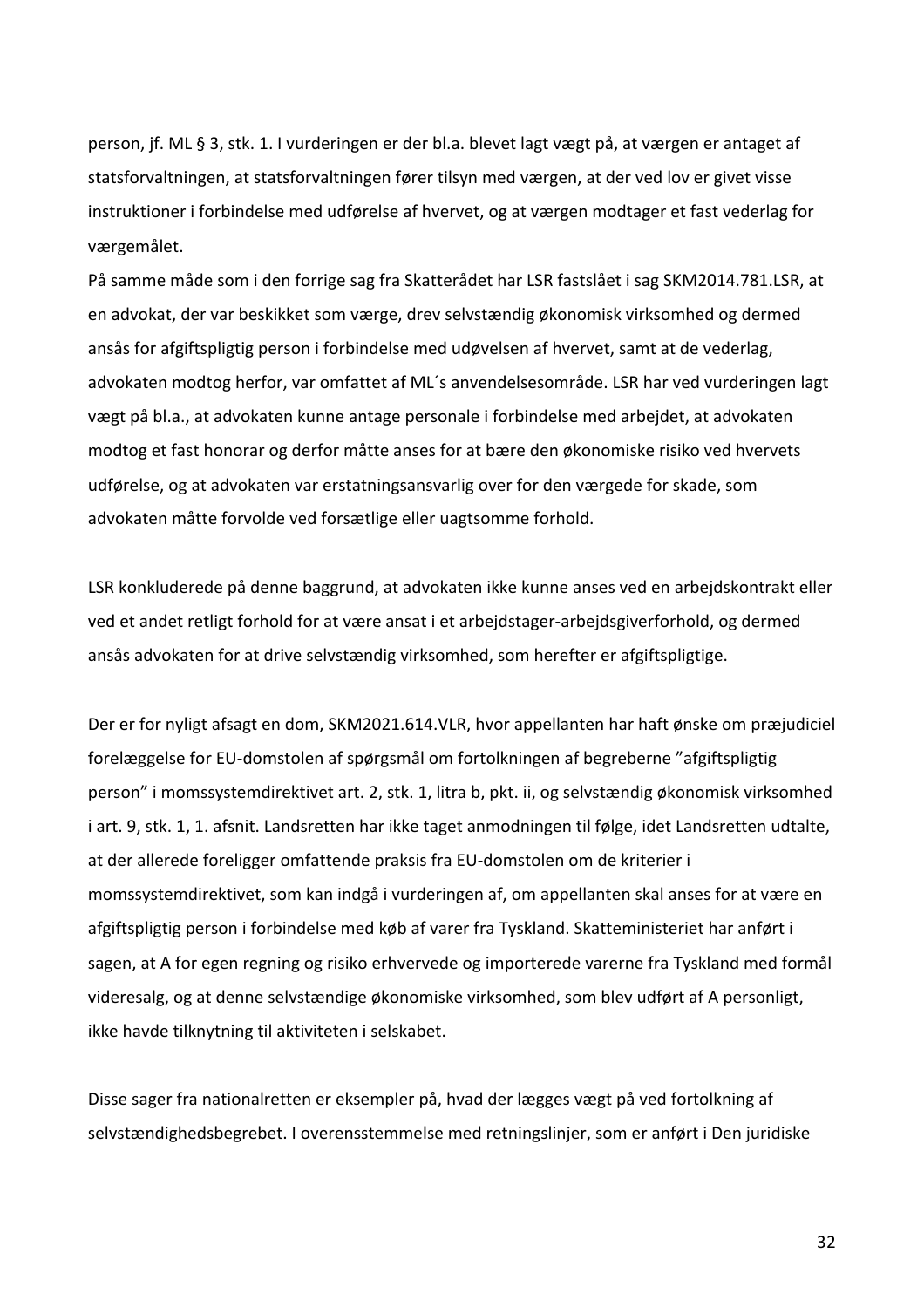vejledning 2022-2, afsnit D.A.3.1.3, som harmonerer med det bagvedliggende EU-retlige grundlag, lægger de danske myndigheder vægt på de retningslinjer ved afgørelserne, som er anført i DJV. Det er bl.a. om hvervgiveren har en almindelig adgang til at fastsætte generelle eller konkrete instrukser for arbejdets udførelse, arbejdstid, tilsyn med arbejdet, hvem er økonomisk ansvarlig for arbeidets udførelse m.m. Bl.a. i sag SKM2013.26.SR, hvor SR lægger til grund for afgørelsen, hvorvidt personen står for udgifterne, samt hvem der beskikker værge. Det var de samme retningslinjer, som LSR lagde til grund i sag SM2014.781.LSR. I afgørelsen lagde LSR vægt på samme retningslinjer som ved sag fra SR. I afgørelserne henvises der til bl.a. ML § 3, stk. 1 og momssystemdirektivet art. 9, stk. 1 samt til sag C-202/90, Ayuntamiento de Sevilla, hvorfor det kan konstateres, at EU-retten er korrekt integreret i dansk ret på dette område, og at afgrænsningen over for lønmodtagere harmonerer med momssystemdirektivet samt EU-rettens praksis.

#### 4.3. Dansk praksis for begrebet "regning og risiko"

Afgrænsningen mellem erhvervsdrivende og lønmodtagere afhænger af, om vedkommende modtager vederlag for personligt arbejde i et tjenesteforhold efter hvervgivers anvisninger og for dennes regning og risiko. Man driver selvstændig erhvervsvirksomhed, hvis man på egen regning og risiko udøver økonomisk virksomhed med det formål at opnå et overskud. Der er en del national praksis, der vurderer selvstændighedsbegrebet ud fra betingelsen om "regning og risiko".

En sag fra ØLR, SKM2002.339. ØLR vedrørte, hvorvidt en assurandør må anses som lønmodtager eller som selvstændig erhvervsdrivende qua indkomst fra forsikringsselskab. Efter en samlet vurdering finder retten, at A's samarbejde med selskabet anses for, at A er lønmodtager. Her er der blandt andre ting blevet lagt vægt på, at klager har været omfattet af ferieloven og under visse betingelser været berettiget til løn under sygdom, at klageren var omfattet af selskabets pensionsordning og gruppeforsikring, og at klageren havde mulighed for at få dækket udgifter til kontorhold og kørsel. Det er på baggrund af disse forhold, at retten ikke fandt, at A driver selvstændig erhvervsvirksomhed, samt at der på baggrund af omstændighederne ikke er tale for, at A's indkomst var oppebåret ved en selvstændig erhvervsvirksomhed drevet for egen regning og risiko. Det forhold, at A selv har afholdt udgifterne til kontorhold og kørsel m.m., samt at klageren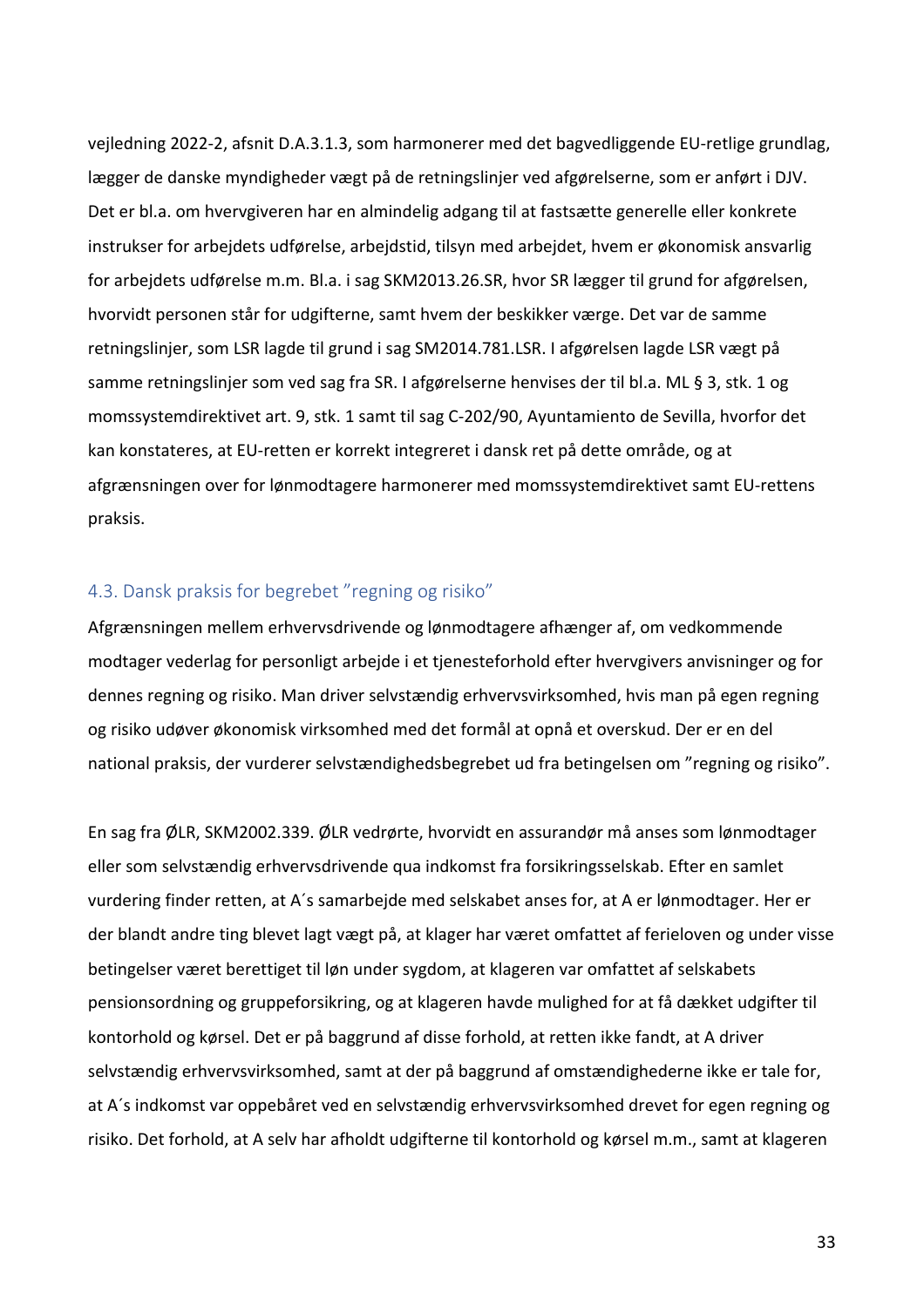i et vist omfang havde risikoen for mistede kunder, var ikke tilstrækkelig til at betragte A som drivende for egen regning og risiko.

En nyere sag fra ØLR; SKM2021.221.ØLR omhandlede, hvorvidt 101 dykkere skulle anses for lønmodtagere eller selvstændig erhvervsdrivende i forbindelse med deres arbejde i Nordsøen for et udenlandsk selskab. Retten lagde vægt på kriterierne anført i cirkulære nr. 129 af 4. juli 1994 om personskatteloven, hvorved at retten ikke fandt bevis for, at dykkerne drev selvstændig erhvervsvirksomhed for egen regning og risiko. Der blev her lagt vægt på, at dykkerne ikke havde nogen metodefrihed af betydning ved opgavens udførelse, at dykkerne ikke havde ansat personale, og at dykkerne ikke havde afholdt erhvervsmæssige udgifter for deres vederlag. Endvidere blev der lagt vægt på, at dykkernes økonomiske risiko var begrænset, og at det udenlandske selskab bar det overordnede ansvar ved projektet, hvor alt udstyr blev stillet til rådighed af H1´s regning. På baggrund af disse kriterier blev dykkerne anset for lønmodtagere.

I en nyere sag, SKM2022.94.BR, lød kendelsen, at en konsulentvirksomhed ikke havde fradragsret for momsen af fakturaer, som en "interim manager" havde sendt til virksomheden, da han ikke bley anset for at drive selvstændig økonomisk virksomhed i momsmæssig forstand, men derimod var ansat som lønmodtager. I afgørelsen var vurderingen baseret på, om vedkommende var lønmodtager, som modtog vederlag for personligt arbeide i tienesteforhold efter hvervgiverens anvisninger og for dennes regning, eller om vedkommende var selvstændig erhvervsdrivende, der for egen regning og risiko udøvede en virksomhed af økonomisk karakter med det formål at opnå et overskud. LSR henviste til flere af EU-domstolens afgørelser. Efter EU-domstolens praksis skal der ved en sådan undersøgelse lægges vægt på, om personen:

- Selv sørger for det personale og materiel, som kræves til virksomhedens udøvelse, jf. sag C-202/90, Ayuntamiento de Sevilla
- Selv bærer den økonomisk risiko ved virksomhed, jf. sag C-202/90, Ayuntamiento de Sevilla og C-355/06, J.A. van der Steen
- Handler for egen regning eller på eget ansvar, jf. sag C-355/06, J.A. van der Steen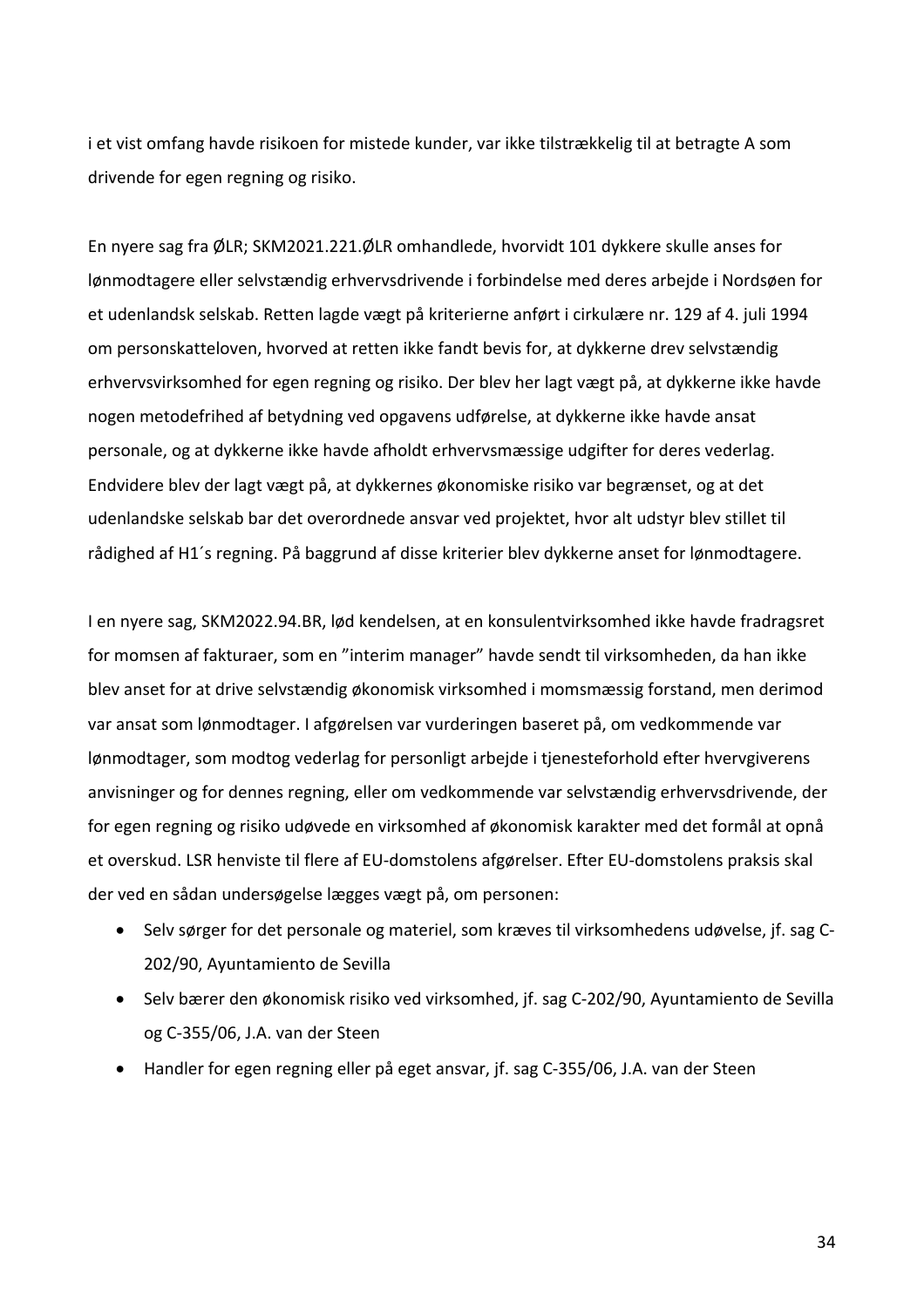Sammenfatning på de nationale sager for området for "regning og risiko" vil være, at ved bedømmelsen af, hvorvidt en person skal anses som selvstændig erhvervsdrivende eller lønmodtager, vil dette bero på bedømmelsen af, hvem der bærer regning og risiko for arbejdets udførelse. Betingelserne for fastsættelsen af afgrænsning mellem selvstændig erhvervsdrivende og lønmodtagere stammer fra EU-domstolens praksis, hvor der i nationale afgørelser henvises til EU-domstolens praksis på området samt til betydningen af undtagelsesbestemmelsen i momssystemdirektivet art. 10. I næste afsnit behandles derfor EU-domstolens praksis for undtagelsesbestemmelsen i art. 10.

#### 4.4. EU-domstolens praksis om momssystemdirektivet art. 10

Betingelsen for at være en afgiftspligtig person er, at dennes økonomiske virksomhed skal udøves selvstændigt. Det kan udledes af momssystemdirektivet art. 10, at lønmodtagere og andre personer ikke er omfattet af udtrykket "selvstændig virksomhed", hvis der er et ansættelsesforhold mellem arbejdstager og en arbejdsgiver. I momssystemdirektivet art. 10 er der en undtagelse til art. 9, stk. 1. EU-domstolen har afsagt en del domme ved fortolkningen af selvstændighedsbegrebet og afgrænsning overfor lønmodtagere i momssystemdirektivet art. 10, jf. art. 9, stk. 1. I nærværende afsnit analyseres nogle domme med henblik på at fastlægge indholdet af det momsretlige selvstændighedsbegreb. Dommene vil blive gennemgået kort og illustrerer, at man ved vurdering af udtrykket "selvstændig virksomhed" lægger vægt på bl.a. betalingen, retsforholdet mellem parterne, og hvem der bærer den økonomiske risiko.

#### 4.4.1. Faktisk bedømmelse af et ansættelsesforhold

Momspligten efter momssystemdirektivet art. 9, stk. 1 antages at fremgå direkte af udtrykkene "Iønmodtager" og "arbejdsgiver" i undtagelsesbestemmelsen i momssystemdirektivet art. 10, hvor EU-domstolen forudsætter et ansættelsesforhold.<sup>52</sup> Bl.a. fandt EU-domstolen i sag C-472/03 Arthur Andersen ikke et ansættelsesforhold mellem et forsikringsinstitut og et forsikringsformidlingsselskab, der havde indgået en samarbejdsaftale. Ifølge

 $52$  jf. sag C-472/03, Arthur Andersen, pr. 21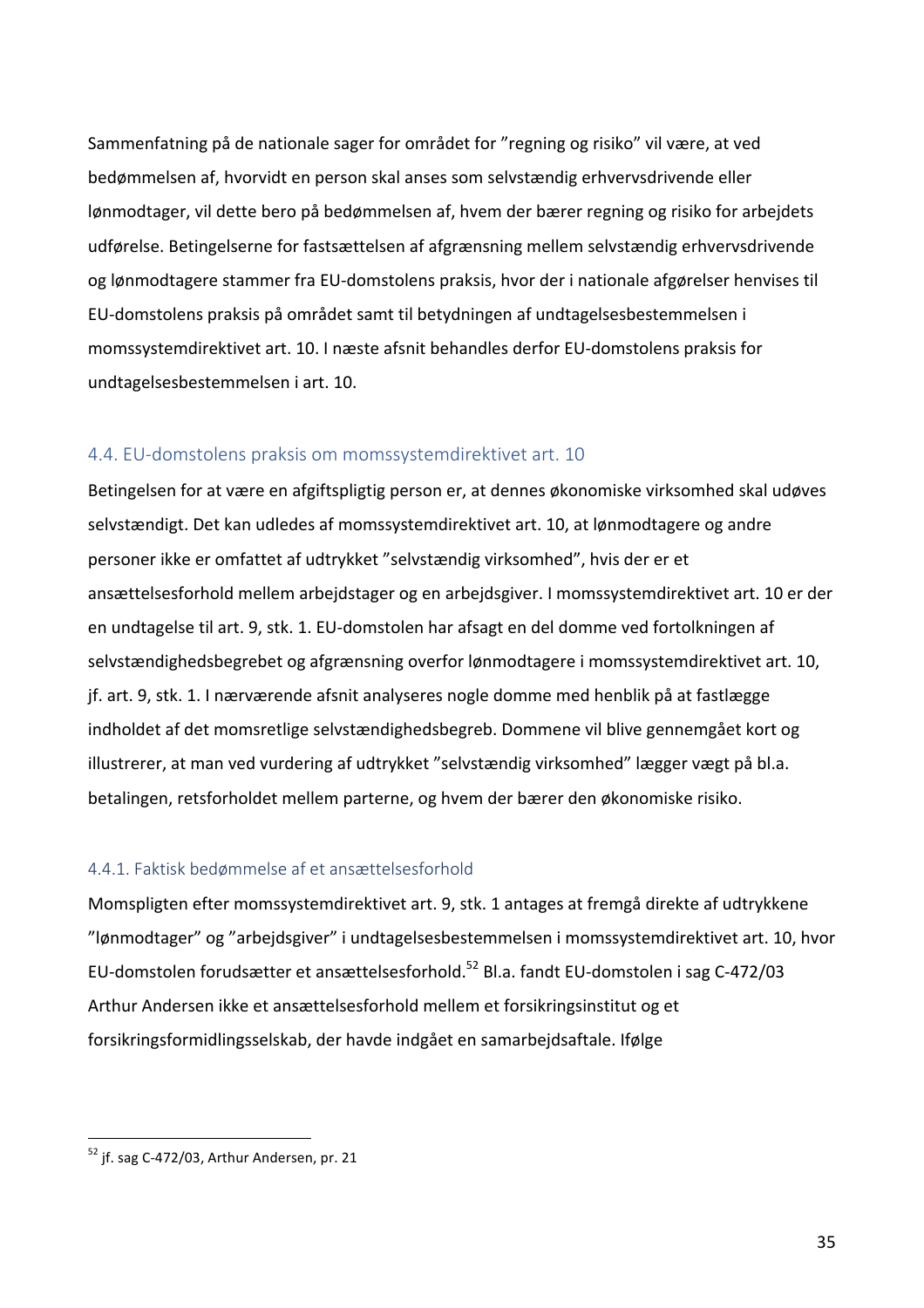momssystemdirektivet art. 10 kan et ansættelsesforhold foreligge ved et arbejdskontrakt eller ved et andet retligt forhold, som skaber et ansættelsesforhold.

Selvom der ikke var tale om et arbejdstager-arbejdsgiverforhold i sag C-420/10 IO, så udøvede bestyrelsesmedlemmet ikke i denne egenskab selvstændig økonomisk virksomhed. Det EUdomstolen bl.a. lagde vægt på, var, om medlemmet er forpligtet over for sin arbejdsgiver ved en arbejdskontrakt eller ved et andet retligt forhold, og om medlemmet udøver sin virksomhed i eget navn, for egen regning og på eget ansvar, samt om personen bærer den økonomiske risiko, der er forbundet med udøvelsen af denne virksomhed. For det første er medlemmet ikke forbundet med arbejdsgiveren ved en ansættelseskontrakt eller et andet retlig forhold, eksempelvis instrukser fra stiftelsen. For det andet fastslår EU-domstolen, at medlemmerne af bestyrelsen ikke individuelt kan udøve de beføjelser, som bestyrelsen er tillagt, og at de handler for samme bestyrelses regning og under dennes ansvar. Der var heller ikke tale om, at bestyrelsesmedlemmet bar den økonomiske risiko, idet medlemmet oppebærer ret til fast honorar, uafhængigt af dennes mødedeltagelse eller dennes effektivt udførte arbejdstimer.<sup>53</sup>

På baggrund af EU-domstolens praksis for vurdering af et ansættelsesforhold, er det oplysninger, der er afgørende ved vurderingen. Der bliver bl.a. lagt vægt på, om personen er forpligtet overfor arbeidsgiveren, om der er lønforhold, arbeidstid, arbeidets ansvar m.m. Disse momenter er med til fastsættelse af, om der er tale om selvstændig erhvervsdrivende eller lønmodtager.

#### 4.4.2. Sag C-23/98, Heerma

Heerma er endnu en sag, der bidrager til at fortolke selvstændighedsbegrebet og afgrænsning overfor lønmodtagere. Afgørelsen omhandler transaktioner mellem en selskabsdeltager og selskabet. Selskabsdeltager A, som samtidig er direktør i selskabet, og som udleje en stald til selskabet, som han medejer i partnerskab med sin ægtefælle.<sup>54</sup> Det væsentligste spørgsmål i sagen

 $53$  Den juridiske vejledning 2021-2, D.A.3.1. Momspligtige person § 3, stk. 1

 $54$  ibid. pr. 7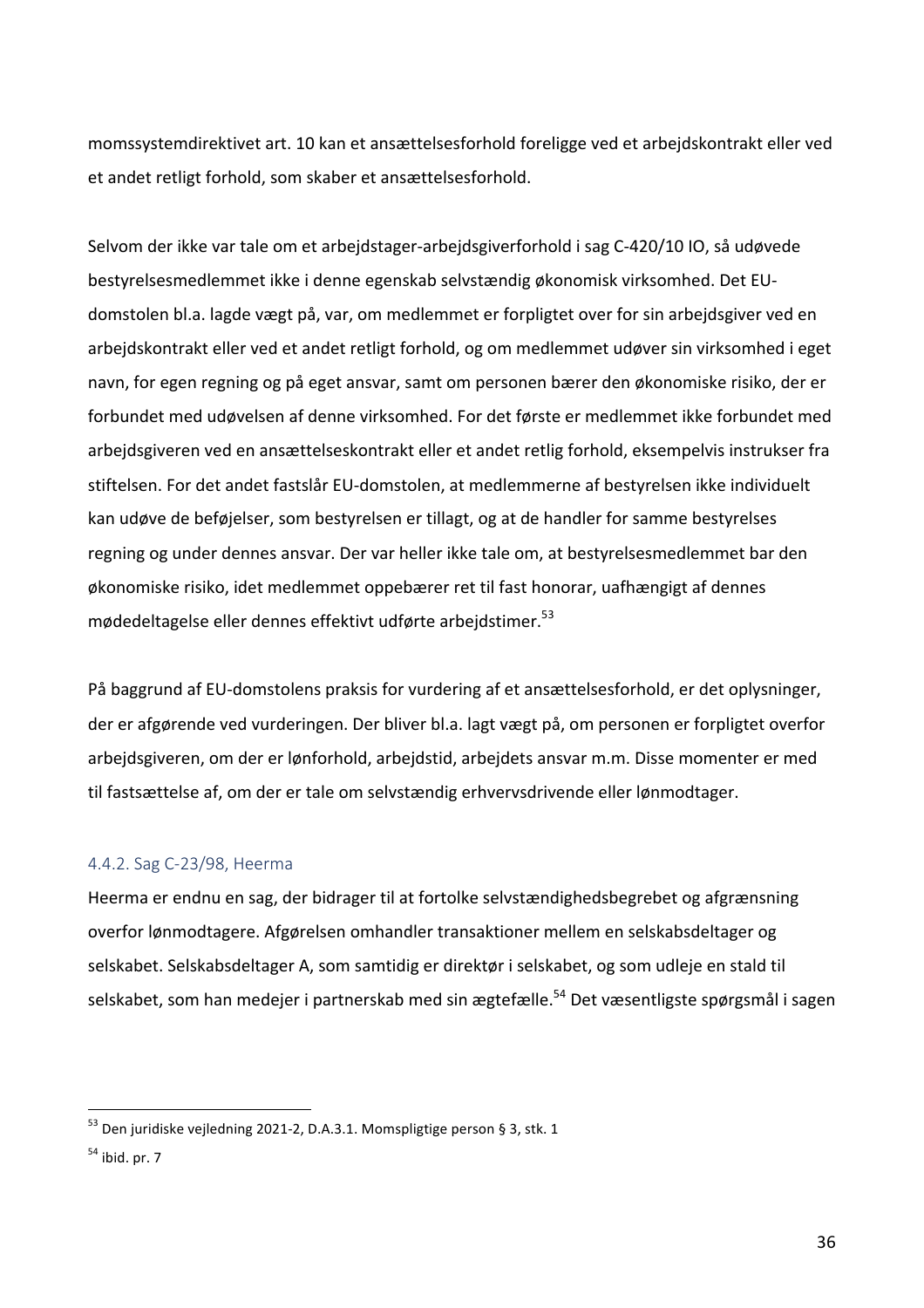var, hvorvidt A kunne anses for at drive selvstændig virksomhed i henhold til 6. Momssystemdirektivet art. 4, stk. 1, jf. art. 4, stk.  $4.^{55}$ 

EU-domstolen fastslår i pr. 18, at der mellem selskabet og selskabsdeltageren ikke er et arbeidsgiver-arbeidstagerforhold, som svarer til art. 4, stk. 4 (nu art. 10), som er til hinder for, at betingelsen om selvstændighed kan være opfyldt for selskabsdeltagerens vedkommende. Tværtimod handler A ved at udleje et materielt gode til selskabet i eget navn, for egen regning og på eget ansvar, selv om han samtidig er direktør i det lejende selskab. Domstolen fastslog endvidere, at udlejningen ikke var en del af selskabets drift eller repræsentation af A's direktørkontrakt, og dermed faldt udlejningen uden for 6. momssystemdirektiv art. 4, stk. 4. Konklusionen på afgørelsen er, at nuværende art. 9, stk. 1 i momssystemdirektivet skal fortolkes således, at når en person som sin eneste økonomiske virksomhed i bestemmelsens forstand udlejer et materielt gode til et selskab, som han deltager i, skal denne udlejningsvirksomhed anses for at blive udøvet "selvstændigt".

Modsat fandt EU-domstolen i sag C-355/06, van der Steen, at en direktør og eneanpartshaver udøvede sin virksomhed inden for rammerne af direktørkontrakten<sup>56</sup>. EU-domstolen udtalte i sagen, at så længe selskabsdeltager udførte arbejdet til fordel for selskabet, henhørte anvendelsesområdet til ansættelseskontrakten, og således var det undtaget fra moms i medfør af de klare bestemmelser i 6. momssystemdirektivet art. 4, stk.  $4.57$ 

Det, EU-domstolen fastslår i begge sager, er, at hvis en person både er i et ansættelsesforhold og samtidig udøver selvstændig virksomhed, må der antageligt ske en vurdering af, om den pågældende aktivitet er udført af personen inden for eller uden for ansættelsesforholdet. hvorefter der må foretages den sædvanlige selvstændighedsvurdering af, om kriterierne i

 $55$  nu momssystemdirektivet art. 9, stk. 1, jf. art. 10

 $56$  ibid. pr. 10

 $57$  ibid. pr. 30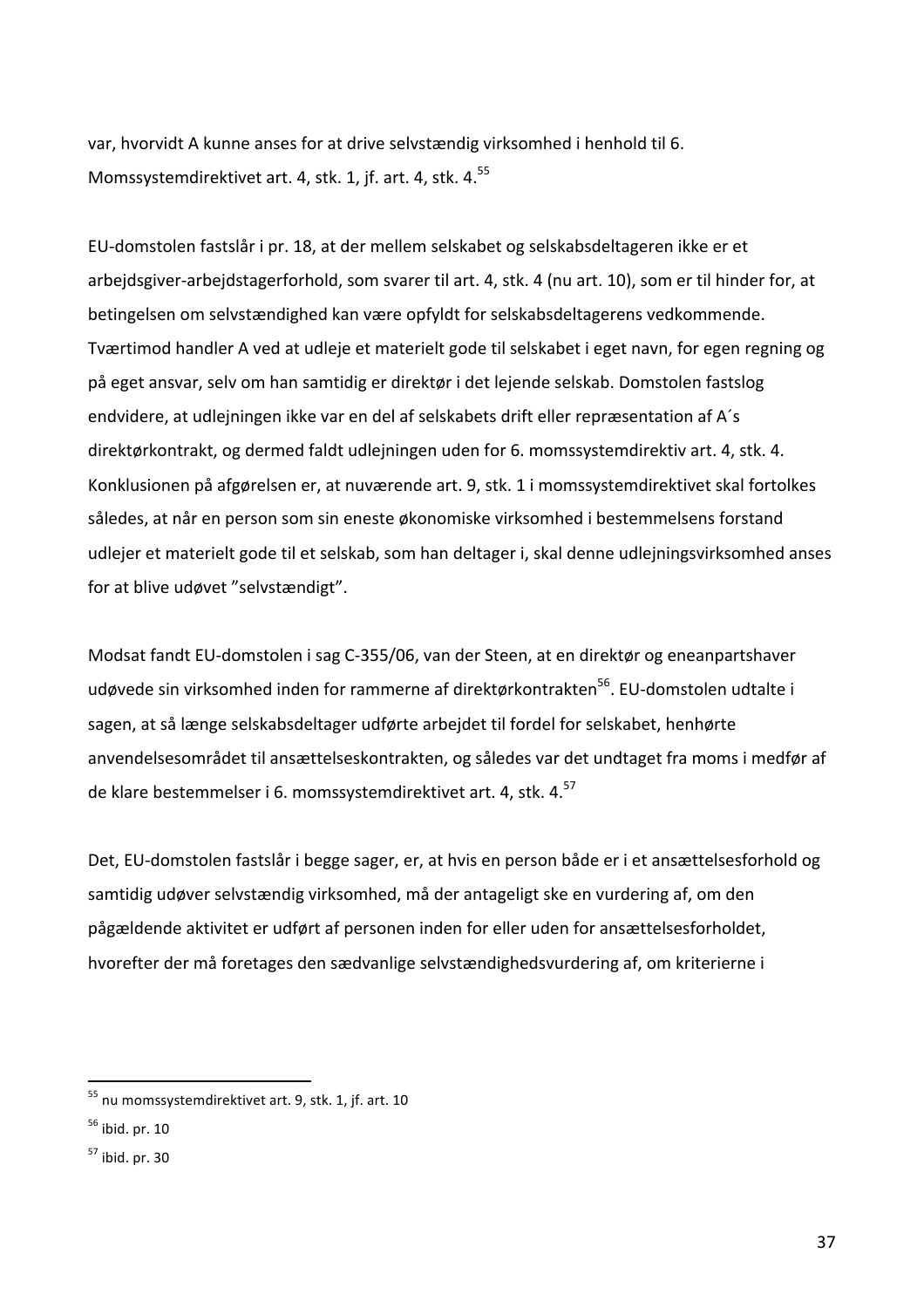momssystemdirektivet art. 10 er opfyldt, sådan som det eksempelvis er sket i sag C-202/90, Ayuntamiento de Sevilla.<sup>58</sup>

#### 4.4.3. Sag 235/85, Kommissionen mod Nederlandene

Sagen drejer sig om spørgsmålet, om de offentlige funktioner, som notarer, fogeder og stævningsmænd varetager i henhold til loven, bør pålægges moms, og at der ved bedømmelsen udelukkende tages stilling til den del af deres virksomhed.<sup>59</sup> Kommissionen gør gældende, at notarer, fogeder og stævningsmænd i Nederlandene skal pålægges moms i henhold til art. 4 i 6. momsdirektiv, da de uafhængigt, dvs. uden for ethvert underordnelsesforhold og på eget retligt ansvar, herunder for egen regning og personligt ansvar, udøver en økonomisk virksomhed med ydelser mod vederlag.<sup>60</sup>

EU-domstolen fulgte Nederlandske Kommission om, at notarer, fogeder og stævningsmænd måtte anses for at udøve selvstændig økonomisk virksomhed, idet EU-domstolen lagde vægt på disse kriterier ved vurderingen af selvstændighedsbegrebet $^{61}$ :

"... må det dog konstateres, at notarer, fogeder og stævningsmænd ikke befinder sig i noget hierarkisk underordnelsesforhold til det offentlige, da de ikke er integreret i en offentlige forvaltning. De udøver deres virksomhed for egen regning og under eget ansvar, tilrettelægger inden for visse lovfastsatte grænser frit det daglige arbejde og oppebærer selv de gebyrer, som udgør deres indtægt."

På baggrund af præmissen kan det udledes, at EU-domstolens kriterier er, om personerne er i et hierarkisk underordnelsesforhold til det offentlige/arbeidsgiveren, om personerne er integrerede i den offentlige forvaltning/arbejdsgiverens virksomhed, om personerne udøver virksomhed for egen regning og under eget ansvar, om personerne selv frit tilrettelægger det daglige arbejde, og om personerne modtager indtægter. Ifølge EU-domstolen er det ikke nok at fastsætte et

 $^{58}$  Bog: Elgaard, Karina, Interaktion mellem momsretten og selskabsretten, s. 195

 $59$  ibid. pr. 3

 $60$  ibid. pr. 4 og 13

 $61$  ibid. pr. 14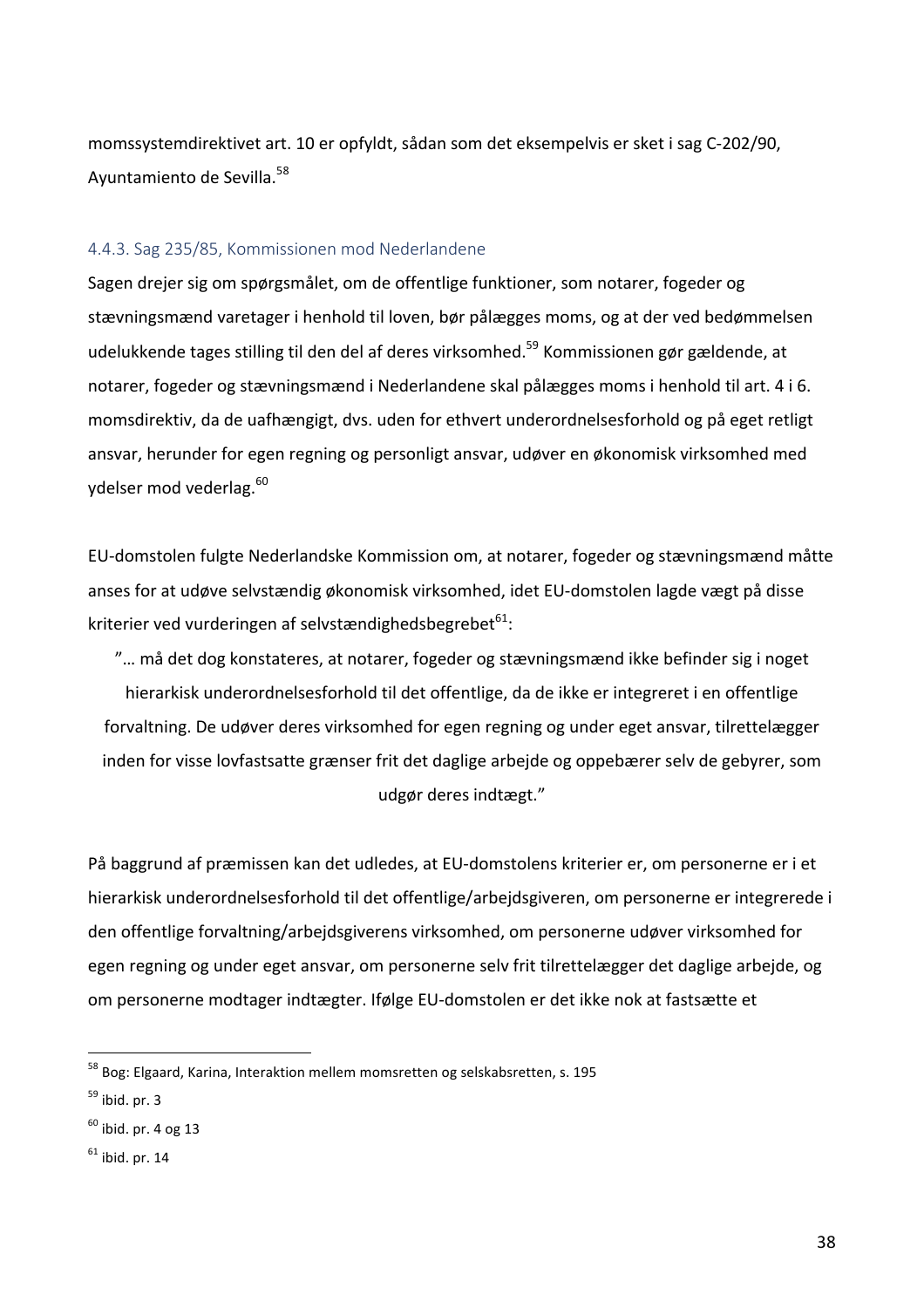underordnelsesforhold, at arbejdstagerens vederlag er fastsat ved lov, eller at de er undergivet disciplinærkontrol under det offentliges tilsyn.<sup>62</sup>

#### 4.4.4. Sag C-202/90, Ayuntamiento de Sevilla

Sagen C-202/90 er en af de vigtigste EU-domme, som definerer selvstændighedsbegrebet og afgrænsning over for lønmodtagere. EU-domstolen tager i sagen stilling til kriterierne, der indgår ved vurderingen af momssystemdirektivet art. 10.

Sagen omhandler spansk lovgivning, hvor der udnævnes lokale afgiftsopkrævere af kommunen til at opkræve skatter og afgifter for kommunen. Afgiftsopkrævere skal efter den spanske lovgivning opstille en sikkerhed, som kommunen fastsætter. Afgiftsopkrævere står i et funktionelt underordnelsesforhold til vedkommende kommune og har krav på vederlag i form af honorarer. Afgiftsopkrævere har egne kontorer og ansætter selv personale. $^{63}$ 

EU-domstolen konstaterede i sagen, at afgiftsopkræverne ikke modtager løn og ikke er forpligtede over for kommunen ved en arbejdskontrakt. Det skal i den anledning undersøges, om det retlige forhold til kommunen alligevel skaber et arbejdsgiver-arbejdstagerforhold, som kan være omfattet af 6. momssystemdirektivet art. 4, stk. 4.<sup>64</sup> Det, EU-domstolen kom frem til på grundlag af arbejdsvilkårene, var, at der ikke forelå et arbejdsgiver-arbejdstagerforhold, idet afgiftsopkræverne inden for lovgivningens rammer selv sørgede for og rådede over det personale og materiel, der krævedes for virksomhedens udøvelse.<sup>65</sup> Endvidere bemærkede EU-domstolen, at der i forhold til aflønning heller ikke var tale om et arbejdsgiver-arbejdstager forhold, idet afgiftsopkræverne selv havde den økonomiske risiko, idet den indtjening, de fik, ikke alene afhang af de opkrævede afgiftsbeløb, men også af de omkostninger, som var forbundet med personale og materiel.<sup>66</sup>

 $64$  ibid. pr. 10

 $62$  ibid. pr. 14

 $63$  ibid. pr. 3

 $<sup>65</sup>$  ibid. pr. 11</sup>

 $66$  ibid. pr. 13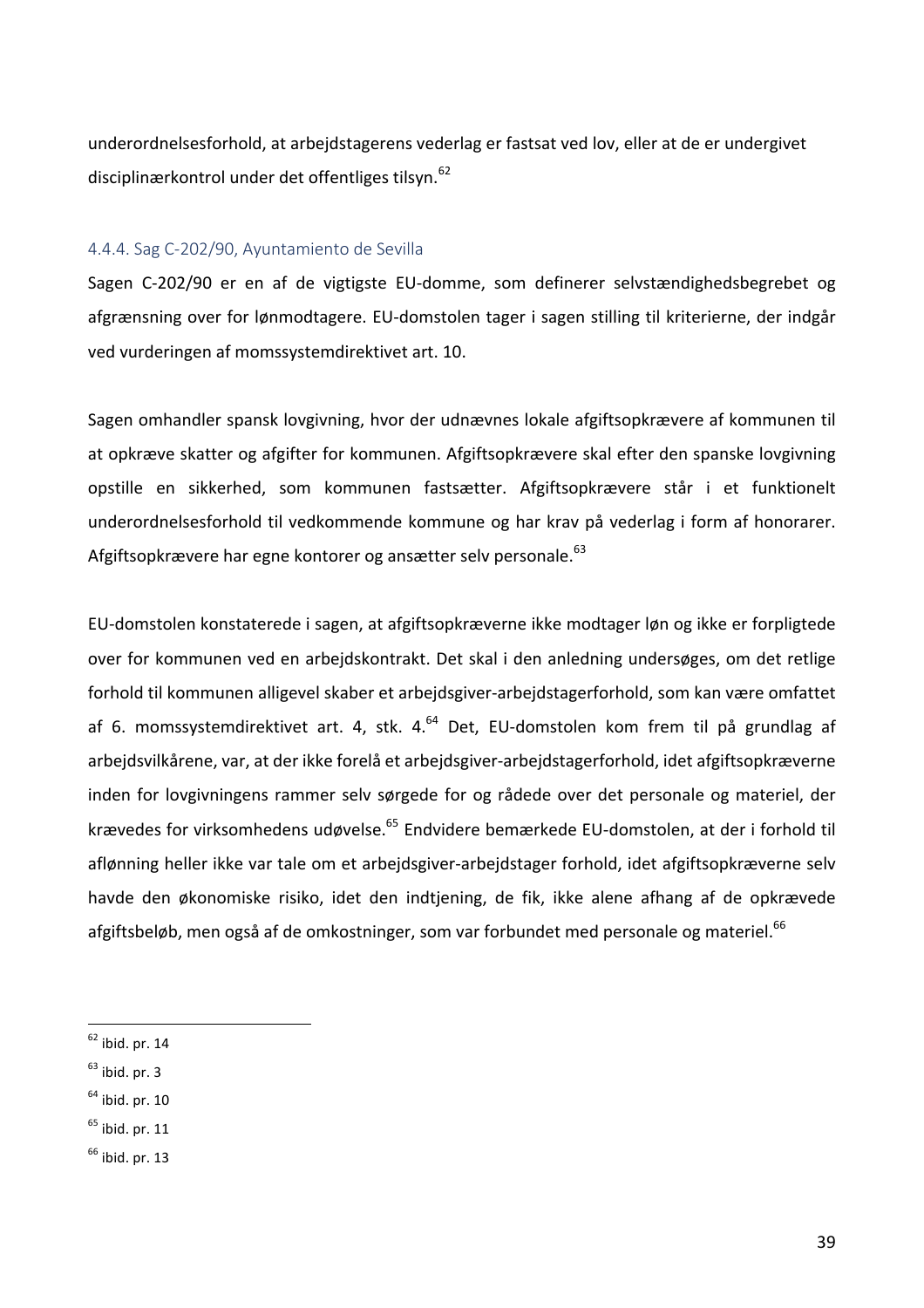Arbejdsgiveren, her kommunen, kunne holdes ansvarlig for afgiftsopkrævernes adfærd ifølge kontrakten. Dog fandt EU-domstolen ikke tilstrækkeligt til at stadfæste et arbejdsgiverarbejdstagerforhold. Det afgørende kriterium i denne forbindelse er det ansvar, som følger af de kontraktforhold, som afgiftsopkræverne havde indgået i forbindelse med udøvelsen af deres virksomhed, samt deres ansvar for skade, som påføres tredjemand, når de ikke handlede som myndighedspersoner.<sup>67</sup> På baggrund af de kriterier, som EU-domstolen har gennemgået, anses afgiftsopkrævere for at drive selvstændig virksomhed.

Det afgørende i sagen er, at der sker en systematisk gennemgang af kriterierne for statuering af et ansættelsesforhold omfattet af 6.momssystemdirektivet art. 4, stk. 4 (nu momssystemdirektivet art. 9, stk. 1, jf. art. 10).

Sammenhængen mellem sag C202/90 og sag C-235/85 er, at der i begge sager foretages en samlet vurdering af følgende kriterier:<sup>68</sup>

- Omfanget af underordnelsesforholdet mellem arbejdsgiver og arbejdstager
- Arbejdstagerens integration i arbejdsgiverens virksomhed
- Kontrakten mellem arbejdstageren og arbejdsgiveren
- Omfanget af arbejdstagerens egen regning og risiko
- Arbeidstagerens ansvar over for arbeidsgiveren
- Arbejdstagerens ansvar over for tredjemand

#### 4.4.5. Opsamling af EU-domstolens praksis om momssystemdirektivet art. 10

I momssystemdirektivet art. 10 er der en undtagelse til art. 9, eftersom økonomisk virksomhed kun kan udøves selvstændigt. EU-domstolen har i sin praksis afsagt en del domme, hvor domstolen afgrænser lønmodtagere med henblik på fastlæggelsen af selvstændighedsbegrebet. For det første lægges der vægt på, om der er et ansættelsesforhold. EU-domstolen har i sin praksis udtalt, at det fremgår direkte af ordlyden i art. 10, om man er omfattet af undtagelsesbestemmelsen. Det er en forudsætning, at der er et ansættelsesforhold, som kan

 $67$  ibid. pr. 14-15

 $68$  Elgaard, Karina, Interaktion mellem momsretten og indkomstretten, s. 193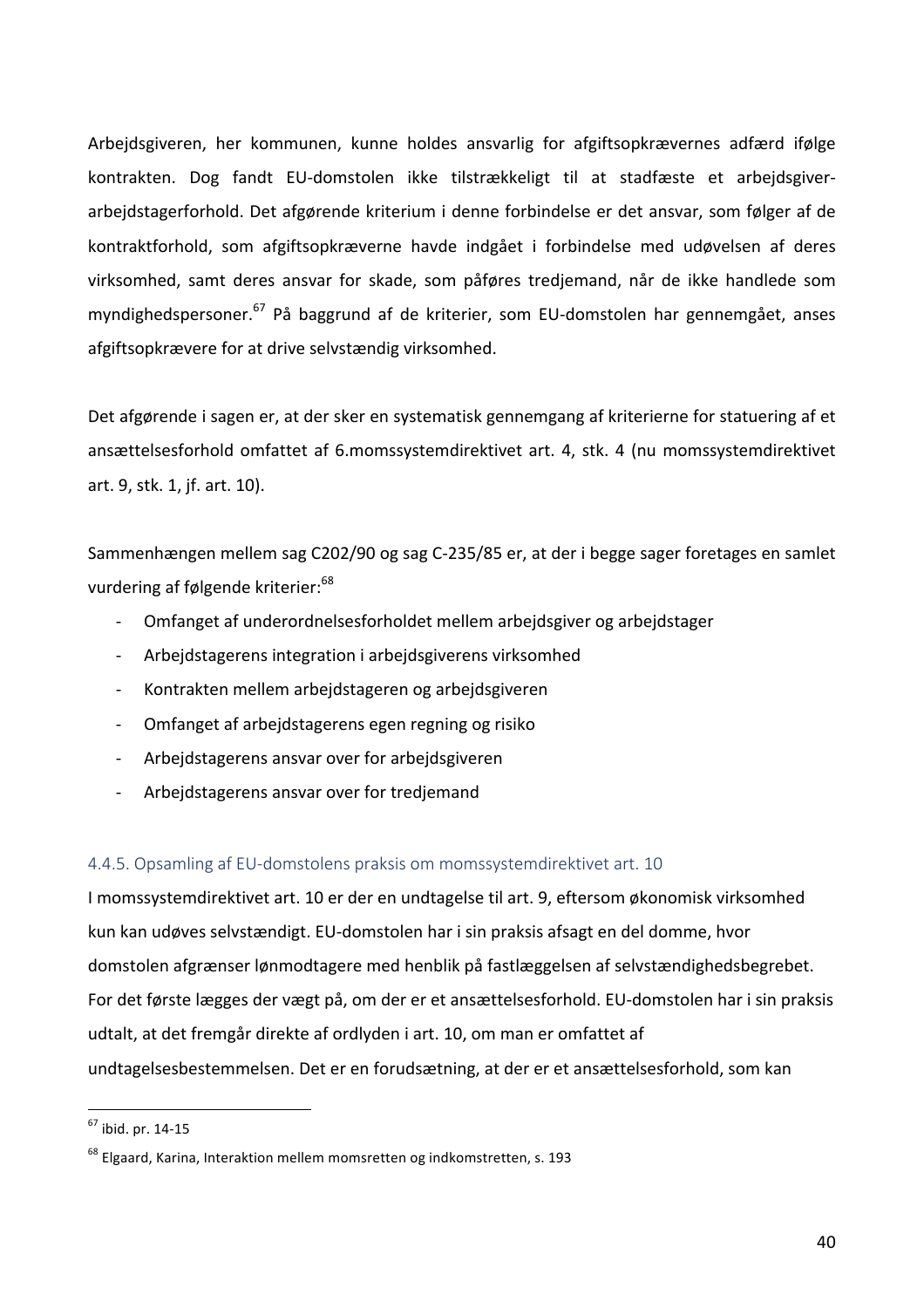bestå af forpligtelse over for arbejdsgiver ved en kontrakt eller ved et andet retligt forhold. Dette har EU-domstolen i sin praksis udtalt flere gange, bl.a. i sag C-420/10 IO, som viser om pågældende egentlig udøver sin virksomhed i eget navn, for egen regning og på eget ansvar, samt om personen bærer den økonomiske risiko. Vurderingen af, om der rent faktisk foreligger en ansættelseskontrakt eller kontrakt, der kan sidestilles hermed, henhører under de nationale kompetencer, jf. sag C-17/81, Pabst & Richarz, pr. 12.<sup>69</sup> Dog er denne kompetence begrænset til EU-domstolens fortolkning af momssystemdirektivet art. 9, stk. 1 og art. 10, samt de kriterier, der er fastlagt af EU-domstolen med henblik på, om virksomheden udøves selvstændigt. Et eksempel på nationale retters kompetence er de forenede sager C-78/02-C-/80/02, Maria Karagergou m.fl., pr. 38-39, hvor Domstolen er afskåret fra selv at foretage vurdering af selvstændighedskriteriet, idet EU-domstolen alene har kompetence til at træffe afgørelse vedrørende fortolkningen eller gyldigheden af EF-forskrift på grundlag af de faktiske omstændigheder, sådan som de er beskrevet af den nationale ret.

Spørgsmålet, der er rejst i sag C-23/98, vedrørte, hvorvidt notarer, fogeder og stævningsmænd udøvede selvstændig virksomhed. Det ses bl.a. i sag C-23/98, Heerma, at der sker en adskillelse af omstændighederne, når en person er i et ansættelsesforhold, samtidig med at han udøver selvstændighed virksomhed. Der skal altså ske en vurdering af den pågældende aktivitet. I EUdomstolens dom C-235/85, Kommissionen mod Nederlandene, er der nogle kriterier, som kan udledes i pr. 14, om personerne er i et hierarkisk underordnelsesforhold til det offentlige/arbejdsgiveren, om personerne er integrerede i den offentlige forvaltning/arbejdsgiverens virksomhed, om personerne udøver virksomhed for egen regning og under eget ansvar, om personerne selv frit tilrettelægger det daglige arbejde, og om personerne modtager vederlag.<sup>70</sup>

I sagen C-202/90, Ayuntamiento de Sevillatog EU-domstolen meget grundigt og systematisk stilling til kriterierne, der indgår ved vurderingen af momssystemdirektivet art. 10. Som nævnet i afsnit 4.3.4., er der bl.a. taget stilling til arbejdsvilkårene, aflønningsvilkårene og arbejdsgiverens ansvar.

 $69$  Elgaard, Karina, Interaktionen mellem momsretten og indkomstskatteretten, 2016, s. 189

 $70$  Elgaard, Karina, Interaktionen mellem momsretten og indkomstskatteretten, 2016, s. 190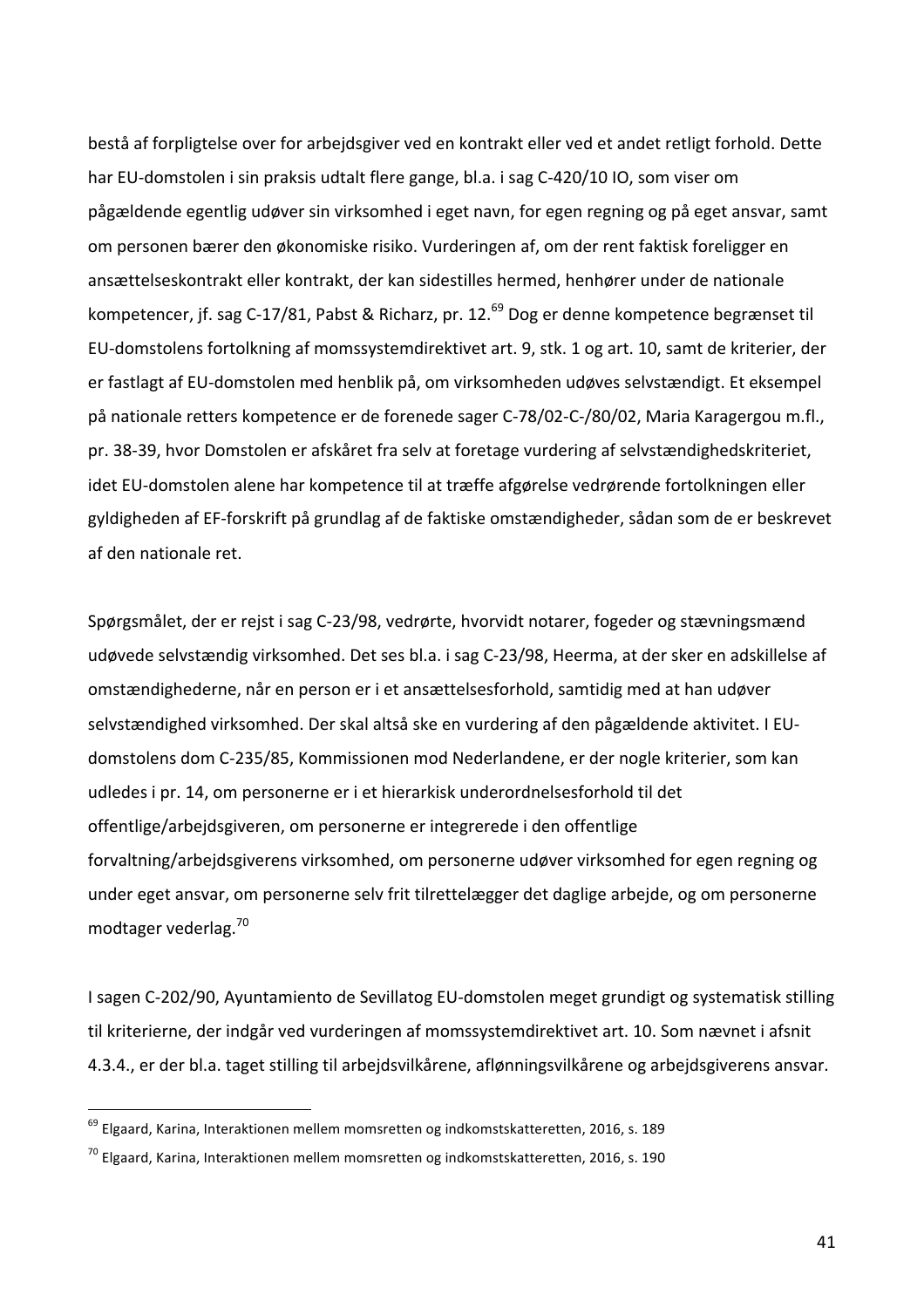Efter denne grundig systematiske gennemgang af kriterierne i henhold til 6. momsdirektiv art. 4, stk. 4 skulle kriterierne ifølge EU-domstolen fortolkes på den måde, at afgiftsopkræverne anses for at drive selvstændig virksomhed, jf. sag C-202/90, pr. 16. Når der ses sammenhæng med sag C-202/90 og sag C-235/85, kan det konstateres, at der er konsistens i EU-domstolens praksis om selvstændighedsbegrebet og afgrænsningen over for lønmodtagere.

## 4.5. Delkonklusion på selvstændighedsbegrebet i forhold til afgrænsning over for lønmodtagere

Begrebet "selvstændig virksomhed" er kendetegnet ved, at man for egen regning og risiko udøver en virksomhed af økonomisk karakter og med det formål at opnå et overskud. Dog er der undtagelsen til reglen i momssystemdirektivet art. 10, som undtager lønmodtagere og andre personer fra momspligten efter momssystemdirektivet art. 9, stk. 1 og ML § 3, stk. 1. Ved vurderingen af, om der foreligger arbejdsgiver-arbejdstagerforhold og selvstændig virksomhed, tages der hensyn til arbejds- og aflønningsvilkår. Efter EU-domstolens praksis ser vi, at der foretages en samlet vurdering ved fortolkning af selvstændighedsbegrebet. Bl.a. i sag C-472/03 Arthur Andersen tog EU-domstolen hensyn til, om vedkommende var forpligtet over for sin arbejdsgiver, om vedkommende udøvede sin virksomhed i eget navn, for egen regning og på eget ansvar, og om vedkommende selv bar den økonomiske risiko.

I sag C-23/98 Heerma, hvor en direktør udlejer et materielt gode til et selskab, som han selv deltager i, fastslår EU-domstolen, at personen driver selvstændig virksomhed i henhold til 6. momssystemdirektivet art. 4, stk. 1, idet denne handler i eget navn, på egen regning og på eget ansvar. Det viste sig, at udlejning af stald ikke var en del af selskabets drift, og heller ikke repræsentativ for personens direktørkontrakt. 

Nationalretligt foretager man samme afgrænsning som EU-domstolen. Der bliver brugt samme kriterier i vurderingen ved fortolkning af begrebet selvstændig virksomhed i praksis. Det ses eksempelvis i afgørelsen SKM2014.781.LSR, hvor LSR fandt, at en advokat drev selvstændig virksomhed, idet advokaten bl.a. kunne antage personale i forbindelse med arbejdet, advokaten modtog et fast honorar og ansås for at bære den økonomisk risiko.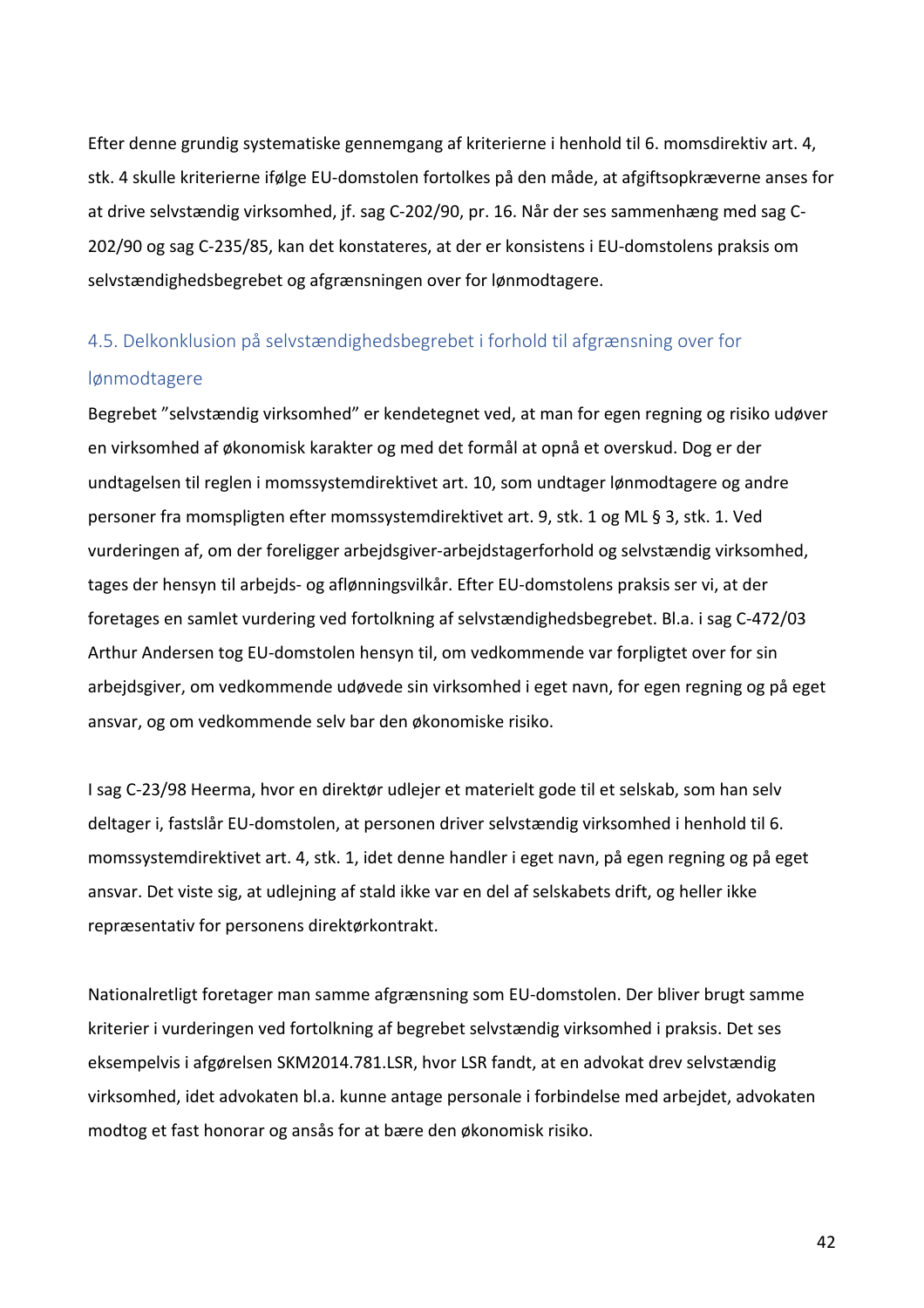På baggrund af praksis for fastlæggelsen af selvstændighedsbegrebet baseret på personskattecirkulærets retningslinjer anses retningslinjer i det hele at svare til EU-domstolens praksis og national praksis på momsområdet vedrørende det momsretlige selvstændighedsbegreb efter momssystemdirektivet art. 10. Ved vurdering af selvstændighedsbegrebet er kriterierne de samme både ordlydsmæssigt og indholdsmæssigt, idet alle kriterierne ved vurderingen af selvstændighedsbegrebet må anses for at vedrøre vurderingen af aftaleforholdet mellem den pågældende person og hvervgiveren, herunder arbejds- og aflønningsvilkårene og arbejdsgiverens ansvar mv.

## 4.6. Afgrænsning mellem erhvervsmæssig virksomhed og ikke-erhvervsmæssig virksomhed (hobbyvirksomhed)

Afgrænsning over for hobbyvirksomhed er ikke reguleret i hverken ML eller momssystemdirektivet. Dog er der i Den Juridiske Vejledning en afgrænsning over for erhvervsvirksomhed og ikke-erhvervsvirksomhed, når selvstændighedsbegrebet fastsættes. Som det er nævnt tidligere i specialet, er Den Juridiske Vejledning et udtryk for Skatteforvaltningens opfattelse af gældende praksis og er bindende for Skatteforvaltningen. Dette gøre nødvendigt for behandlingen af selvstændighedsbegrebet. Momssystemdirektivet behandler ikke hobbyvirksomhed, og der er i bestemmelsens art. 9, stk. 1 anført, at formålet eller resultatet er ikke afgørende i forhold til hvem der anses for være en afgiftspligtig person.

Ikke-erhvervsmæssig virksomhed kaldes undertiden hobbyvirksomhed, fordi afgrænsningsproblemerne ofte vil opstå i forbindelse med visse former for virksomhed, der synes at have private formål som de primære. Hobbyvirksomhed har på den ene side fælles træk med erhvervsvirksomhed, men er på den anden side karakteriseret ved, at systematisk indtægtserhvervelse ikke er det afgørende formål for skatteyderen.<sup>71</sup>

 $71$  Den juridiske vejledning 2022-1, afsnit C.C.1.3. Selvstændig erhvervsvirksomhed. Afgrænsning over for ikke erhvervsmæssig virksomhed (herunder hobbyvirksomhed)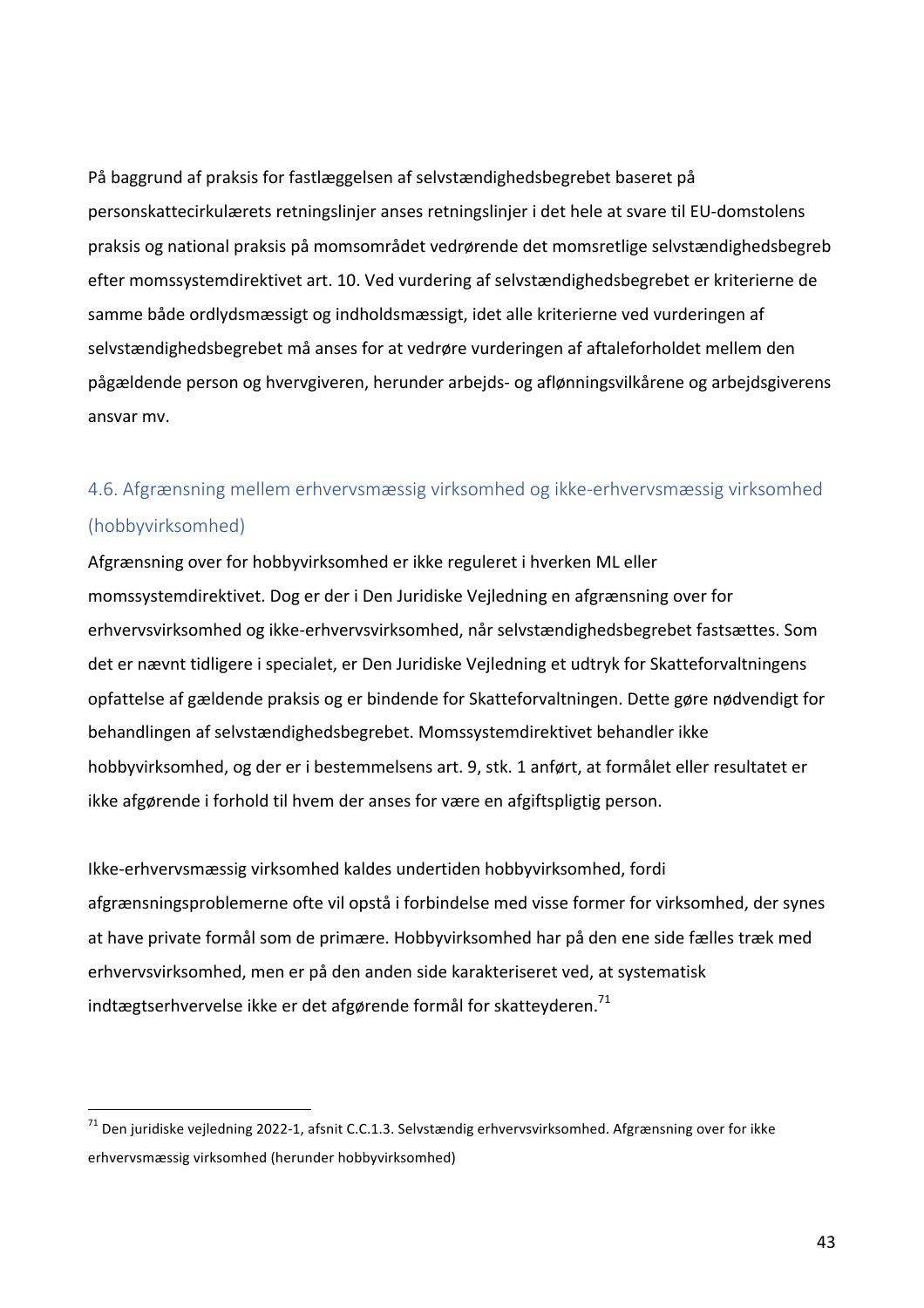Kriterier for afgrænsning mellem erhvervsmæssig virksomhed og ikke-erhvervsmæssig virksomhed, herunder dem, der evt. har hobbykarakter, vil normalt afhænge af, om virksomheden er rentabel. Det vil sige, at virksomheden over en lidt længere periode giver overskud på den primære drift. Erhvervsmæssig virksomhed vil i modsætning til hobbyvirksomhed være indrettet med systematisk indtægtserhvervelse for øje, det vil sige, at det afgørende formål med at drive virksomhed er, at der kan opnås et overskud.

Primært er der i praksis blevet lagt vægt på om, virksomheden giver overskud (rentabilitetskravet), om virksomheden har den fornødne intensitet og seriøsitet, og om ejeren har de nødvendige, evt. særlige faglige forudsætninger, for at drive virksomheden. Ingen af disse kriterier er i sig selv afgørende for vurderingen af, om virksomheden er erhvervsmæssig. Der vil altid være andre oplysninger, som vil tages i betragtning ved afgørelserne.

Ifølge retspraksis er der yderligere stillet den betingelse for, at en virksomhed kan anses for at være erhvervsmæssig, at omsætningen har en vis minimumsstørrelse – intensitetskravet. Sag SKM2007.107.HR vedrørte A's virksomhed med udarbejdelse af horoskoper m.m. Virksomheden havde i 2001 en omsætning på ca. 10.000 kr. og et underskud på ca. 27.000 kr. Ydermere havde virksomheden i forudgående år en beskeden omsætning og et negativt resultat, og der var heller ikke udsigt til en rimelig fortjeneste i fremtiden. På baggrund af resultaterne fra virksomheden stadfæstede Højesteret landsrettens dom, om at virksomheden ikke kan anses for erhvervsmæssig, og at A ikke kan fradrage virksomhedens underskud. Det såkaldte intensitetskrav for A's virksomhed kunne ikke anses for værende opfyldt, da der ikke var udsigt til, at virksomheden kunne opfylde kravet om en vis omsætning. Der skal således være grundlag for at antage, at virksomheden på sigt vil kunne give en rimelig fortjeneste. Konkret kan der være grundlag for en sådan antagelse, selvom virksomheden i det eller de første år har beskeden eller ingen omsætning. Har virksomheden derimod beskeden eller ingen omsætning i en længere periode, vil dette i sig selv føre til, at virksomheden ikke længere kan anses som erhvervsmæssig.

Der inddrages her som eksempel en anden sag, SKM2020.22.BR, hvor byretten fastslog, at hverken rentabilitetskravet eller intensitetskravet var opfyldt. Sagsøgeren drev en enkeltmandsvirksomhed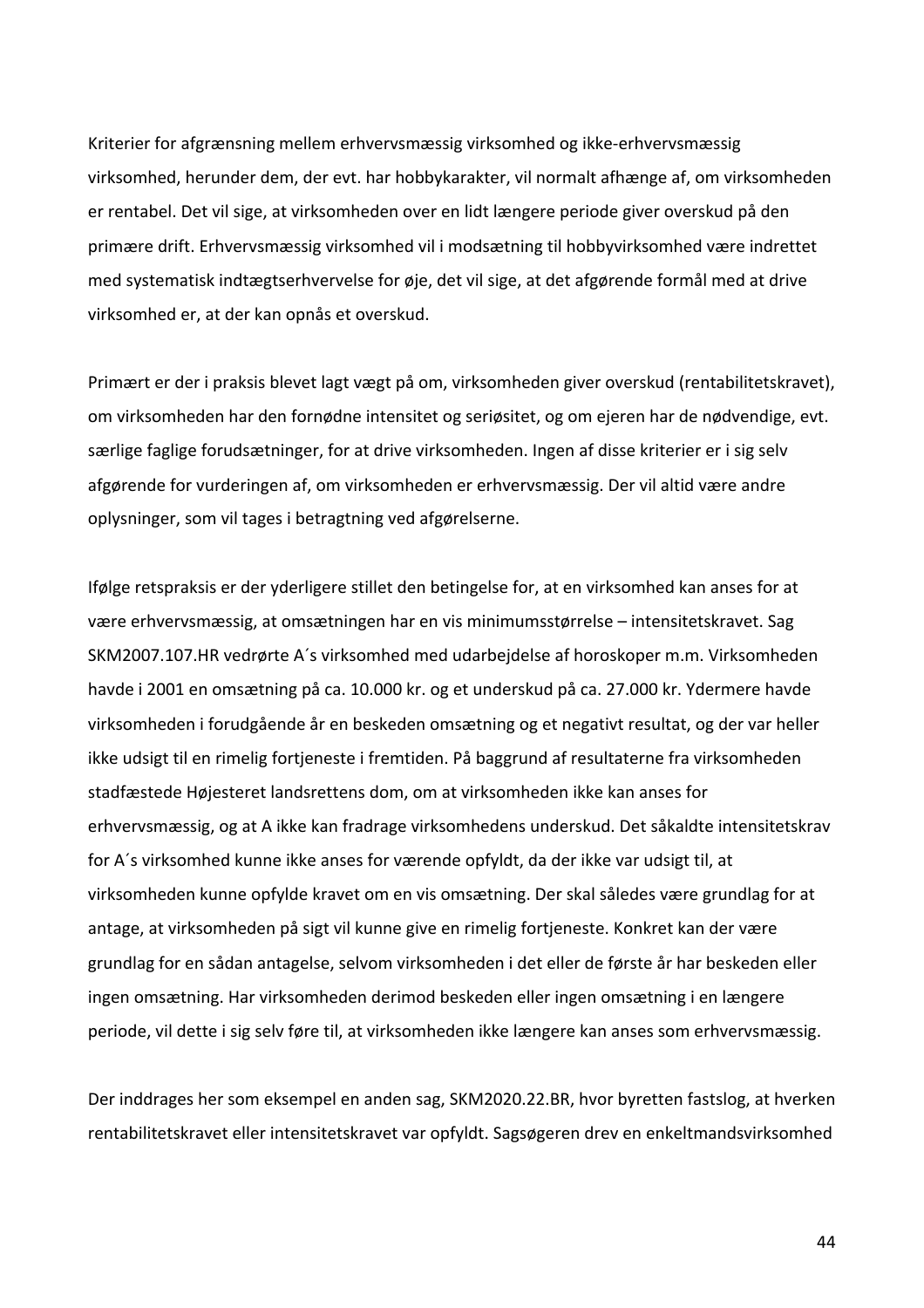med salg af bl.a. alternative energikilder. Sagen vedrørte om virksomheden i årene 2012-2014 er at anse som en erhvervsmæssig virksomhed, og om ejeren som følge heraf er berettiget til at fradrage virksomhedens underskud. SKAT anser ikke virksomheden for at være erhvervsmæssigt drevet med den begrundelse, at virksomheden gav underskud i en årrække og anses for ikke at være rentabel. For at en virksomhed kan anses for at være erhvervsmæssigt drevet, fremgår det af domspraksis, at det skal sandsynliggøres, at der på længere sigt vil kunne opnås en rimelig fortjeneste, jf. Tfs1999.863.HR. Der er ingen indikation for, at virksomhedens resultater vil udvikle sig anderledes. Endvidere begrunder SKAT sin afgørelse med, at intensitetskravet ikke er opfyldt, idet virksomheden omsætning har været nedadgående og af begrænset omfang, samt at sagsøgeren har et fuldtidsarbejde, hvilket er gået ud over aktiviteten i hans egen virksomhed. Der er en del dansk retspraksis, som lægger vægt på intensitetskravet og rentabilitetskravet ved vurdering af afgrænsning mellem erhvervsmæssig og ikke-erhvervsmæssig virksomhed.

Selvom der ifølge Den Juridiske Vejledning skal foretages en konkret vurdering af den enkelte virksomhed, hvor alle momenter skal tages i betragtning, er det kendetegnende for SKAT's tilgangsvinkel til vurderingen af disse sager, at der særligt lægges vægt på rentabiliteten og intensiteten i virksomheden.

## 4.7. TEUF's bestemmelser om fri bevægelighed og fri etablering ift. det momsmæssige selvstændighedsbegreb

Det er oplagt at have med i overvejelserne, om TEUF's bestemmelser om fri bevægelighed og fri etablering kan have betydning for fortolkningen af det momsmæssige selvstændighedsbegreb, med andre ord afgrænsning over for lønmodtagere. Der er nærmere bestemt tale om definitionen af arbejdstager i henhold til art. 45 i TEUF. Definitionen af selvstændig erhvervsvirksomhed i henhold til art. 49 i TEUF kan have betydning for fortolkning af selvstændighedsbegrebet og afgrænsning over for lønmodtagere i momssystemdirektivet art. 10.

En af EU-borgernes fire frihedsrettigheder er arbejdskraftens frie bevægelighed. Det er et af EU's grundlæggende principper. Det forudsætter afskaffelse af enhver form for forskelsbehandling på grundlag af nationalitet, for så vidt angår beskæftigelse, aflønning og øvrige arbejdsvilkår. EU-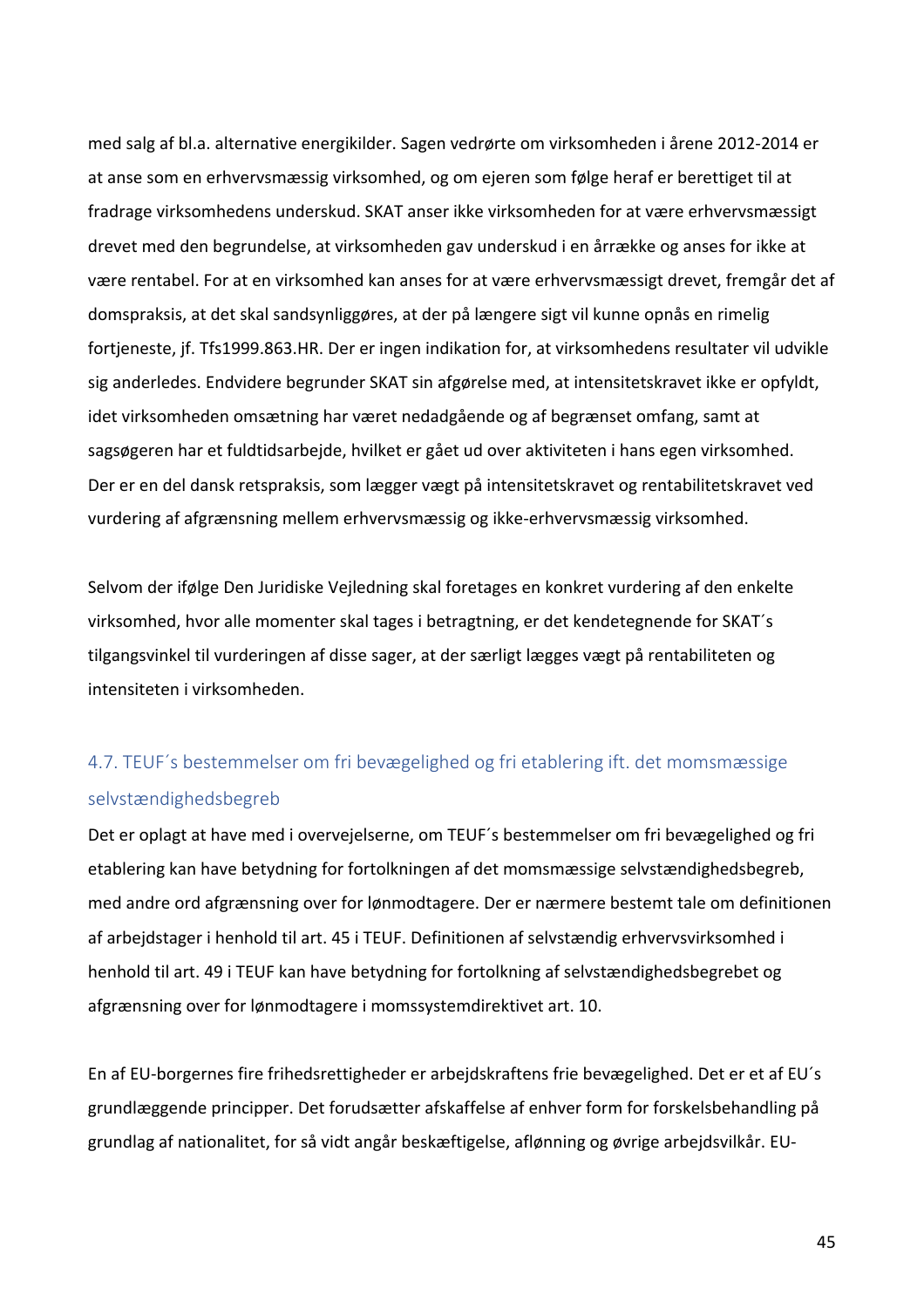domstolen har i flere sager udtalt sig om begrebet arbejdstager i henhold til art. 45 i TEUF. Ifølge EU-domstolen er det væsentligste kendetegn ved et arbejdsforhold, at en person i en vis periode præsterer ydelser mod vederlag for en anden og efter dennes anvisninger.<sup>72</sup> Dog er det ifølge EUdomstolen en forudsætning, at den pågældende person for at kunne kvalificeres som arbejdstager skal udøve en reel og faktisk beskæftigelse. Vurderingen af, om der er tale om en reel og faktisk beskæftigelse, skal foretages på baggrund af en konkret samlet vurdering af arbejdsforholdet. Der kan her tages hensyn til bl.a. arbejdstid, vederlag, arbejdsforholdets varighed og andre arbejdsvilkår, som eksempelvis ret til ferie, løn under sygdom samt om ansættelsesaftalen er omfattet af en kollektiv overenskomst. $^{73}$ 

Etableringsfriheden i art. 49 TEUF medfører, at der ikke må ske forskelsbehandling mellem nationale og andre europæiske selvstændigt erhvervsdrivende personer eller selskaber. En selvstændig erhvervsdrivende er en person, som driver erhvervsmæssig virksomhed, når virksomheden drives for egen regning og risiko og samtidig har til formål at generere et overskud.

Sag C-107/94 Asscher vedrører traktatens bestemmelser om fri bevægelighed for personer og disse bestemmelsers betydning for bestemmelser vedrørende indkomstskat. I pr. 26 i Asschersagen udtaler EU-domstolen om en person, som er direktør i et (nederlandsk) selskab, i hvilket han også ejer 100 pct., og som ikke har været beskæftiget i et underordnelsesforhold, at han ikke kan anses for at vre "arbeidstager" i henhold til traktatens art. 48, men må antages at udøve selvstændig erhvervsvirksomhed som omhandlet i art. 52.

EU-domstolen afviser, at begrebet arbejdstager og selvstændig virksomhed i medfør af TEUF kan have betydning for fortolkningen af det momsmæssige selvstændighedsbegreb og for afgrænsning over for lønmodtagere i momssystemdirektivet art. 10.<sup>74</sup> EU-domstolen er generelt på momsområdet tilbageholdende med at inddrage uvedkommende ikke-momsretlige kilder, jf. sag C-210/04 FCE Bank, som omhandlede fortolkningen af "fast ejendom" i momssystemdirektivet forstand. I sagens pr. 39 udtaler EU-domstolen, at OECD's modeloverenskomst er uden relevans,

46

 $72$  jf. bl.a. sag C-53/81 Levin

<sup>73</sup> https://www.ft.dk/samling/20171/almdel/beu/spm/1/svar/1450739/1831271/index.htm

 $74$  jf. sag C-355/06, van der Steen, pr. 31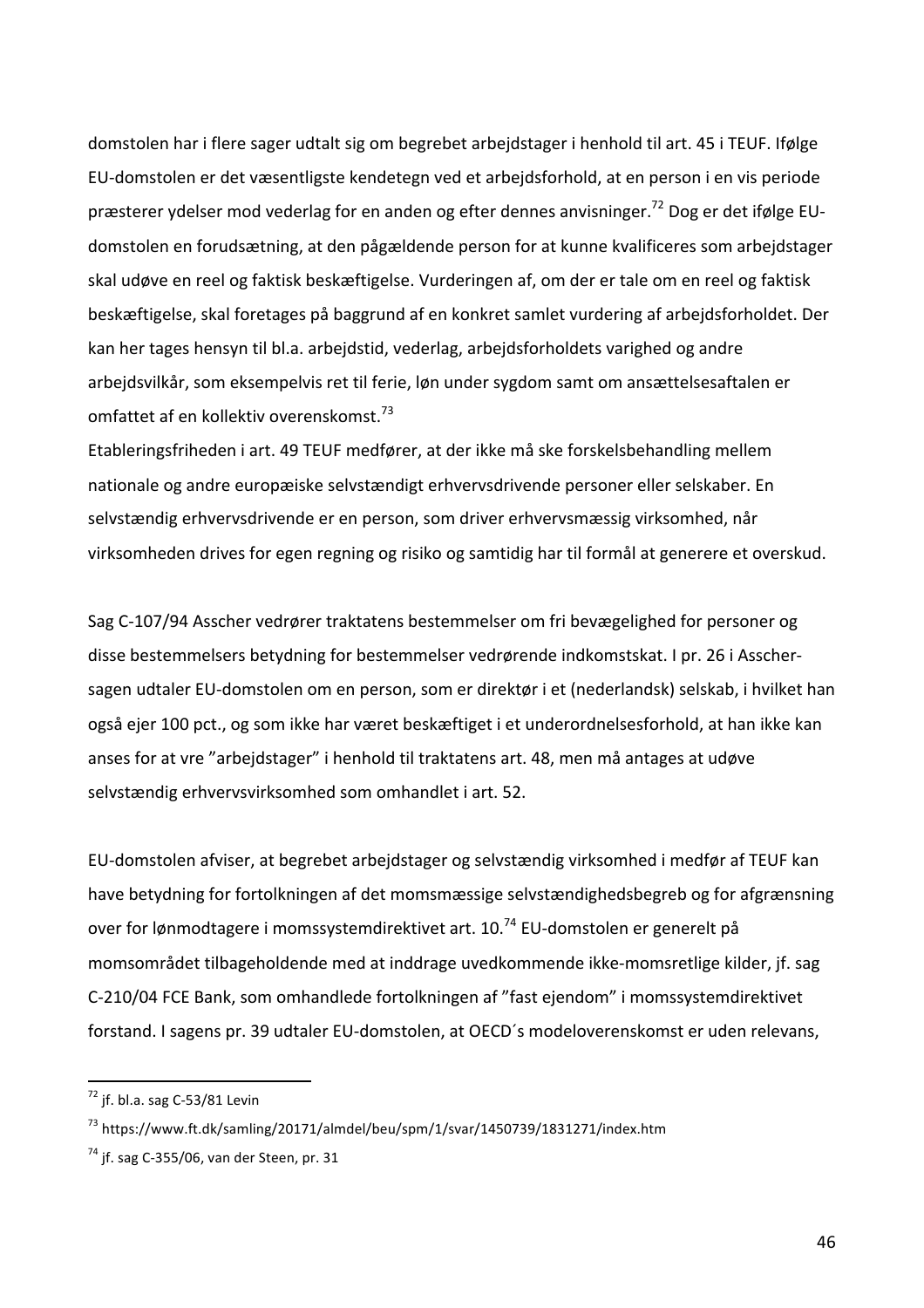for så vidt som den vedrører direkte beskatning, mens moms er en indirekte skat. De momsmæssige begreber skal således fastlægges på baggrund af EU-momsregulering og EUdomstolens praksis uafhængigt af skattereglerne om fastlæggelsen af det skattemæssige begreber.75

## Kapitel 5: Økonomisk virksomhed

Økonomisk virksomhed er et afgørende begreb, når man skal fastlægge kredsen af fysiske og juridiske personer, der er momspligtige personer omfattet af momssystemets anvendelsesområde. I henhold til momssystemdirektivet art. 9, stk. 1 er det en forudsætning, at den pågældende person kan anses for afgiftspligtig, at personen driver økonomisk virksomhed. Formålet med dette afsnit er dermed at beskrive konkret, hvad der kræves for, at man er omfattet af begrebet økonomisk virksomhed. Afsnittet beskriver, hvad der anses for fyldestgørende for, at man opfylder kriteriet om økonomisk virksomhed med henblik på ordlyden af momssystemdirektivet art. 9, stk. 1 samt ML § 3, stk. 1. Dette vil ske på baggrund af EUdomstolens praksis samt national praksis, som tilrettelægger definitionen af begrebet "økonomisk virksomhed". 

#### 5.1. Det momsmæssige økonomiske virksomhedsbegreb

Det momsretlige begreb "økonomisk virksomhed" er klart defineret i momssystemdirektivet art. 9, stk. 1. Bestemmelsens opbygning er således, at art. 9, stk. 1, afsnit 1 definerer, hvad der skal forstås ved en afgiftspligtig person omfattet af momssystemdirektivet, mens art. 9, stk. 1, afsnit 2 definerer, hvad der forstås ved økonomisk virksomhed. Økonomisk virksomhed er et grundlæggende begreb, som er afgørende for fastlæggelsen af kredsen af fysiske og juridiske personer, der er momspligtige personer omfattet af momssystemet. Momssystemet omfatter tillige erhvervsvirksomheder, dvs. de virksomheder, der anses for at drive selvstændig økonomisk virksomhed i momsmæssig forstand. I ML er der ingen definition af, hvad der skal forstås ved økonomisk virksomhed. I ML § 3, stk. 1 er der blot defineret, hvad der forstås ved afgiftspligtige

 $75$  Elgaard, Karina, Interaktionen mellem momsretten og indkomstskatteretten, 2016, s. 201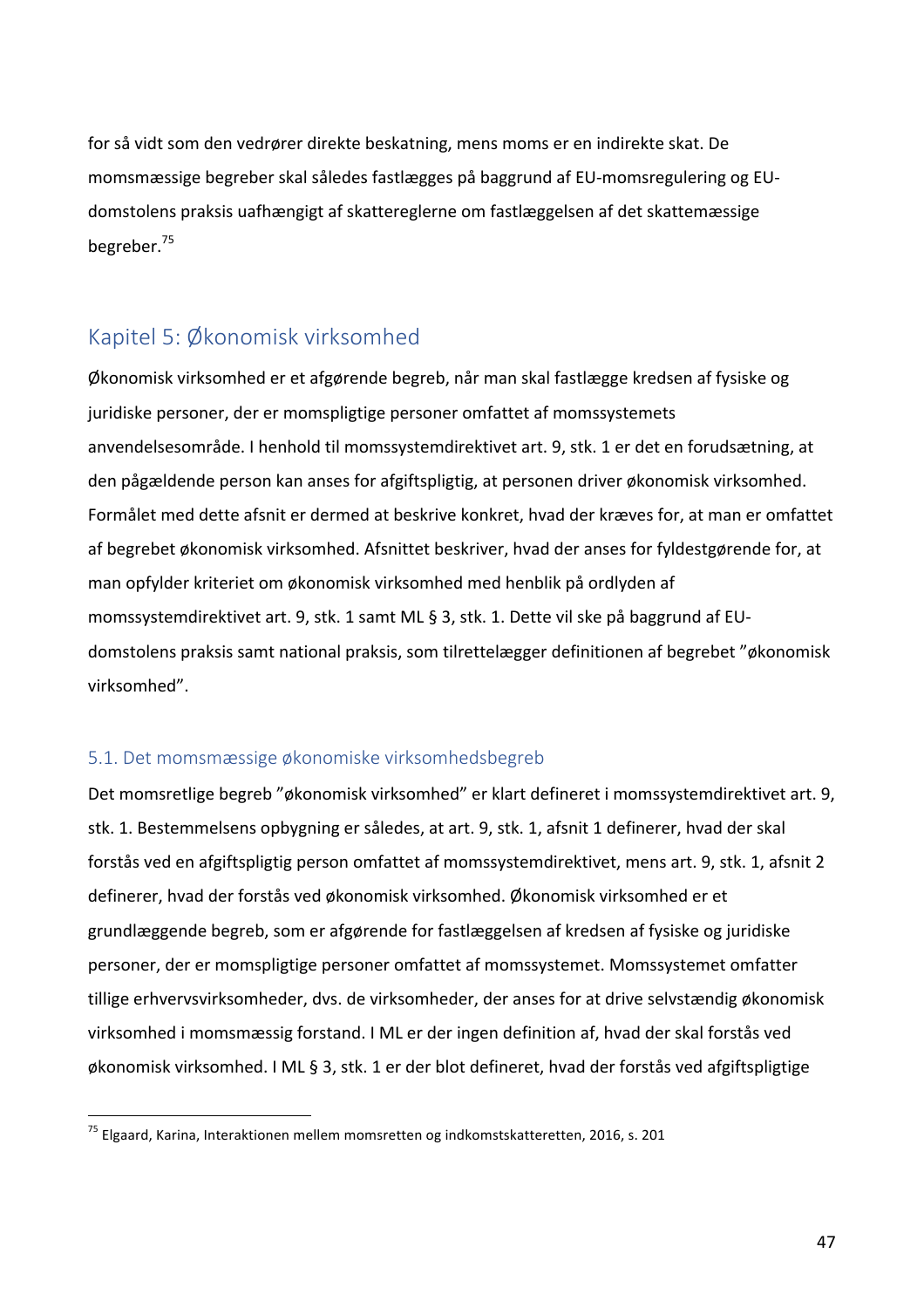personer, og hvor der her er henvist til selvstændighedsbegrebet og økonomisk virksomhed som kriterier herfor. Udtrykket omfatter ifølge lovbemærkningerne alle former for virksomhed som producent, handlende eller leverandør af ydelser.

Det andet kriterium for, at man anses for afgiftspligtig person, er "økonomisk virksomhed". Ved økonomisk virksomhed forstås alle former for virksomhed som producent, handlende eller tjenesteyder. Ved økonomisk virksomhed forstås især udnyttelse af materielle eller immaterielle goder med henblik på opnåelse af indtægter af en vis varig karakter, jf. momssystemdirektivet art. 9, stk.  $1.^{76}$  Ved begrebet økonomisk virksomhed er det uden betydning, hvor i verden den økonomiske virksomhed udøves, idet det er den momspligtige persons globale økonomiske virksomhed, der er omfattet af momssystemets anvendelsesområde.<sup>77</sup> Det er endvidere uden betydning for vurdering af økonomisk virksomhed, hvad formålet med eller resultatet af den pågældende virksomhed måtte være, jf. art. 9, stk. 1, 1. afsnit.

Økonomisk virksomhed er båret af "neutralitetsprincippet", idet man vil gøre det nemt for virksomhederne at etablere en virksomhed, samtidig med at man ikke vil lade forbrugernes valg blive påvirket af momsen. Selve momsbelastningen overvæltes endeligt på forbrugerne, der ikke er omfattet af momssystemet, idet de ikke anses for at drive selvstændig økonomisk virksomhed.<sup>78</sup> Formålet er at sikre, at momsen opkræves så generelt som muligt og omfatter samtlige produktions- og distributionsvirksomheder af hensyn til neutralitetsprincippet. Formålet med økonomisk virksomhed må således fortolkes i lyset af sit formål og i overensstemmelse med grundprincipperne for momssystemet.

For at man kan drive en økonomisk virksomhed, skal man have "en hensigt" om at skabe indtægt. Det er hensigten, der er afgørende for, at man opfylder kriteriet for økonomisk virksomhed. Allerede med de omkostninger, man havde fra begyndelsen, har man haft ret til fradrag. Og allerede fra det tidspunkt har man haft til hensigt, at det skal ende med at skabe indtægt. Uden

 $^{76}$  Den juridiske vejledning 2021-2, D.A.3.1. Momspligtige personer § 3, stk. 1

 $177$  Elgaard, Karina, Interaktionen mellem momsretten og indkomstskatteretten, 2016, s. 245

 $78$  Elgaard, Karina: Interaktion mellem momsretten og indkomstskatteretten, s. 241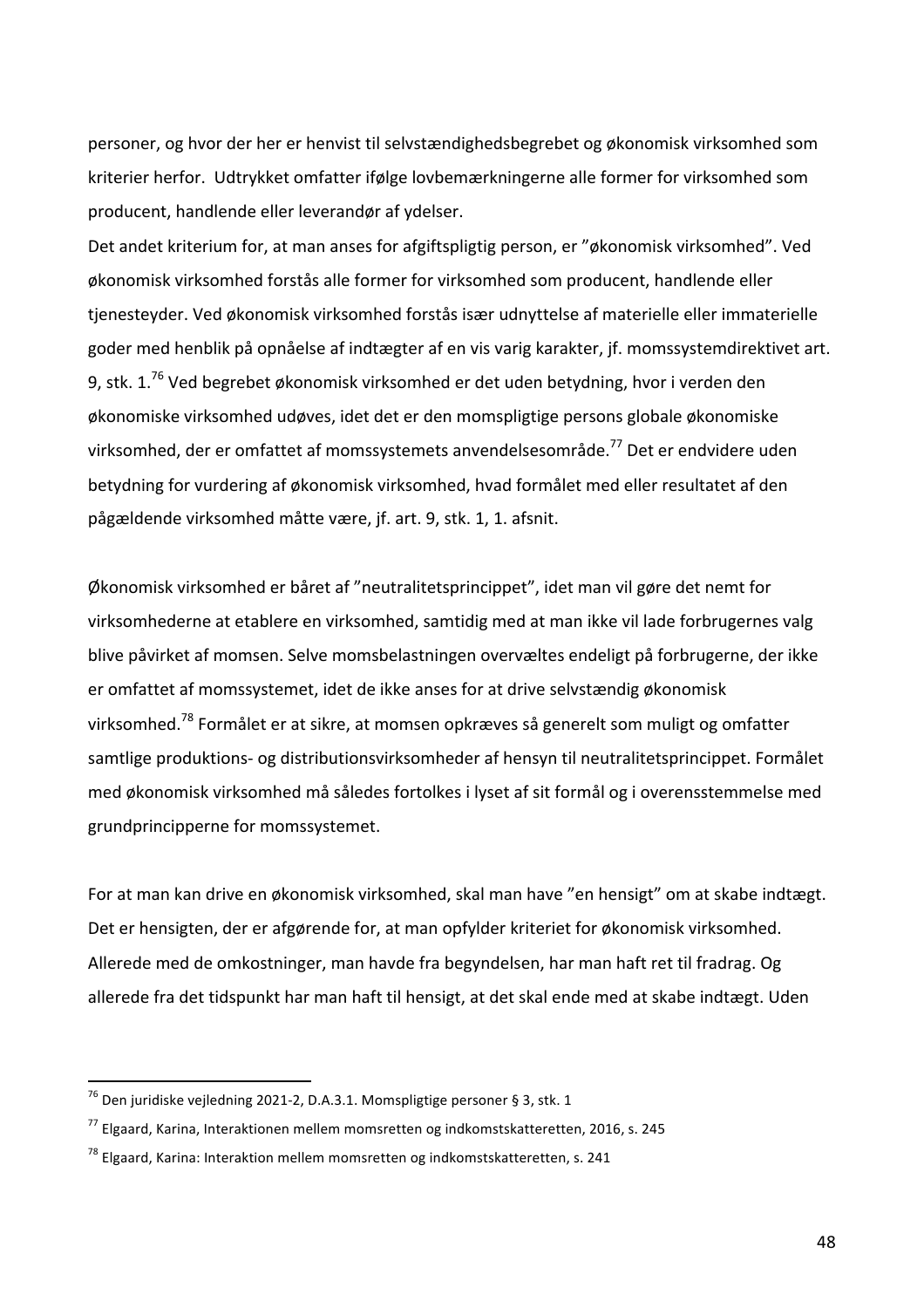retten til fradrag er det svært for en iværksætter at komme i gang, hvilket også kan gøre det svært at imødegå neutralitetsprincippet.

## 5.2. Alle former for økonomisk virksomhed, momssystemdirektivet art. 9, stk. 1, 2.afsnit, 1.pkt.

Ved begrebet økonomisk virksomhed forstås ifølge momssystemdirektivet art. 9, stk. 1, 2.afsnit, 1.pkt. "alle former" for erhvervsvirksomhed inden for produktion, handel og tjenesteydelse, herunder minedrift og landbrug, samt liberale erhverv. Udtrykket "alle former for virksomhed" i bestemmelsen indebærer, at den pågældende økonomiske virksomhed kan bestå af flere på hinanden følgende transaktioner. Det følger ligeledes af retspraksis, at begrebet økonomisk virksomhed i momssystemdirektivet forstand ikke nødvendigvis består i en enkelt handling, men kan bestå i flere på hinanden følgende handlinger, jf. sag C-32/03, Arret de la Cour, pr. 21. Den brede definition af begrebet medfører, at momssystemets anvendelsesområdet bliver for bredt. Det brede anvendelsesområde medfører, at momssystemet som det klare udgangspunkt omfatter alle led i erhvervslivet til og med detailledet<sup>79</sup> af hensyn til uønskede kumulative effekter.

Momssystemdirektivet art. 9, stk. 1, 2.afsnit, 1. pkt., om definition af økonomisk virksomhed omfatter alle former for virksomhed, hvilket ifølge EU-domstolens praksis betyder alle stadier af produktion og salg samt præstation af tjenesteydelser.<sup>80</sup> EU-domstolen har gjort det klart, at der skal ske en eksklusiv fortolkning af begrebet "afgiftspligtig person" ifølge momssystemdirektivet, idet vurderingen af, hvorvidt en person kan anses som en afgiftspligtige person, afhænger af kriterierne nævnt i momssystemdirektivet art.  $9.^{81}$  Kriterierne er også overensstemmelse med formålet bag momssystemet, som bl.a. er, at momssystemet skal baseres på en ensartet definition af begrebet afgiftspligtig person.<sup>82</sup> På den måde sikres også, at medlemsstaters momsbidrag til EU fastlægges på så ensartet et momsgrundlag som muligt.  $83$ 

49

 $79$  jf. momssystemdirektivet art. 1, stk. 2, 3. afsnit og præamblens nr. 5

 $80$  jf. de forenede sager C-354/03, C-355/03 og C-484/03, Optigen m.fl., pr. 41

 $81$  if. afsnit 6.2.

 $82$  jf. sag C-186/89 Van Tiem, pr. 25, SKM2010.842.SR, SKM2011.539.SR

 $83$  Elgaard, Karina: Interaktion mellem momsretten og indkomstskatteretten, s. 243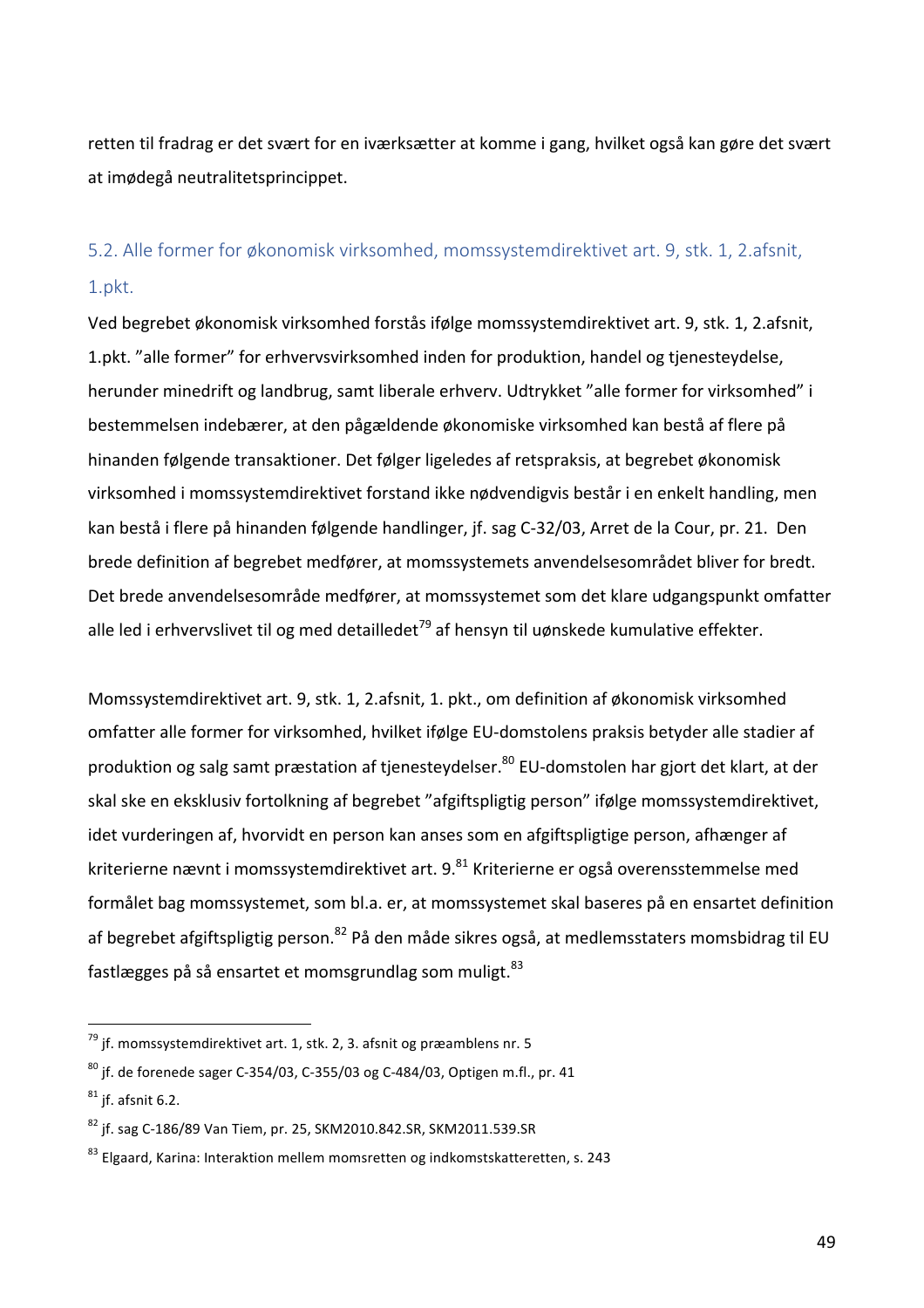Sag C-62/12, Galin Kostov, vedrører en privat foged, der har indgået en mandataftale, hvorefter han på mandantens vegne har erhvervet en række ejendomme i Bulgarien, uden at det ifølge den forelæggende ret stod i forbindelse med hans erhverv. Spørgsmålet her er, om fogeden skal anses for at være en afgiftspligtig person i henhold til momssystemdirektivet art. 9, stk. 1, og derfor skal betale moms af de transaktioner, der er knyttet til mandataftalen. Galin Kostov har anlagt sag til prøvelse af denne afgørelse fra Direktor, hvorved det gøres gældende, at den tjenesteydelse, han udførte, var lejlighedsvis og ikke stod i forbindelse med hans selvstændige økonomisk virksomhed som privat foged, hvilket var den eneste virksomhed, han var momsregistreret for. Domstolen har i sagen fastslået, at momssystemdirektivet art. 9, stk. 1, 2. afsnit skal fortolkes således, at en fysisk person, der allerede er momspligtig af sin virksomhed som selvstændig foged, skal anses for "afgiftspligtig" af enhver anden økonomisk virksomhed, der udøves lejlighedsvis, på betingelse af, at denne virksomhed udgør virksomhed i henhold til momssystemdirektivet art. 9, stk. 1, 2. afsnit. Det skal dog understreges, at Domstolen i sag C-230/94, Enkler, pr. 20 har fastslået, at begrebet økonomisk virksomhed ikke omfatter virksomhed, der udøves lejlighedsvis. Domstolen har ikke selv taget stilling til, om de transaktioner, Renate Enkler foretog, skulle anses for "økonomisk virksomhed" i momsdirektivs forstand, da Domstolen bemærkede i Enkler-dommen pr. 24-29, at der skal tages hensyn til forskellige omstændigheder, heriblandt det pågældende godes art, forbindelsen til den normale økonomiske virksomhed, virksomhedens varighed, kundekredsens omfang og indtægternes størrelse.

## 5.3. Udnyttelse af materielle eller immaterielle goder med henblik på opnåelse af indtægter af en vis varig karakter, jf. momssystemdirektivet art. 9, stk. 1, 2.afsnit

Der anføres i momssystemdirektivet art. 9, stk. 1, 2. afsnit, 2. pkt., at økonomisk virksomhed navnlig omfatter udnyttelse af materielle eller immaterielle goder med henblik på opnåelse af indtægter af en vis varig karakter. Det er en forudsætning for at statuere momspligt for kriteriet "økonomisk virksomhed", at der skal opnås "indtægter af en vis karakter". Dette afsnit beskriver derfor, hvad der forstås ved begrebet "indtægter af en vis varig karakter" med begrebet "økonomisk virksomhed" i form af "udnyttelse af materielle eller immaterielle goder med henblik på opnåelse af indtægter af en vis varig karakter", jf. momssystemdirektivet art. 9, stk. 1, 2. afsnit.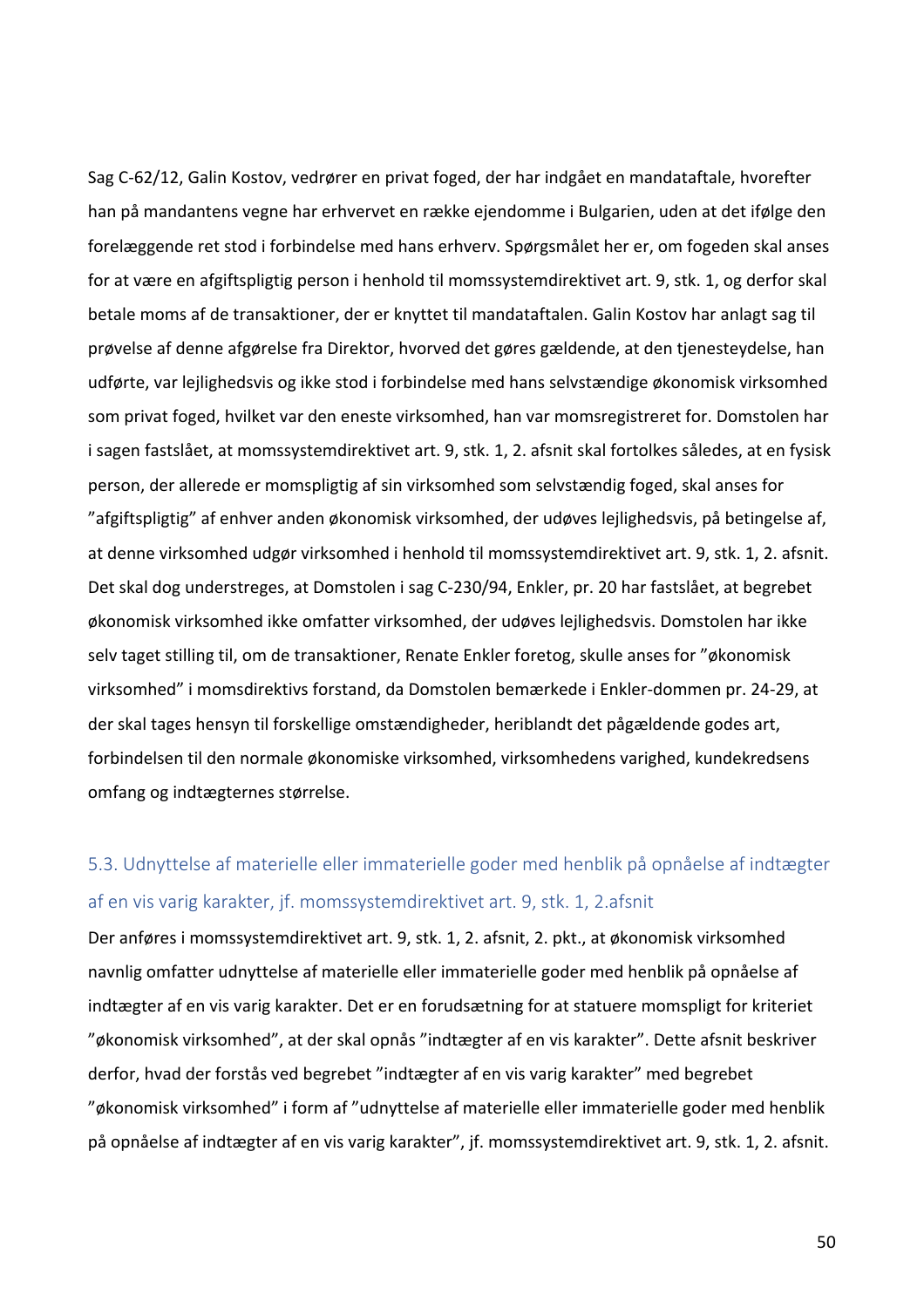Som økonomisk virksomhed anses også transaktioner, der omfatter udnyttelse af materielle og immaterielle goder og rettigheder med henblik på at opnå indtægter af en vis varig karakter. Varighedskriteriet kan ikke ud fra en ordlydsfortolkning udvides til at gælde generelt for alle former for økonomisk virksomhed omfattet af momssystemdirektivet art. 9, stk. 1, 2. afsnit, 1. pkt. Dog strider EU-domstolens praksis fra denne sproglige forståelse af momssystemdirektivet art. 9, stk. 1, 2. afsnit, 1. pkt. På baggrund af EU-domstolens praksis må der antages at gælde et generelt varighedskriterium i forbindelse med vurderingen af alle former for økonomisk virksomhed. EUdomstolen har eksempelvis i sag C-408/06, Franz Götz, omfattet varighedskriteriet til generelt at gælde for al økonomisk virksomhed, jf. pr. 18. Det er i sagen blevet fastslået, at kriteriet vedrørende virksomhedens varighed og de indtægter, som opnås i forbindelse hermed, i retspraksis er blevet anset for at gælde ikke blot udnyttelse af et materielt gode, men alle de transaktioner, som er omhandlet i sjette direktivs artikel 4, stk. 2 (nu art. 9, stk. 1, 2. afsnit). Dermed sagt anses en virksomhed for at opfylde kriteriet om økonomisk virksomhed i momssystemdirektivet art. 9, stk. 1, 2. afsnits forstand, når den har en varig karakter og udføres mod et vederlag, som oppebæres af den, der udøver virksomheden.

EU-domstolen har til støtte for sin argumentation herfor i sag C-408/06, Franz Götz. EU-domstolen henviser til sag C-235/85, Kommissionen mod Nederlandene, præmis 9 og 15, som vedrørte liberale erhverv og ikke udnyttelse af goder, hvor EU-domstolen fandt, at notarer, fogeder og stævningsmænd drev økonomisk virksomhed, i det omfang de permanent og mod vederlag erlægger tjenesteydelser for private. EU-domstolen har i sine senere afgørelser fulgt op på disse to domme, hvor EU-domstolen flere gange har udtalt, at en virksomhed generelt kan anses som økonomisk, når den har en varig karakter og udføres mod vederlag, if. bl.a. sag C-246/08, Kommissionen mod Finland, pr. 37.

Dansk ret anses i forhold til en retsdogmatisk analyse af begrebet økonomisk virksomhed i henhold til ML § 3, stk. 1 i høj grad for at være i overensstemmelse med det EU-retslige hjemmelsgrundlag. Begrebet "afgiftspligtig person" i momssystemdirektivet art. 9, stk. 1 er implementeret i dansk ret i ML § 3, stk. 1. Det fremgår af lovbemærkningerne til ML § 3, at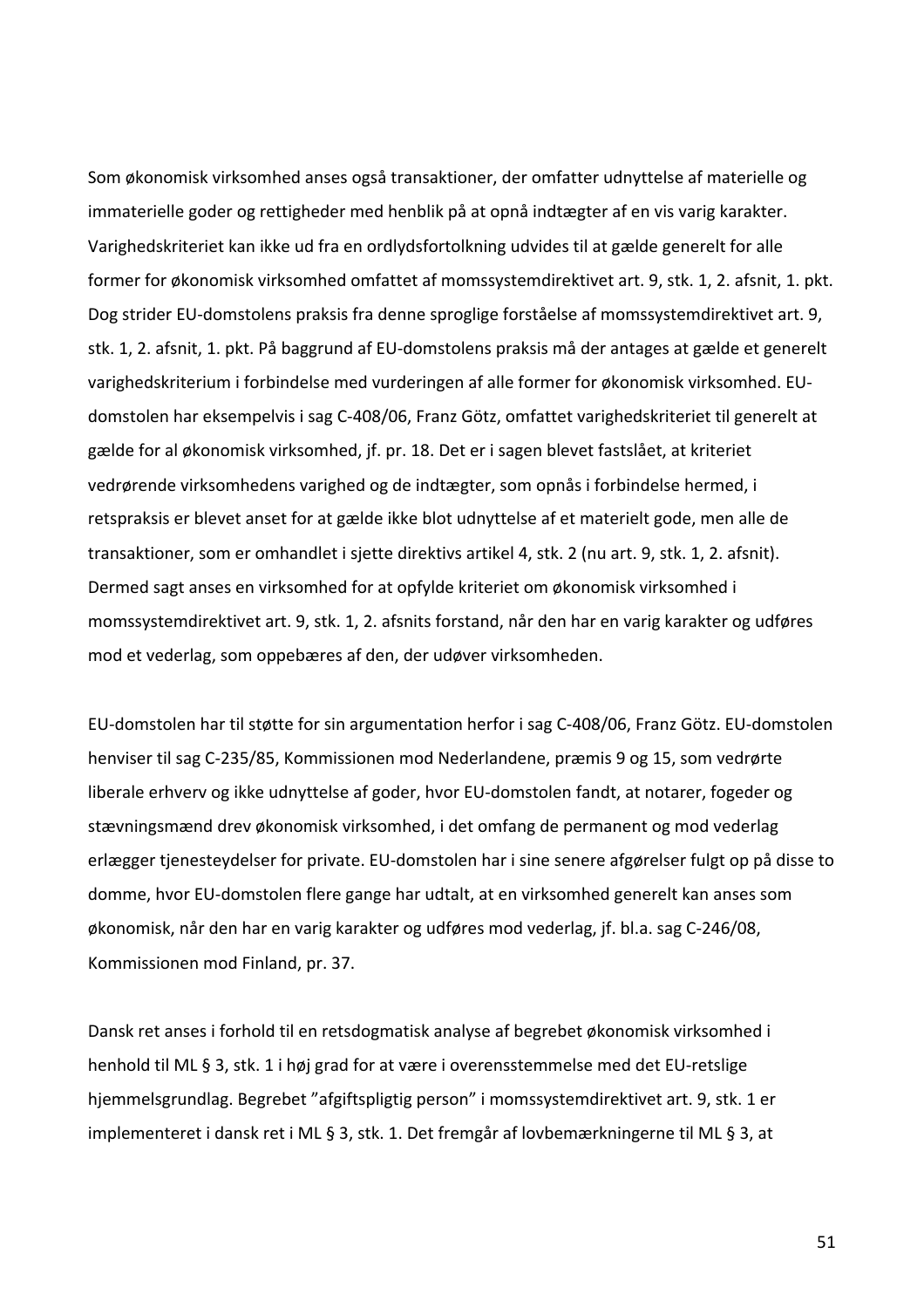bestemmelsens definition på afgiftspligtig person svarer til 6. momsdirektivs art. 4, og i forhold til definitionen på økonomisk virksomhed gentages direktivbestemmelsens ordlyd direkte.<sup>84</sup> Begrebet "varig", der anvendes i momssystemdirektivet art. 9, kan imidlertid ikke forstås således, at det udelukker, at der opkræves moms af en virksomhed, der udøves lejlighedsvis. Begrebet anvendes i forbindelse med et konkret eksempel på økonomisk virksomhed, nemlig udnyttelse af materielle eller immaterielle goder, og det finder ikke anvendelse på selve virksomheden, men på indtægterne fra denne virksomhed.

Bindende svar fra Skatterådet i sag SKM2012.510.SR er spørgers spørgsmål, om der skal betales moms af et salg af en byggegrund, når byggegrunden var købt med henblik på at bygge en privat bolig. Formålet med at købe byggegrunden har været at bygge et hus for spørger og dennes hustru, når de engang skulle pensioneres. Men da hustruen flytter til plejehjem, vil spørger sælge byggegrunden, og vedkommende er i tvivl om, om han skal betale moms. Skatterådet udtaler, at salg af en byggegrund ikke kan medføre momspligt, når spørger i denne forbindelse ikke handler i egenskab af afgiftspligtig person. Spørger anses ikke for at udøve økonomisk virksomhed, fordi spørger ikke aktivt tager skridt til at mobilisere midler, der svarer til dem, der anvendes af en producent, handlende eller tjenesteyder med henblik på opnåelse af indtægter af en vis varig karakter. 

Sag C-180/10 og C-181/10 Slaby vedrørte spørgsmålet om, hvorvidt en landmand, der momsfrit havde erhvervet et landbrugsareal, som efter en ændring af byplanlægningen var blevet omdannet til byggegrunde, var momspligtig i forbindelse med salget af disse byggegrunde. I pr. 37 i sagen har EU-domstolen bemærket, at en indehavers almindelige udøvelse af sin ejendomsret efter retspraksis ikke i sig selv kan betragtes som økonomisk virksomhed. EU-domstolen gennemgik samtlige omstændigheder for at kvalificere salget af det omhandlede areal enten som indehaverens almindelige udøvelse af sin ejendomsret, hvor indehaveren handler som privat person, eller som en økonomisk virksomhed, der udøves af en afgiftspligtig person, hvor der ikke længere er tale om en lejlighedsvis virksomhed. Domstolen bemærkede nærmere i pr. 37 og 38, at antallet og omfanget af transaktioner ikke i sig selv er afgørende. Endvidere er det blevet fastslået

52

 $84$  jf. lovforslag nr. 124, 1993-94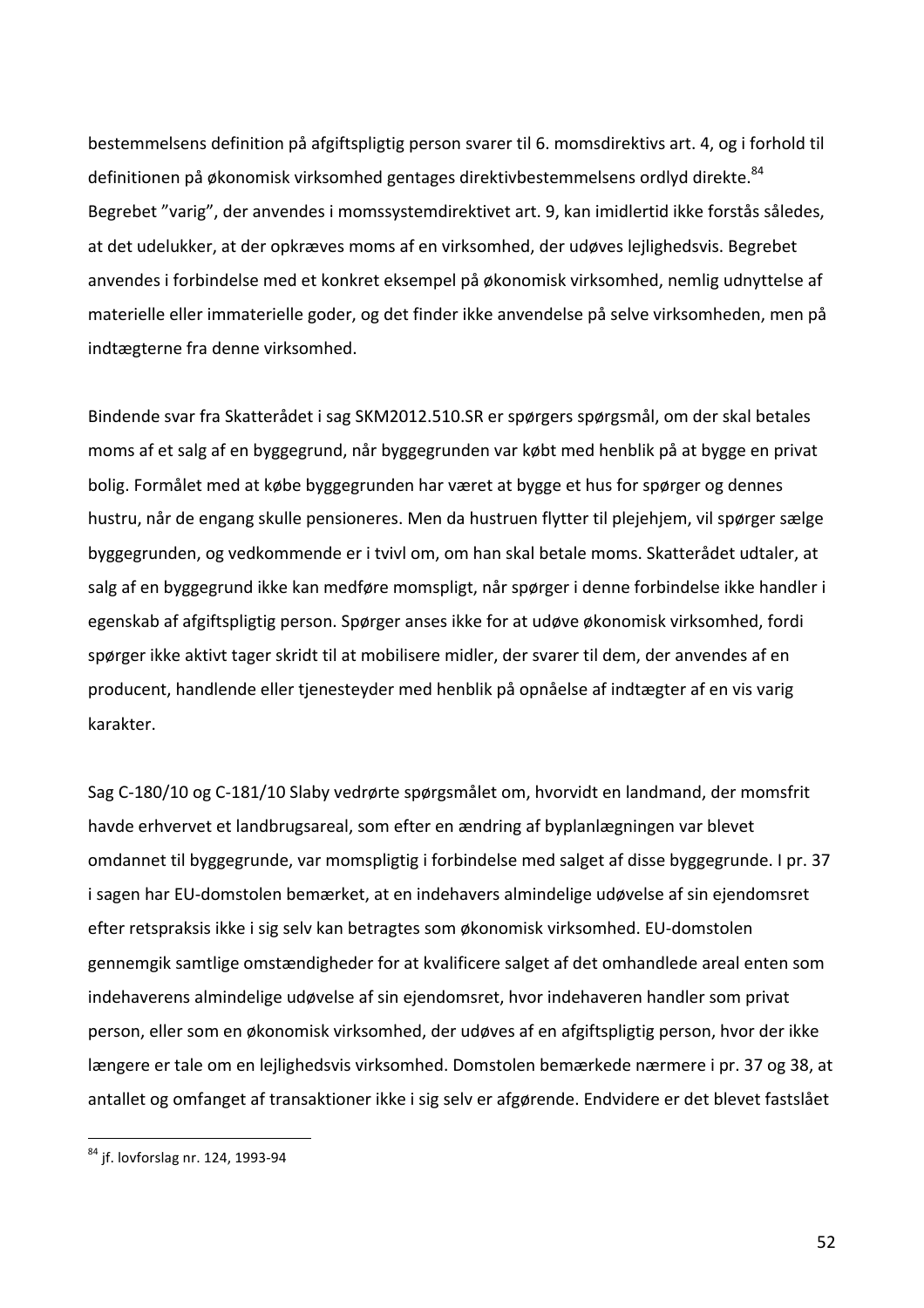i pr. 51, at såfremt det konstateres, at personen med henblik på gennemførelse af salget "aktivt påbegynder at tage skridt mod en økonomisk udnyttelse" ved at mobilisere "midler, der svarer til dem, der anvendes af producent, handlende eller tjenesteyder - som omhandlet i momssystemdirektivet art. 9, stk. 1, 2. afsnit", bliver transaktionen momspligtige. På baggrund af EU-domstolens faste retspraksis kan det fastslås, at det er en betingelse for at anse sælgeren for at drive økonomisk virksomhed, at sælgeren – uanset antallet og omfanget af salg – med henblik på salget aktivt påbegynder at tage skridt mod økonomisk udnyttelse.

## 5.4. Hensigt om at påbegynde selvstændig økonomisk virksomhed og forberedende handlinger

I relation til fastlæggelsen af, om en virksomhed kan anses for at drive økonomisk virksomhed, fremgår det imidlertid af EU-domstolens praksis, at det afgørende er, at man har hensigt om at påbegynde selvstændig økonomisk virksomhed.<sup>85</sup> Det kan allerede fra opstartsfasen tillægges betydning, hvorvidt den pågældende person har til hensigt at påbegynde selvstændig økonomisk virksomhed, og dermed opfylde kravet om dette.

EU-domstolen har om disse opstartsfaser fastsat, at en afgiftspligtig person omfatter en person, hvis hensigt er at påbegynde en selvstændig økonomisk virksomhed i momssystemdirektivet forstand. I opstartsfasen ser man bl.a. de første investeringsomkostninger i det øjemed, når investeringsomkostningerne er snævert forbundet med og nødvendige for den senere økonomiske virksomhed, jf. sag C-268/83 Rompelman, pr. 23. Hertil fastslår EU-domstolen, at investeringsomkostningerne i opstartsfasen betragtes som led i den økonomiske virksomhed. Også de forberedende handlinger, såsom erhvervelsen af driftsmidler eller erhvervelse af fast ejendom, som ikke rent faktisk måtte lede til gennemførelsen af momspligtige transaktioner, udgør økonomisk virksomhed, jf. sag C-268/83, pr. 2.

Inddragelsen af den subjektive hensigt i forbindelse med vurdering af økonomisk virksomhed i opstartstilfælde er begrænset til, hvorvidt der er hensigt til at påbegynde selvstændig økonomisk

 $85$  jf. sag C-400/98 Birgitte Breitsohl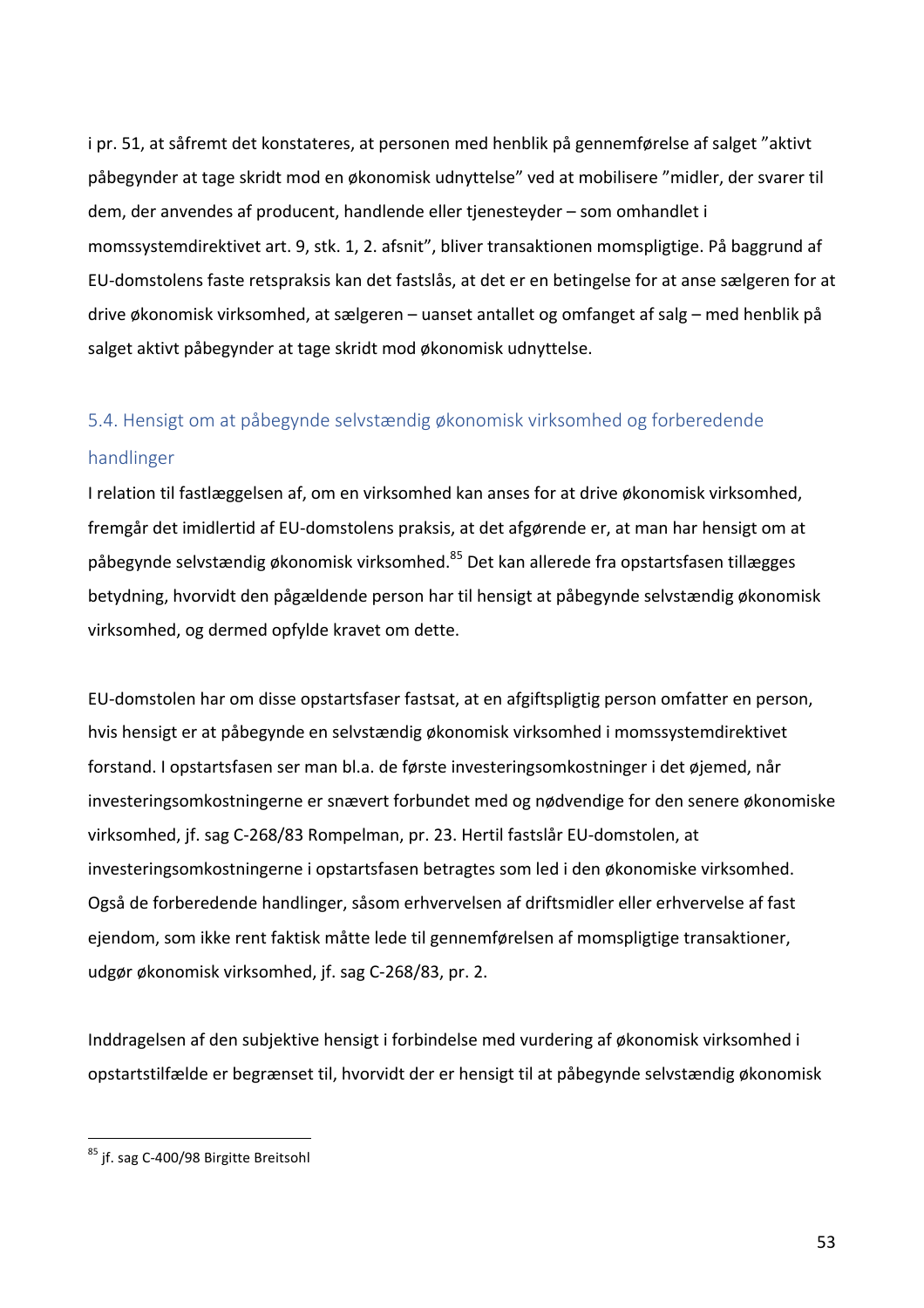virksomhed i momsmæssig forstand, og kan ikke udtrækkes generelt til, hvad hensigten eller formålet er med at påbegynde og drive selve virksomheden, jf. momssystemdirektivet art. 9, stk. 1, 1.afsnit.<sup>86</sup> Det er således ikke relevant at inddrage formålet eller resultatet af den pågældende virksomhed for at opfylde kravet om at udøve økonomisk virksomhed. EU-domstolen har i sag C-280/10 Polski Trawertyn besvaret spørgsmålet om, at en personsammenslutning af fremtidige interessenter, der afholder investeringsomkostninger, inden selskabet formelt er blevet indført i selskabsregistreret som handelsselskab og er blevet momsregistreret, er berettiget til at fradrage betalt moms for de afholdte investeringsomkostninger vedrørende afgiftspligtig virksomhed i selskabet. EU-domstolen har i sagens pr. 29 fastslået, at princippet om momsens neutralitet nødvendiggør, at de første investeringsomkostninger, der afholdes til brug for og med henblik på en virksomhed, betragtes som led i den økonomiske virksomhed. På denne baggrund vil det stride mod neutralitetsprincippet at antage, at økonomisk virksomhed først begynder på det tidspunkt, hvor en fast ejendom faktisk udnyttes, dvs. når en afgiftspligtig indtægt opstår. Det følger af denne præmis, at investeringshandlinger, som er nødvendige for den senere økonomiske virksomhed, anses for foretaget af en afgiftspligtig person. Det er fastsat af EU-domstolens praksis, at egenskaben af afgiftspligtig person først er erhvervet, og retten til fradrag først kan udøves, når den, der anmoder om momsfradrag, har godtgjort, at betingelserne herfor er opfyldt, og at hans hensigt om at påbegynde økonomisk virksomhed, som giver anledning til afgiftspligtige transaktioner, bestyrkes af objektive elementer, if, pr. 37.

Det er blevet fastslået i sag C-400/98 Birgitte Breitsohl, at når en momspligtig person har en direkte og umiddelbar forbindelse til en bestemt transaktion, der giver ret til fradrag, har vedkommende ret til at fratrække den moms, der skyldes eller er betalt for de omkostninger, der er afholdt til brug for de transaktioner, som han har til hensigt at gennemføre, og som giver ret til fradrag, uden at han skal afvente påbegyndelsen af virksomhedens faktiske drift.

Der er en række danske domme, som afgør, hvorvidt et selskab anses for at drive økonomisk virksomhed. Bl.a. afgørelse SKM2006.647.VLR, som drejer sig om, hvorvidt sagsøgeren drev

 $86$  Elgaard, Karina, Interaktionen mellem momsretten og indkomstskatteretten, 2016, s. 248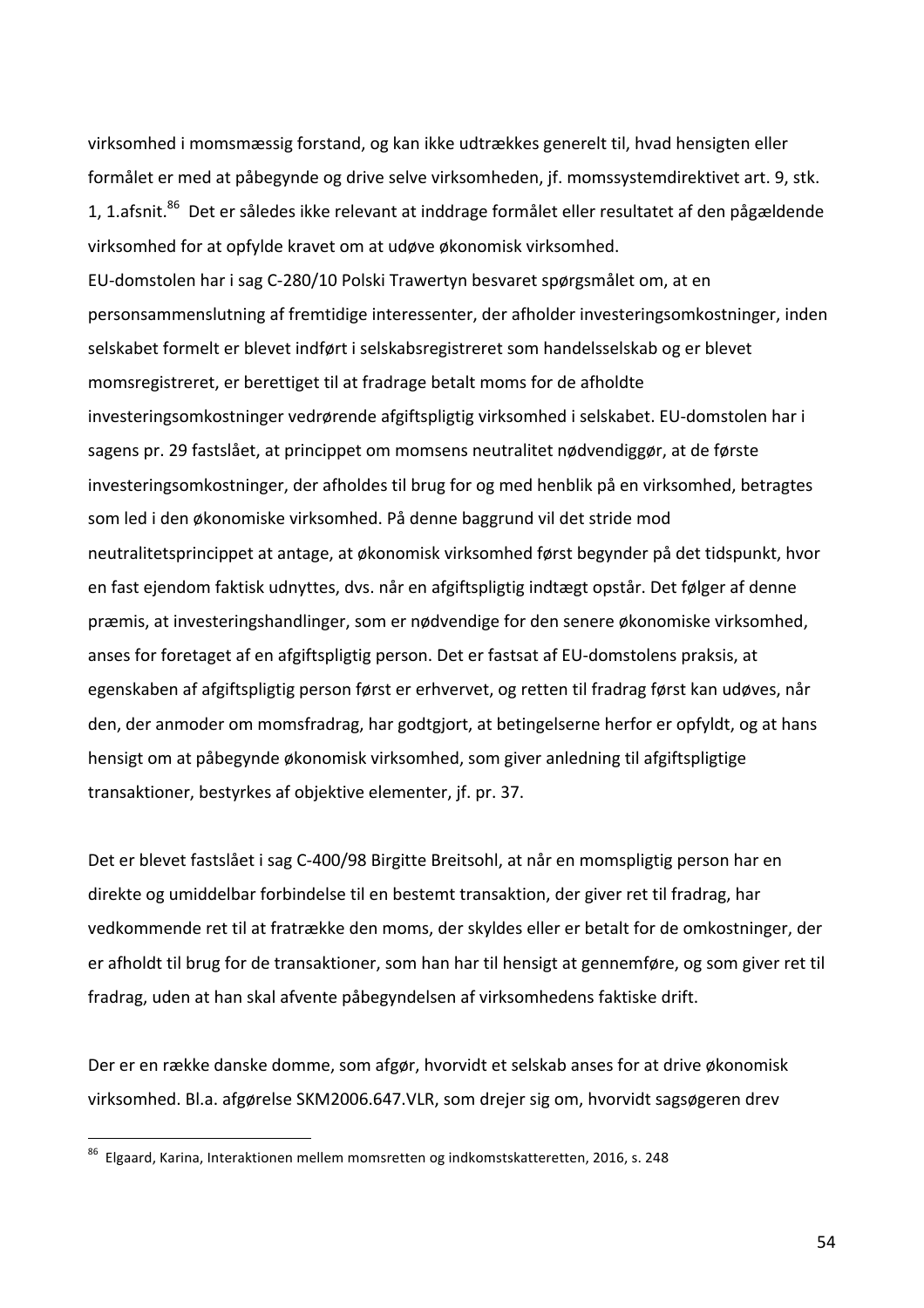økonomisk virksomhed med udlejning af en række ejendomme, og om selskabet som følge heraf varr berettiget til fradrag for momsen af udgifter i forbindelse med salg af ejendomme. Sagen er anlagt til LSR, efter at sagsøgeren har fået afslag om at få fradrag for sine afholdte omkostninger i forbindelse med leje af faste ejendomme. LSR giver sagsøgeren ret i, at lejlighedsvise økonomiske transaktioner er omfattet af begrebet økonomisk virksomhed, jf. ML § 3. Dog finder retten, at selskabet ikke kan anses for at have drevet økonomisk virksomhed med udlejning af fast ejendom, hverken med henblik på at opnå indtægter af en vis varig karakter eller mere lejlighedsvise. Selskabet har alene erhvervet ejendomme med henblik på videresalg. Endvidere anses selskabet heller ikke for at have foretaget handlinger, der er kendetegnende for udlejningsvirksomhed, ligesom selskabet ikke har erhvervet sig indtægter ved udlejningsvirksomhed. Selskabet var derfor heller ikke berettiget til momsfradrag for udgifter afholdt i forbindelse med salg af ejendomme. Afvikling af virksomheder kan i nogle tilfælde også give ret til fradrag. Bl.a. dom SKM2005.341.HR, hvor selskabet ophørte med at drive restaurationsvirksomhed, men fortsat betalte leje og omkostninger vedrørende restaurationslokalerne, fordi lejekontrakten indeholdt en uopsigelighedsklausul, fastslog, at selskabet anses for at udøve selvstændig økonomisk virksomhed. 

#### 5.5. Handle i egenskab af afgiftspligtig person

Udover betingelserne for, at man kan anses for at være afgiftspligtig person efter momssystemdirektivet art. 9, stk. 1 og art. 10 og ML § 3, er der ydermere en betingelse, at den afgiftspligtige person også handler i egenskab af afgiftspligtig person i forbindelse med en momspligtig transaktion, jf. momssystemdirektivet art. 2, stk. 1, jf. bl.a. sag C-291/92, Dieter Armbrecht, pr. 16. I sagen er en del af godet benyttet privat, hvilke medfører, at personen ikke optræder som afgiftspligtig person i relation til denne del af godet, jf. pr. 24. En afgiftspligtig person, der udfører en privat transaktion, optræder ikke egenskab af afgiftspligtig person. Det samme resultat gør sig gældende i den danske afgørelse fra Skatterådet SKM2012.510.SR, hvor spørgeren ud fra en konkret vurdering ikke anses for at agere som en afgiftspligtig person ved salg af byggegrund, idet spørger havde købt byggegrunden til brug for at opføre en privat bolig. Spørgeren agerer således ved ejendomssalg ikke som en afgiftspligtig person.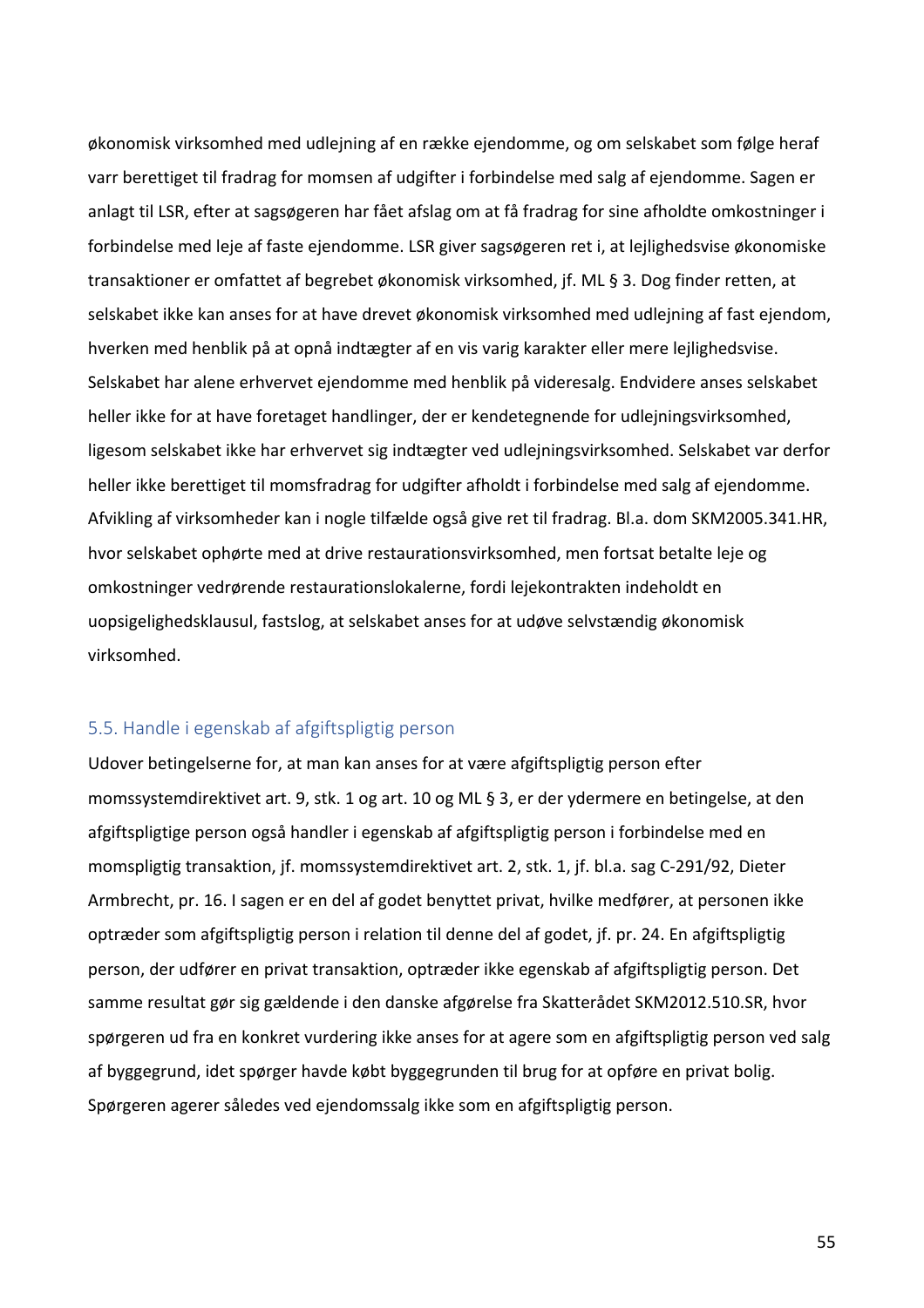Der er en gråzone mellem privat og erhvervsmæssig anvendelse af et gode. Momspligten omfatter kun de transaktioner, som personen foretager i egenskab af afgiftspligtig person, idet en persons foretagelse af en privat transaktion ikke er en optræden i egenskab af afgiftspligtig person.<sup>87</sup>

Ifølge EU-domstolens praksis C-291/92, Dieter Armbrecht pr. 17, skal en afgiftspligtig person optræde i denne egenskab, for at en transaktion kan pålægges moms. En afgiftspligtig person, der udfører en privat transaktion, optræder imidlertid ikke i egenskab af afgiftspligtig person. Direktivet indeholder ingen bestemmelse, der er til hinder for, at en afgiftspligtig person, der ønsker at bevare en del af et gode i sin private formue, kan udelukke den fra momssystemet, if. ibid. pr. 19. Denne fortolkning giver en afgiftspligtig person mulighed for med henblik på anvendelsen af direktivet at vælge, om han vil lade den del af et gode, som benyttes til privat brug, indgå i sin virksomhed.

Ifølge sag C-165/11 Profitube optræder en afgiftspligtig person i denne egenskab, når personen foretager transaktioner som led i sin afgiftspligtig person, jf. pr. 52 og 53. Endvidere fremgår det af sag C-415/98, Laszlo Bakcsi, pr. 29, at den afgiftspligtig persons faktiske anvendelse af et gode til erhvervsmæssige eller private formål skal tages i betragtning. I så fald skal der tages stilling til, om den afgiftspligtig person har erhvervet goderne som afgiftspligtig person, dvs. til brug for sin økonomiske virksomhed i den forstand, udtrykket er anvendt i sjette direktivs artikel 4, jf. pr. 29.

EU-domstolen anfører i sag C-153/11, Klub OOD i pr. 41 nogle særlige retningslinjer til fortolkningen af at handle i egenskab af afgiftspligtig person. Ifølge EU-domstolen skal der tages hensyn til de samlede oplysninger i sagen, herunder karakteren af det omhandlede gode og den periode, der er forløbet mellem erhvervelsen af godet og anvendelsen heraf til formål for den afgiftspligtige persons økonomiske virksomhed, samt nødvendige aktive foranstaltninger til brug for at kunne anvende godet til formål for den økonomisk virksomhed.<sup>88</sup>

 $87$  if. sag C-291/92, Dieter Armbrecht, pr. 17 og 18, sag C-415/98, Laszlo Bakcsi, pr. 24

 $88$  Elgaard, Karina, Interaktionen mellem momsretten og indkomstskatteretten, 2016, s. 265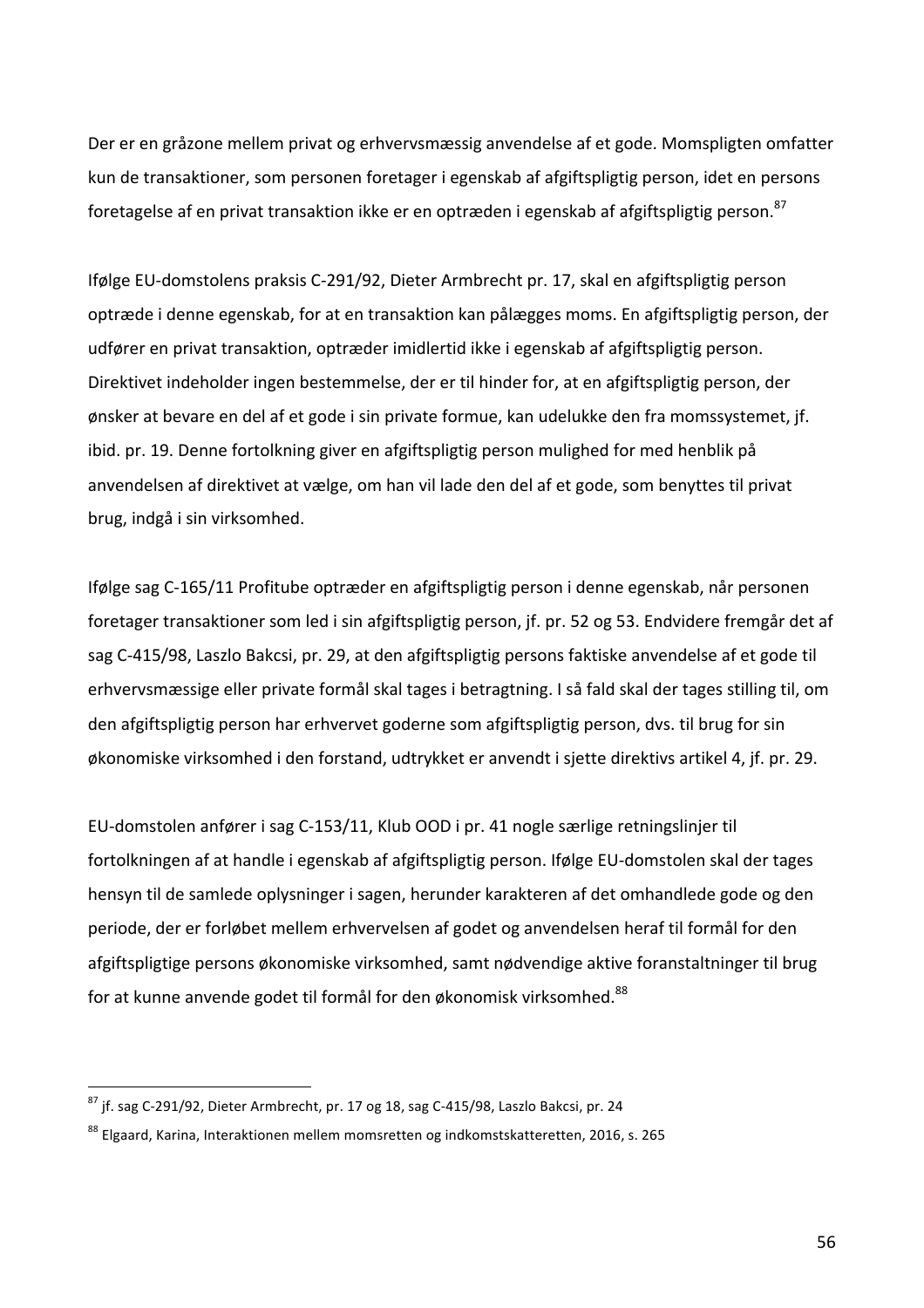#### 5.6. Krav til omfang og intensitet

Når vi har at gøre med selvstændig og økonomisk virksomhed, så skal den aktivitet, man laver, have et vist omfang og intensitet for at være omfattet af begrebet "afgiftspligtig person" og samtidig have retten til fradrag for dens omkostninger. Selvom man opfylder andre kriterier for at være omfattet af begrebet "afgiftspligtig person" – selvstændighed og økonomisk virksomhed – så falder argumentet, hvis graden af omfang og intensitet er for lav. der tyder på hvis man opfylder kravene til drive selvstændig økonomisk virksomhed, så får man ikke lov til at være momspligtige og dermed heller ikke ret til fradrag, idet graden af omfang og intensitet er for lav.

Sag SKM2016.606.BR omhandler, hvorvidt rejsebureauvirksomheden havde erhvervsmæssig karakter i skattemæssig henseende i indkomstårene 2008-2011. Der sker en samlet og konkret vurdering af afgørelsen. Efter praksis er hovedkriterierne for, om man anses for økonomisk virksomhed, om virksomheden har intensitet (fornødent omfang), og om virksomheden er etableret og drevet med udsigt til at opnå en fortjeneste. Rejsebureauvirksomheden her opfylder kriterium om intensitet, idet A havde de fornødne faglige forudsætninger for at drive rejsebureauvirksomhed og drev virksomheden på en professionel måde.

Det afgørende er, at der skal være en aktivitet i virksomheden, for at den kan anses for erhvervsmæssig, og for at opfylde kriteriet for intensitet, jf. eksempelvis sag SKM2004.455.HR. Intensitetskravet er objektivt, og der tages udgangspunkt i konkrete omstændigheder i sagen og virksomhedens aktiviteter.<sup>89</sup>

EU-domstolen har bl.a. i sag C-230/94 Renate Enkler udtalt sig om definitionen af begrebet økonomisk virksomhed i forbindelse med udøvelsen af lejlighedsvise transaktioner. Sagen omhandler Renate Enkler, som arbejder som salgsassistent på sin mands skatterådgivningskontor. Renate Enkler meddeler til forvaltningen, at hun havde udlejning af campingbiler som erhverv. EUdomstolen fastlagde at hun ikke var erhvervsdrivende, når hun udlejede campingbiler. EUdomstolen understregede i øvrigt, at den virksomhed af varig karakter, der er nødvendig for, at man kan ases for erhvervsdrivende, forudsatte en hensigt om at opnå indtægter, hvilket måtte

 <sup>89</sup> SKM2020.107.BR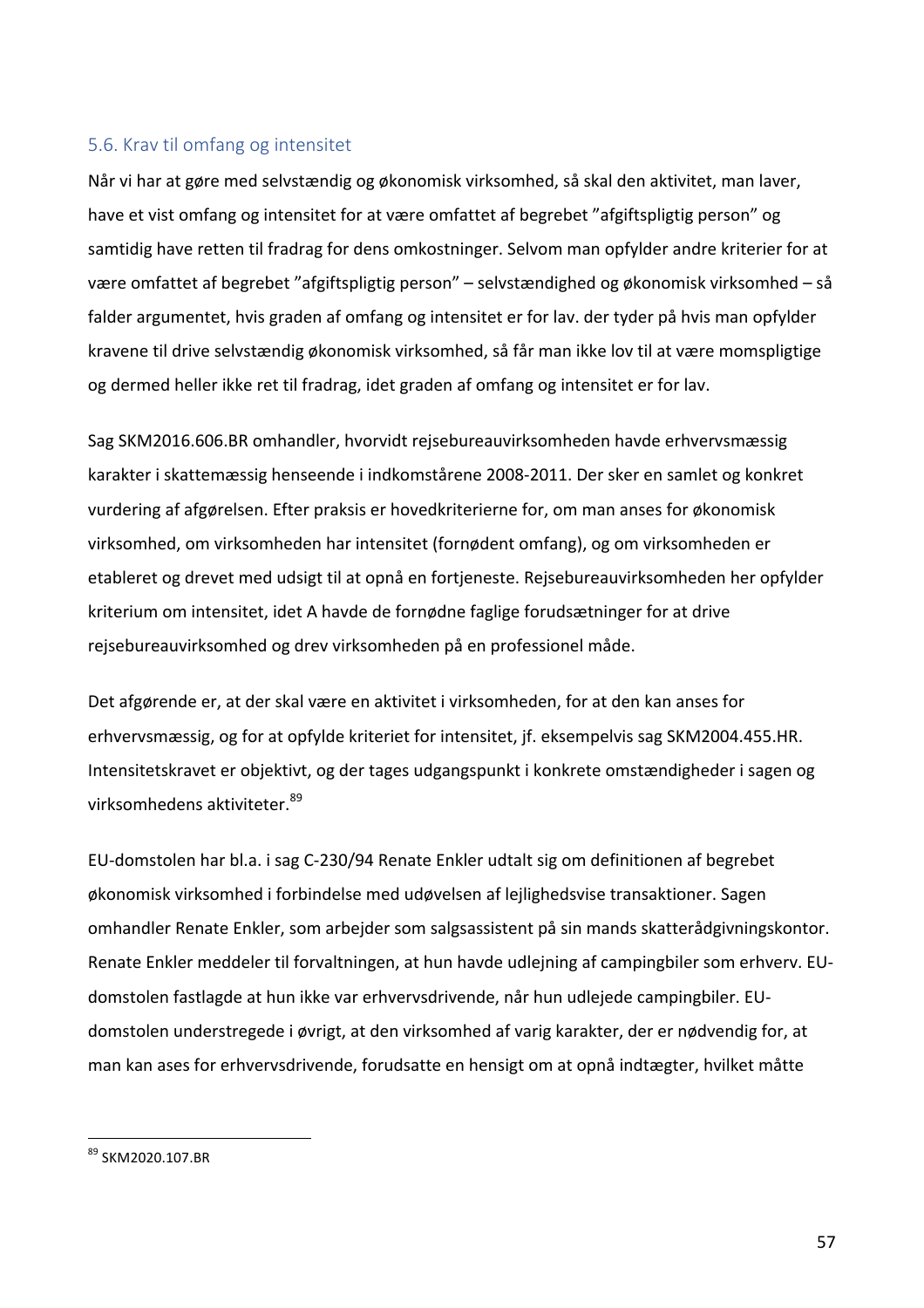fastlægges på grundlag af objektivt konstaterbare kriterier.<sup>90</sup> EU-domstolen lagde vægt på, at Renate Enkler's virksomhed havde karakter af privat virksomhed, hvor hun udøvede anden virksomhed end udlejningsvirksomhed, samt at hun havde erhvervet et køretøj, som efter sin art anvendes til fritidsmål.

I forbindelse med udøvelsen af lejlighedsvise transaktioner, så vægtes det, at indtægten skal være af en vis varig karakter. Det fremgår af Renate Enkler-sagen, at begrebet økonomisk virksomhed indgår i såvel første som andet punkt i artikel 4, stk. 2 (nu art. 9, stk. 1), hvilket medfører, at det ikke omfatter virksomheder, der udøves lejlighedsvis. EU-domstolen nævner hvert enkelt af en række omstændelige forhold, der skal tages hensyn til ved besvarelsen af, hvorvidt udlejning af et materielt gode som en campingbil skal anses for foretaget med henblik på opnåelse af indtægter af en vis varig karakter. De forhold er bl.a. det pågældende godes art, forbindelsen til den normale økonomiske virksomhed, virksomhedens varighed, kundekredsens omfang og indtægternes størrelse.<sup>91</sup>

Sag C-50/87, Kommissionen mod Frankrig, omhandler udlejning til en leje, der ligger under det almindelige markedsniveau. EU-domstolen har i sag C-50/87, Kommissionen mod Frankrig, udtalt, at en lejeindtægt af så ringe en størrelse, at udlejningen anses som en gave, ikke kan anses for økonomisk virksomhed. EU-domstolen har således ikke betinget sig et decideret overskud for, at der kan være tale om økonomisk virksomhed, men har blot udtalt sig om vederlagets størrelse. EU-domstolen i pr. 16 understreger dog, at der ikke foreligger nogen bestemmelser, der bemyndiger medlemsstaterne til at begrænse den fradragsret, der er indrømmet de afgiftspligtige. Dette er en del af neutralitetsprincippet, uden hensyn til, hvad der er formålet med eller resultaterne af disse aktiviteter. Den franske lovgivning vedrørende fradrag af merværdiafgift, der påhviler udlejede faste ejendomme, tillader ikke fuldt og omgående fradrag, når det samlede afgiftsbeløb i forbindelse med udlejningen af den faste ejendom er mindre end 1/15 af dennes værdi. En sådan lovgivning er derfor uforenelig med reglerne i det sjette direktiv

 $90$  Sag C-230/94 Renate Enkler, pr. 17

 $91$  jf. Sag C-230/94 Renate Enkler, pr. 24-29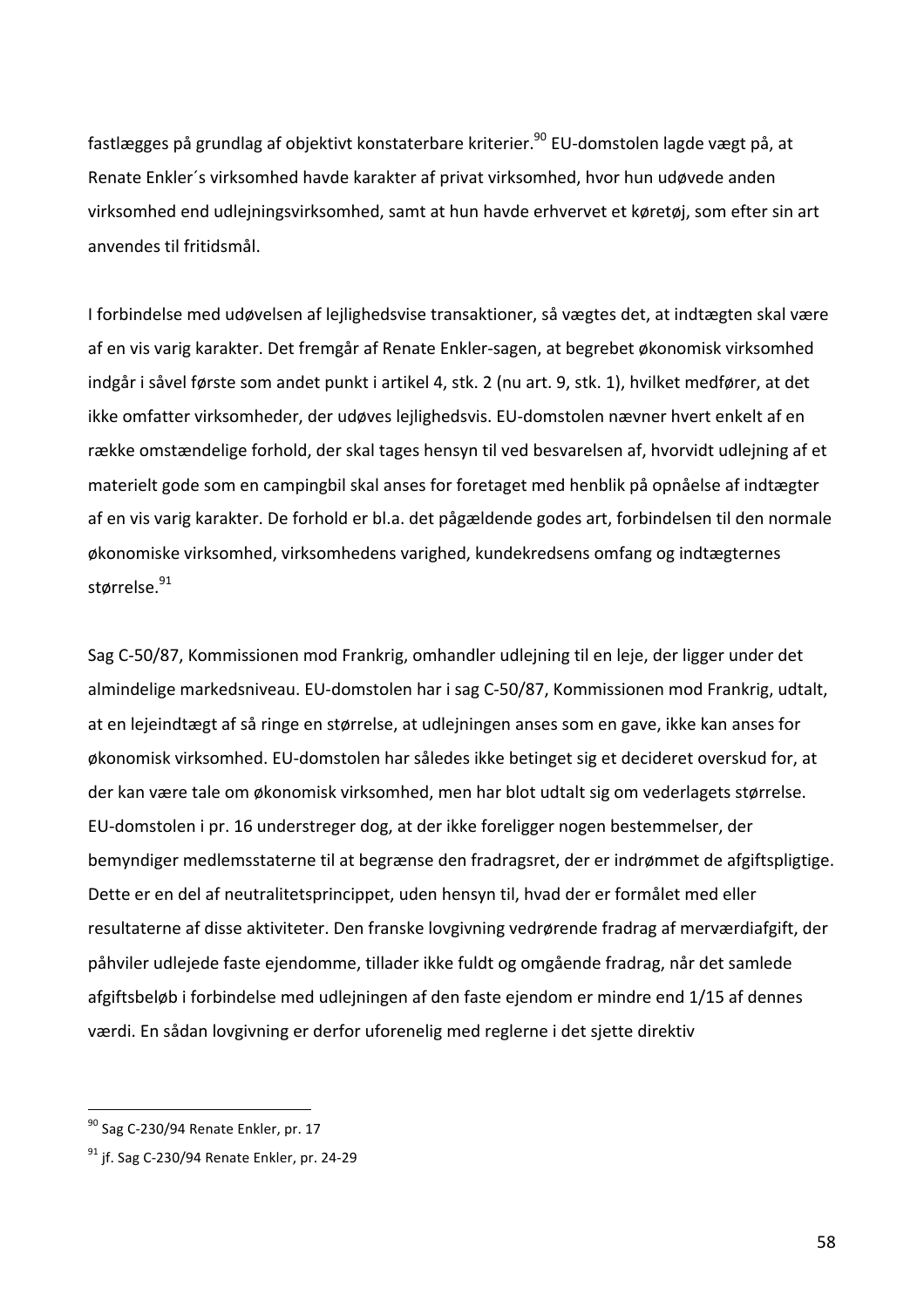(momssystemdirektivet), jf. pr. 19-20. På denne baggrund har Den Franske Republik tabt sagen, da denne har tilsidesat de forpligtelser, der påhviler den ift. Traktaten.

Sagen C-50/87, Kommissionen mod Frankrig, imødegår neutralitetsprincippet og viser samtidig, at der ikke er hjemmel til at begrænse fradragsretten. Men der kan være den ulempe, at sagen kan påvirke de fremtidige sager med den påvirkning, at en af parterne vil have god udnyttelse af at afsætte en pris, der er lavere af markedsprisen, hvilke kan afstedkomme, at der kan ske skatteudnyttelse, når der ikke er hjemmel til at begrænse fradragsretten, når en pris er så lav, at det kan anses som en gave.

I den danske dom, SKM2012.161.BR, fandt retten ikke, at der var tale om økonomisk virksomhed i momslovens forstand, idet der ikke var bevis for, at sagsøgeren havde anvendt ejendommen til erhverv, men mere til privat beboelse. Retten lagde vægt på, at virksomheden ikke blev drevet intensivt og seriøst. Der blev endvidere set på, at der var lange udsigter til en mulig indtægt, og at arbejdet skred meget langsomt frem.

#### 5.7. Holdingselskaber – økonomisk virksomhed?

Formålet med dette afsnit er at fastslå, om holdingselskaber anses som økonomisk virksomhed. Det interessante ved holdingselskaber er, at holdingselskabers formål bare er at "eje". Et holdingselskab betyder blot, at selskabets formål er at eje aktier/anparter i et datterselskab. Når man kigger på det momsmæssigt, så skal man være registreringspligtig og have ret til fradrag. Der skal ske en drift, for eksempel levering af en ydelse. Holdingselskaber har ikke en egentlig aktivitet.

EU-domstolen har i sag C-249/17, Ryanair Ltd., fastslået, at et selskab, hvis eneste formål er at besidde kapitalinteresser i andre selskaber, uden at det direkte eller indirekte griber ind i administrationen af disse virksomheder, ikke er en afgiftspligtig person som omhandlet i momssystemdirektivet. Det er således EU-domstolens klare udgangspunkt, at den blotte erhvervelse eller besiddelse af andele ikke i sig selv kan anses for økonomisk virksomhed, og at en virksomhed, der beskæftiger sig med dette, ikke er en afgiftspligtig person. Derimod fastslår EUdomstolen, at indgriben i administrationen af de selskaber, hvori kapitalandele besiddes, skal anses som foretaget af en afgiftspligtig person. Ydermere fastslår EU-domstolen, at enhver person,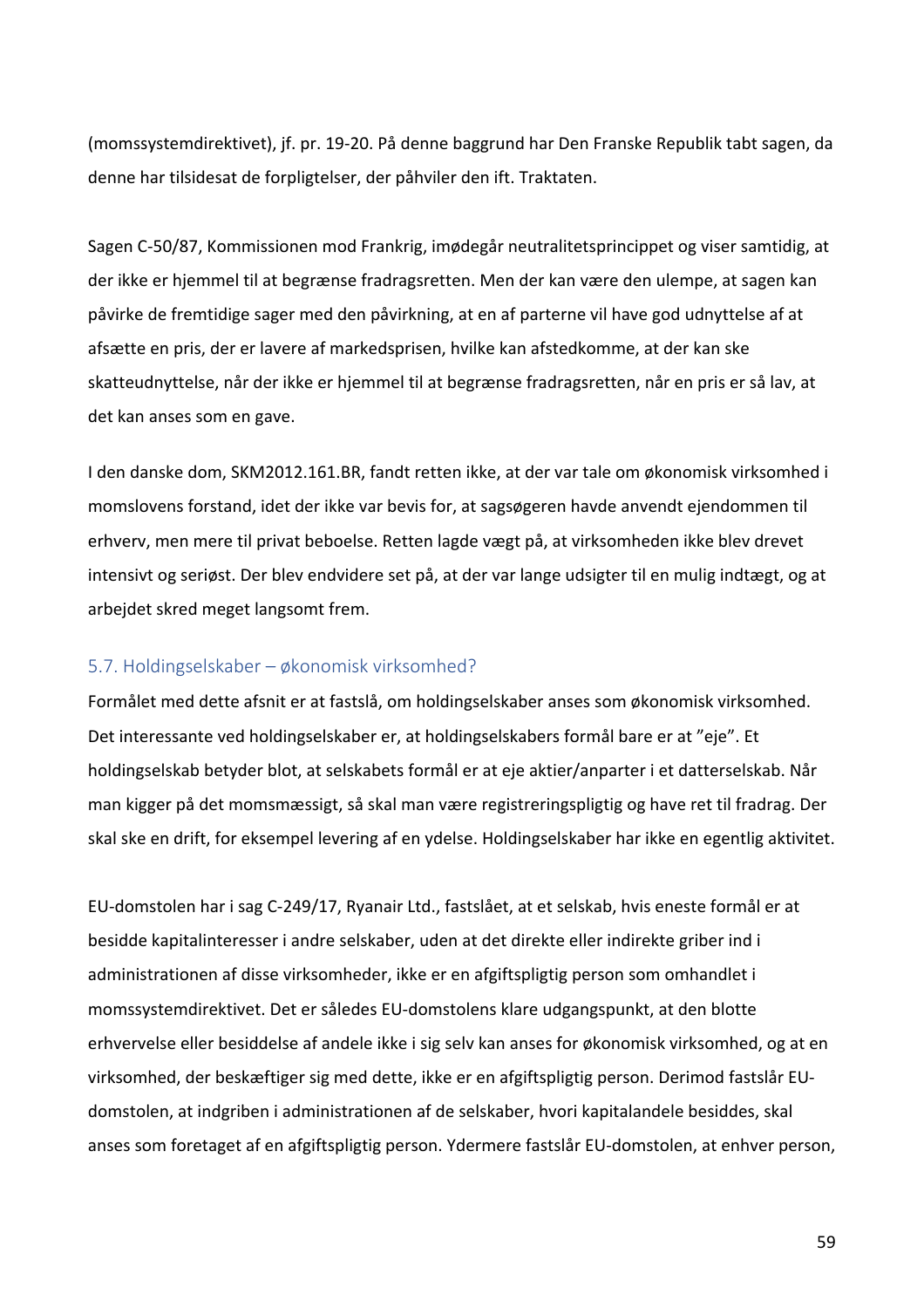hvis hensigt er at påbegynde en selvstændig økonomisk virksomhed, og som afholder de første investeringsomkostninger med henblik herpå, således skal betragtes som en afgiftspligtig person.

Et holdingselskabs deltagelse i administrationen af et datterselskab anses som økonomisk virksomhed. Der skal altså ske indgriben i datterselskabet, for at et holdingselskab kan anses for at være økonomisk virksomhed. Det er en betingelse for økonomisk virksomhed, at holdingselskabet griber ind, udover hvad der følger af de rettigheder, som indehaveren af kapitalinteresserne har i sin egenskab af aktionær eller selskabsdeltager, og at denne indgriben indebærer iværksættelse af transaktioner, der er pålagt moms efter momssystemdirektivet art. 2.<sup>92</sup> Hvis eksempelvis et holdingselskab leverer en ydelse til datterselskabet, som datterselskabet kunne have købt hos tredjepart, vil det være imod neutralitetsprincippet, idet tredjeparten ville sælge ydelsen med moms. Ydelsen leveret af holdingselskabet skal altid momses for at imødegå neutralitetsprincippet. I det tilfælde, hvor holdingselskabet gør indgriben i datterselskabet, skal der moms på. Det fremgår af EU-domstolens faste praksis, at et holdingselskabs indgriben i administration af selskaber, som det har erhvervet kapitalandele i, er en økonomisk virksomhed i momssystemdirektivet art. 9, stk. 1. Dette inkluderer levering af administrative, finansielle, regnskabsmæssige, kommercielle, IT og tekniske tjenesteydelser til dets datterselskab, jf. sag C-320/17, pr. 30.

Det interessante er, hvornår der sker indgriben, og i hvilket omfang holdingselskabet gør indgriben i datterselskabet og dermed anses som økonomisk virksomhed i momsmæssig forstand. Det med at ejer andele i et datterselskab udgør ikke indgriben. Eksempelvis sagen C-320/17, som omhandler spørgsmålet om holdingselskabet Marle Participations, som opererer inden for fremstilling af ortopædiske implantater, udlejer fast ejendom til dets datterselskaber og ønsker, at udlejningen udgør en indgriben i administrationen heraf, som skal anses for at være økonomisk virksomhed. Det, EU-domstolen udtaler i sagen, er, at selvom momssystemdirektivet giver et meget vidt anvendelsesområde, er det kun virksomheder af økonomisk karakter, der er omfattet af afgiftspligten, og dermed har ret til fradrag. Vurderingen af afgiftspligten sker uafhængigt af resultater og formål. Efter praksis er det alle transaktioner, som udgør økonomisk virksomhed som

60

 $92$  Den juridiske vejledning 2022-2, Afsnit D.A.3.1.4.2.4.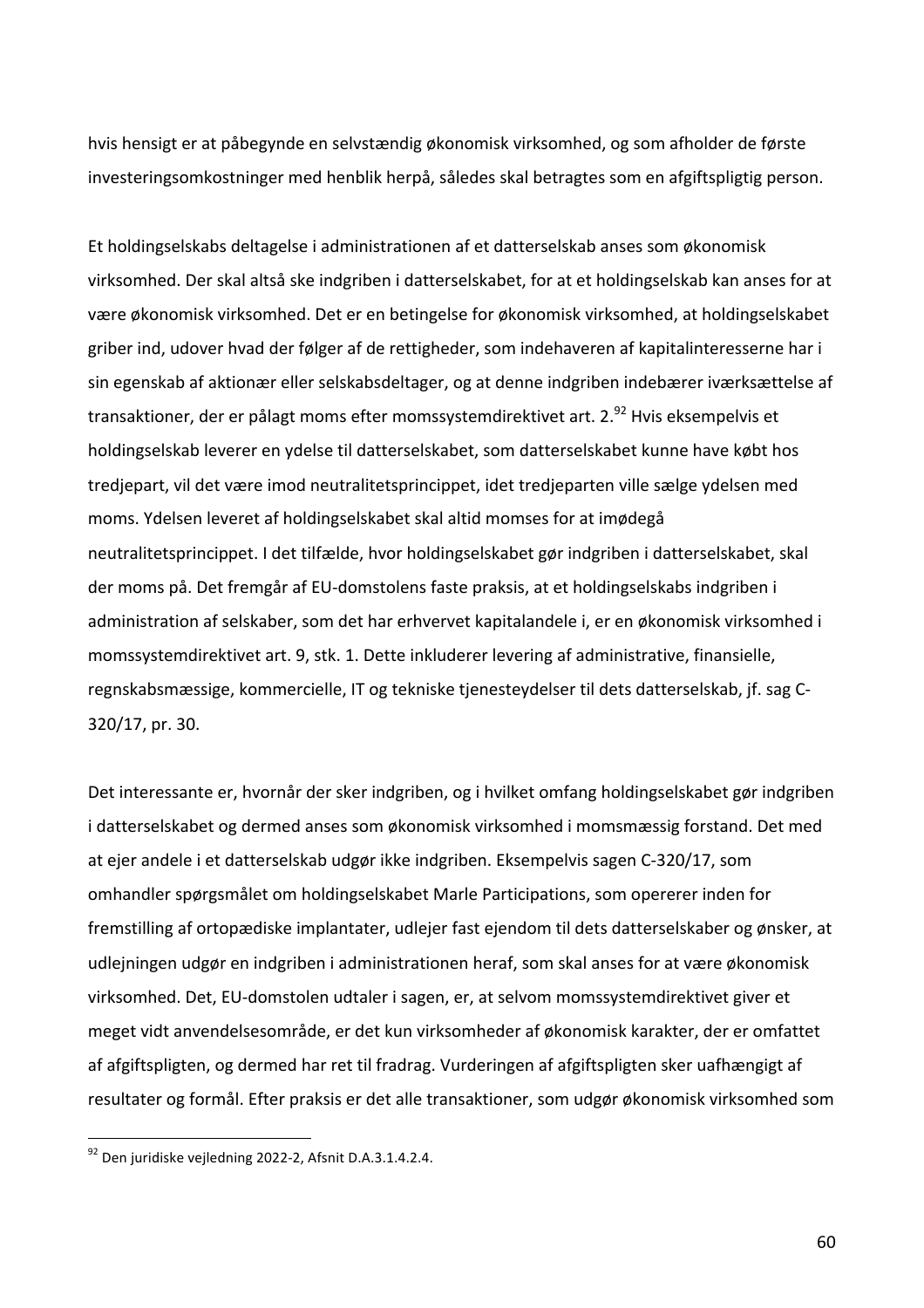omhandlet i momsdirektivet, som holdingselskabet gennemfører til fordel for datterselskabet. Det bemærkes i lyset af dommens pr. 19-23 og 34, at et holdingselskabets udlejning af fast ejendom til sit datterselskab udgør en indgriben i administration, som skal anses for økonomisk virksomhed.

Spørgsmål er så, om udbytte, som holdingselskaber modtager, er indgriben i datterselskaber, og dermed udgør økonomisk virksomhed. Når man trækker udbytte ud, er det ikke indgriben fra holdingselskabet til datterselskabet, som må anses for økonomisk virksomhed. Dette er med begrundelsen, at udbytte er noget, man får ekstra, fordi man har kapitalandele i datterselskabet. Sagen C-142/99, Floridienne og Berginvest omhandlede behandling af moms af udbytte og renter af lån, som de i deres egenskab af holdingselskabet har modtaget fra koncernens datterselskaber. EU-domstolen lagde vægt på, at udbyttet, grundet manglende direkte sammenhæng med de momspligtige leverancer til datterselskaberne, ikke kunne anses for vederlag for leverancer til datterselskaberne. Modtagelsen af udbytte anses derfor ikke som del af den økonomiske virksomhed. Vedrørende renter fra udlån til datterselskaber udtalte EU-domstolen bl.a., at et holdingselskabs almindelige geninvestering af udbytte, som det modtager fra sine datterselskaber, og som i sig selv er udelukket fra momsens anvendelsesområde, i form af lån til disse datterselskaber ikke under nogen omstændigheder udgør en momspligtig virksomhed. Renterne af sådanne lån skal tværtimod anses for afkast af den blotte ejendomsret til godet, og de er således fradragsordningen uvedkommende.

#### 5.8. Hobbyvirksomhed – økonomisk virksomhed?

Der sker en afgrænsning mellem erhvervsvirksomhed og ikke-erhvervsvirksomhed, jf. afsnit 4.6. Afgrænsningen sker efter en konkret vurdering, eksempelvis rentabilitet. Undertiden kaldes ikkeerhvervsmæssig virksomhed "hobbyvirksomhed". Ved hobbyvirksomhed i dansk ret forstås virksomhed typisk inden for landbrug, kunst, heste, både mv.<sup>93</sup> Formålet med hobbyvirksomhed er primært af privat karakter snarere end systematisk indtægtserhvervelse. Som eksempel kan ses sag SKM2014.812.LSR, hvor SKAT ikke har kunnet anse virksomheden, der giver underskud, for at være erhvervsmæssig virksomhed. Det afgørende, som SKAT lagde vægt på, var, om formålet er

 $93$  Den juridiske vejledning 2022-1, afsnit C.C.1.3.1.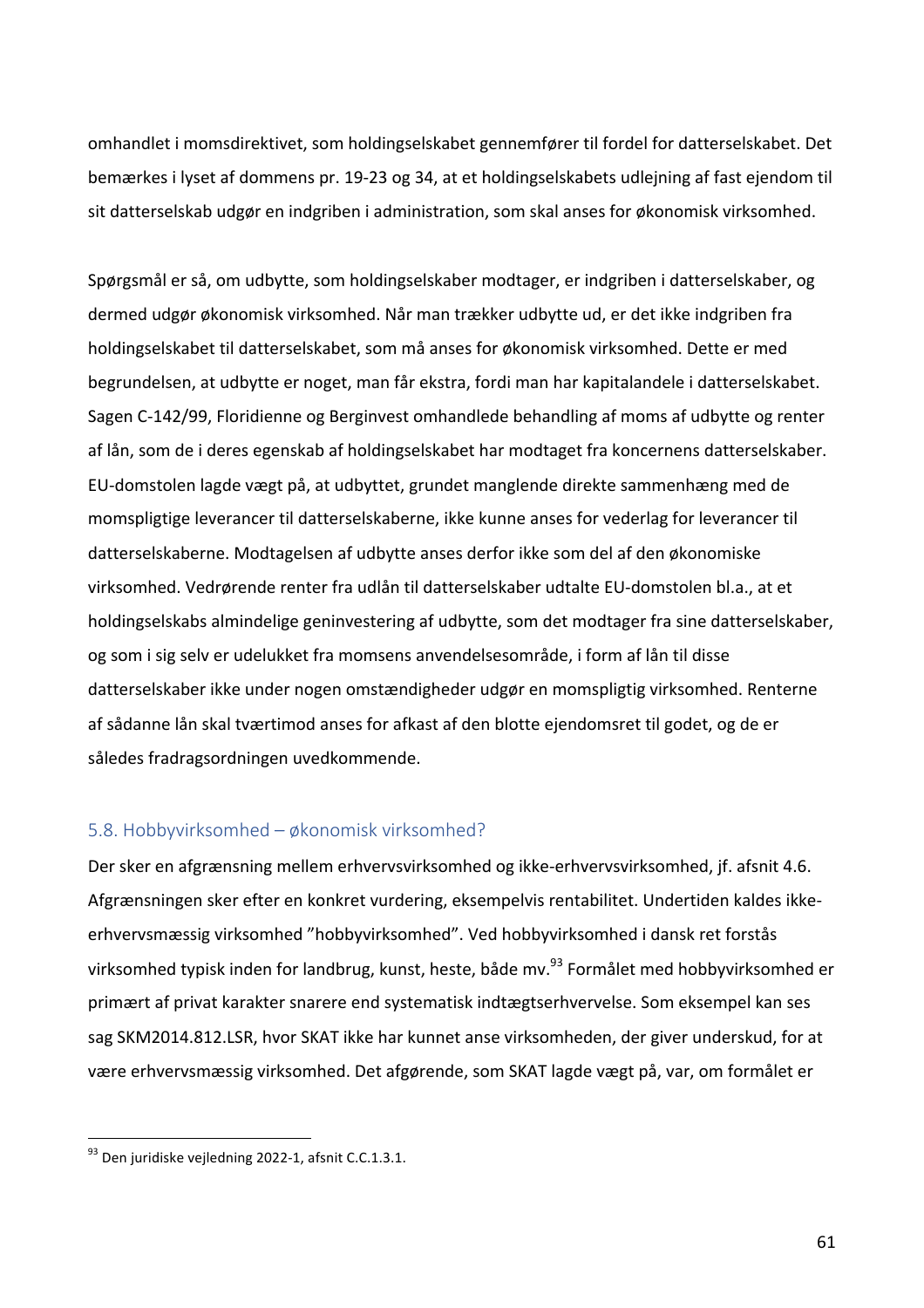den fortjeneste, der opnås. I sagen er der lagt vægt på kriterier for intensitet, jf. afsnit 5.6. Virksomheden har i årene 2006-2011 haft en begrænset omsætning, der svarer til den leje, der betales for leje af grunden. SKAT har derfor fundet, at virksomheden i alle årene har haft så underordnet et omfang, at virksomheden allerede som følge heraf ikke kan anses for erhvervsmæssig i skatteretlig henseende. Det er på baggrund af denne sag, at selvstændige erhvervsdrivende kan fradrage underskud i den skattepligtige indkomst, mens underskud ikke kan fradrages ved hobbyvirksomhed, med den begrundelse, at underskud anses som havende rent privat karakter og derfor uvedkommende for den skattepligtige indkomst.

Hobbyvirksomhed kan efter en samlet vurdering anses for at opfylde kriterier for økonomisk virksomhed. Hvis et gode udelukkende er egnet til økonomisk udnyttelse og med det formål at tilvejebringe indtægter af en vis karakter, anses det for økonomisk virksomhed. Derimod, hvis et gode på grund af sin karakter både kan anvendes til erhvervsmæssig og privat brug, skal der foretages en konkret vurdering af omstændighederne vedrørende dets udnyttelse, jf. sag C- $230/94$ , Renate Enkler – afsnit 5.6.

#### 5.9. Delkonklusion på begrebet økonomisk virksomhed

Den momsmæssige økonomiske virksomhed i ML § 3, stk. 1 skal fortolkes i overensstemmelse med momssystemdirektivet art. 9, stk. 1. Begrebet omfatter alle former for virksomhed som producent, handlende eller leverandør af varer og ydelser samt udnyttelse af materielle eller immaterielle goder med henblik på opnåelse af indtægter af en vis varig karakter. Det er uden betydning for fastsættelsen af økonomisk virksomhed, hvad formålet eller resultatet er af den pågældende virksomhed. Det afgørende er, at man har en hensigt om at skabe indtægt.

Ydermere sker en afgrænsning overfor hobbyvirksomhed, når afgiftspligtig person ift. økonomisk virksomhed skal fastlægges. Dette er vigtigt, da en hobbyvirksomheds formål efter praksis har privat karakter, hvor der derimod ift. økonomisk virksomhed ikke er tale om indtægtsskabelse. I dansk praksis ser vi, at der ses på formålet med fortjenesten. Det afgørende er altså, at hvis et gode udelukkende anvendes til økonomisk udnyttelse og med det formål at tilvejebringe indtægter af en vis varig karakter, så anses den pågældende virksomhed for at opfylde kriteriet for økonomisk virksomhed.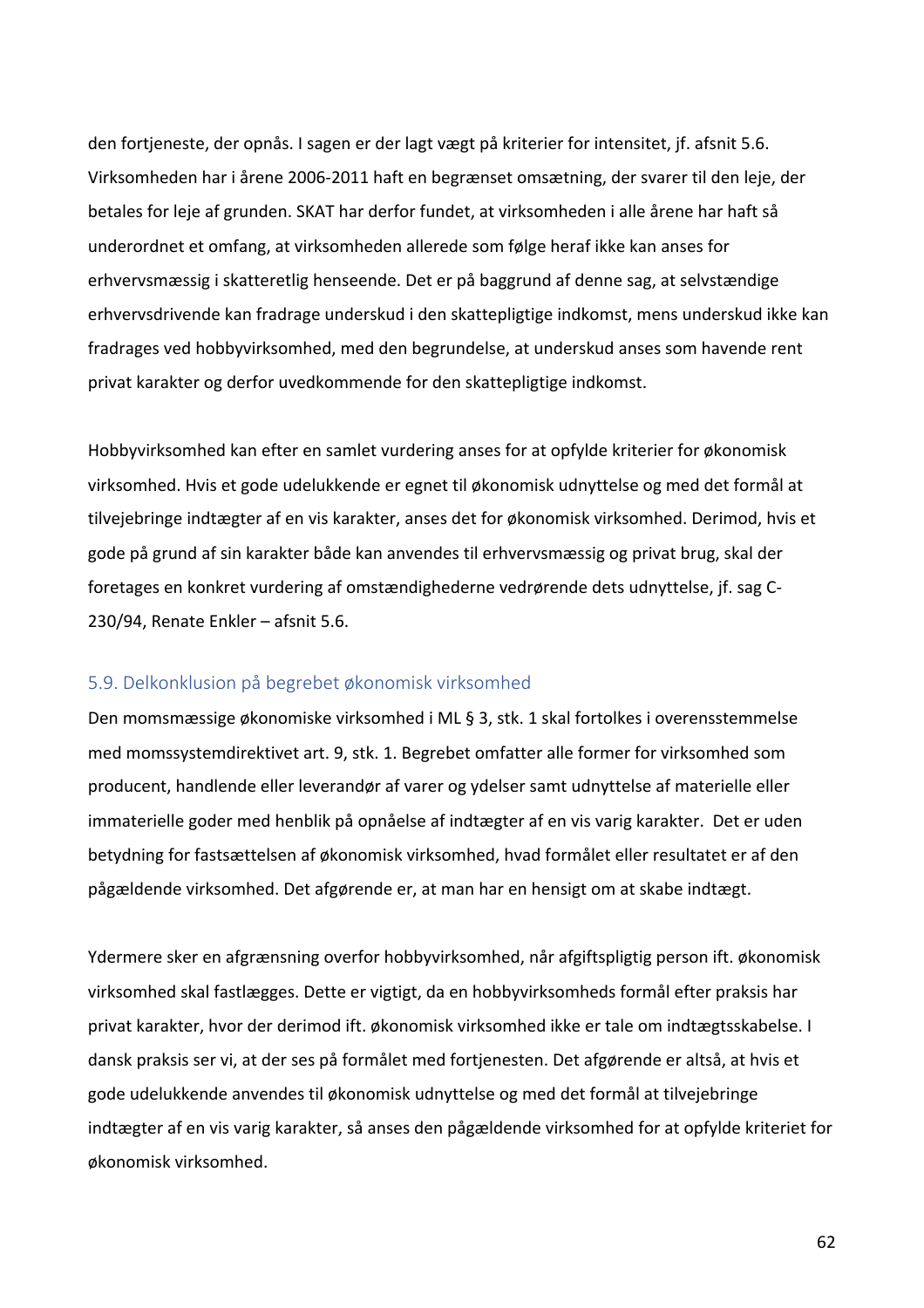Udover at man skal opfylde kriteriet for selvstændig økonomisk virksomhed for at være omfattet af begrebet om "afgiftspligtig person", skal man også handle i egenskab af en afgiftspligtig person. EU-domstolen fastslår i sin praksis, at en afgiftspligtig person handler i sin egenskab af afgiftspligtig, når vedkommende foretager transaktioner til brug for sin økonomiske virksomhed i den forstand, hvori udtrykket er anvendt i momssystemdirektivet art. 9, stk. 1, 2. afsnit, jf. sag C-153/11, Klub, pr. 40. Der er en gråzone mellem privat og erhvervsmæssig brug af et gode. Man anses for at være en afgiftspligtig person for den del, der udgør erhvervsmæssig brug og dermed får man retten til fradrag kun for den del. Det er en afgiftspligtig persons erhvervelse af godet i sin egenskab af afgiftspligtig, der er afgørende for anvendelsen af momssystemet. Det er blevet fastslået af EU-domstolen bl.a. i sag C-153/11, Klub, at det er karakteren af det omhandlede gode og den periode, der er forløbet mellem erhvervelsen af godet og anvendelsen heraf til formål for den afgiftspligtige persons økonomiske virksomhed, der tages i betragtning ved vurderingen af, om det er til private formål eller til erhvervsmæssig formål.<sup>94</sup>

#### Kapitel 6: Konklusion

Formålet med specialet har været at undersøge, hvilke kriterier der er afgørende, for at man anses for at være en afgiftspligtig person. Vi har ML § 3, stk. 1, som er implementeret på baggrund af momssystemdirektivet art. 9, stk. 1, som definerer, hvad der er afgørende ved fastlæggelsen af begrebet "afgiftspligtig person".

Gældende ret for fastsættelsen af begrebet "afgiftspligtig person" følger af ML § 3, stk. 1 og momssystemdirektivet art. 9, stk. 1. Efter disse bestemmelser er det juridiske og fysiske personer, som driver selvstændig økonomisk virksomhed, der anses for at være afgiftspligtige personer, jf. ML § 3, stk. 1 og momssystemdirektivet art.9, stk. 1. Momssystemdirektivet henviser til "enhver", der driver selvstændig og økonomisk virksomhed. Efter ordlyden af ML § 3, stk. 1 og momssystemdirektivet art. 9, stk. 1 er der to betingelser, som skal være opfyldt, førend man kan anses for at være omfattet af begrebet "afgiftspligtig person". Disse betingelser er, at den

 $94$  jf. sag C-291/92, pr. 21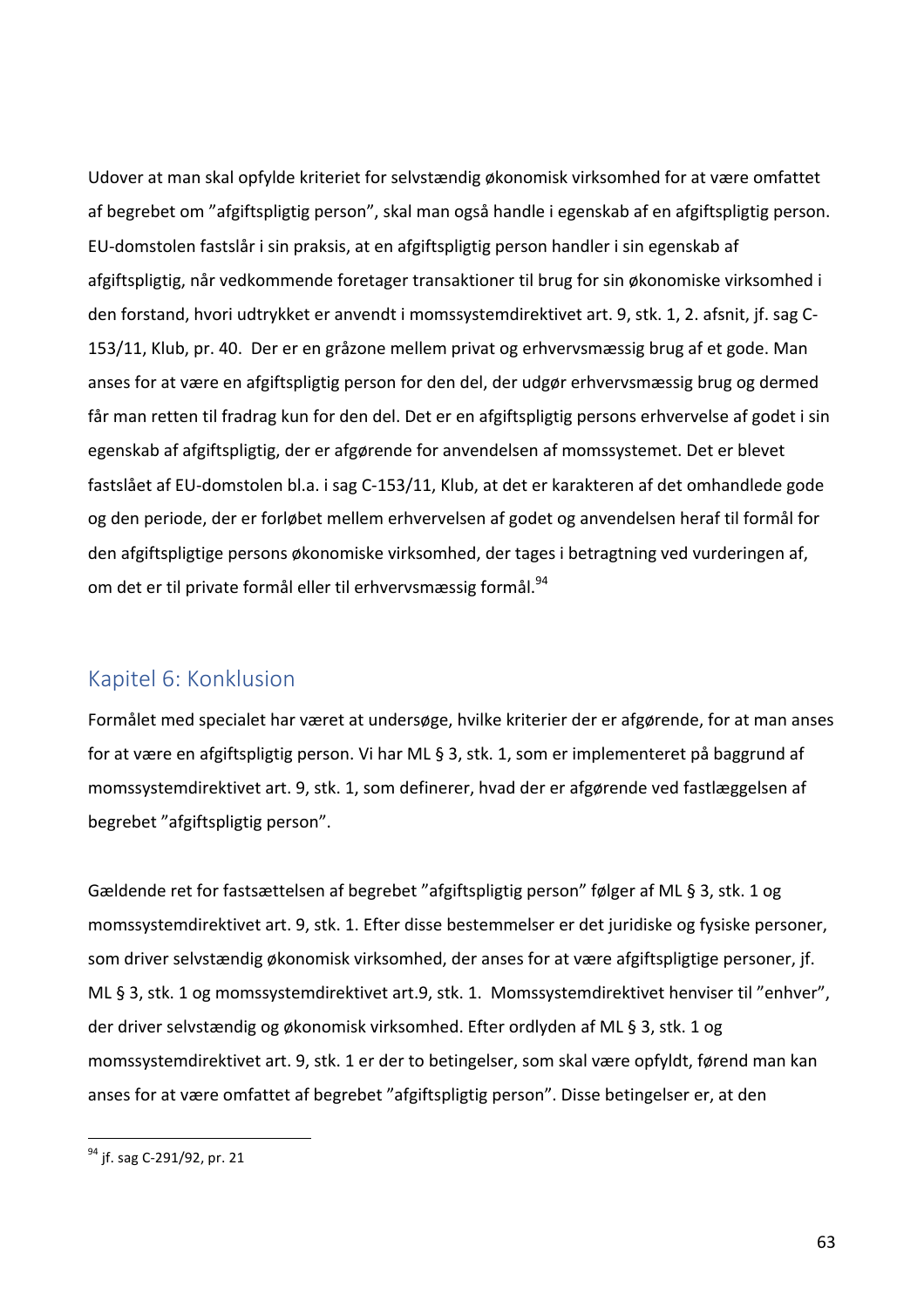pågældende skal drive en selvstændig og økonomisk virksomhed, for at man er omfattet af begrebet afgiftspligtig person. Det er ikke nærmere beskrevet, hverken i den danske ML § 3, stk. 1 eller momssystemdirektivet art. 9, stk. 1, hvorvidt andre personer måtte udøve selvstændig økonomisk virksomhed. Dog kan det på baggrund af EU-domstolens praksis fastsættes, at vurderingen af en afgiftspligtig person skal ske eksklusivt på baggrund af kriterierne, herunder selvstændighed og økonomisk virksomhed. Dette er med begrundelse i, at momssystemet er baseret på en ensartet definition af afgiftspligtig person, hvor der ikke må opstå forskelligartet definition af begrebet i national ret mellem medlemslandene.

Selvstændighedsbegrebet og økonomisk virksomhed er de afgørende kriterier, hvad angår fastlæggelsen af kredsen af afgiftspligtig person. I specialet analyseres først og fremmest selvstændighedsbegrebet, herunder afgrænsning overfor lønmodtagere, jf. art. 10. På baggrund af specialet har det været interessant at undersøge kriterierne i henhold til ML § 3, stk. 1 og momssystemdirektivet art. 9, stk. 1, herunder art. 10, hvor der i bestemmelsen sker en afgrænsning over for lønmodtagere. Dermed sagt er lønmodtagere og private personer ikke omfattet af kredsen af afgiftspligtig person. Som udgangspunkt anses en person som lønmodtager, hvis vedkommende modtager vederlag for personligt arbejde i tjenesteforhold efter arbejdsgiverens anvisning og for dennes regning og risiko. På den anden side har vi en selvstændig erhvervsvirksomhed, som er kendetegnet ved, at der for regning og risiko udøver en virksomhed af økonomisk karakter med det formål at opnå et overskud. På baggrund af praksis fra EUdomstolen og nationalretten er der nogle retningslinjer ved afgrænsning mellem lønmodtagere og selvstændig erhvervsvirksomhed. Der lægges bl.a. vægt på økonomisk risiko, instruktionsbeføjelse, fast arbejdstid, fast aflønning, eget ansvar m.m. Ydermere er det en forudsætning for, at virksomheden udøves regelmæssigt. Derudover er der kravet om intensitet. Intensitetskravet indebærer at en virksomhed skal have en vis minimumsstørrelse, før den kan anses for at være erhvervsmæssig. Dog er intensitetskravet imod momssystemdirektivet art. 9, stk. 1, idet det fremgår af ordlyden af bestemmelsen, at resultatet af virksomheden ikke er et afgørende moment ved fastlæggelsen af en afgiftspligtig person.

64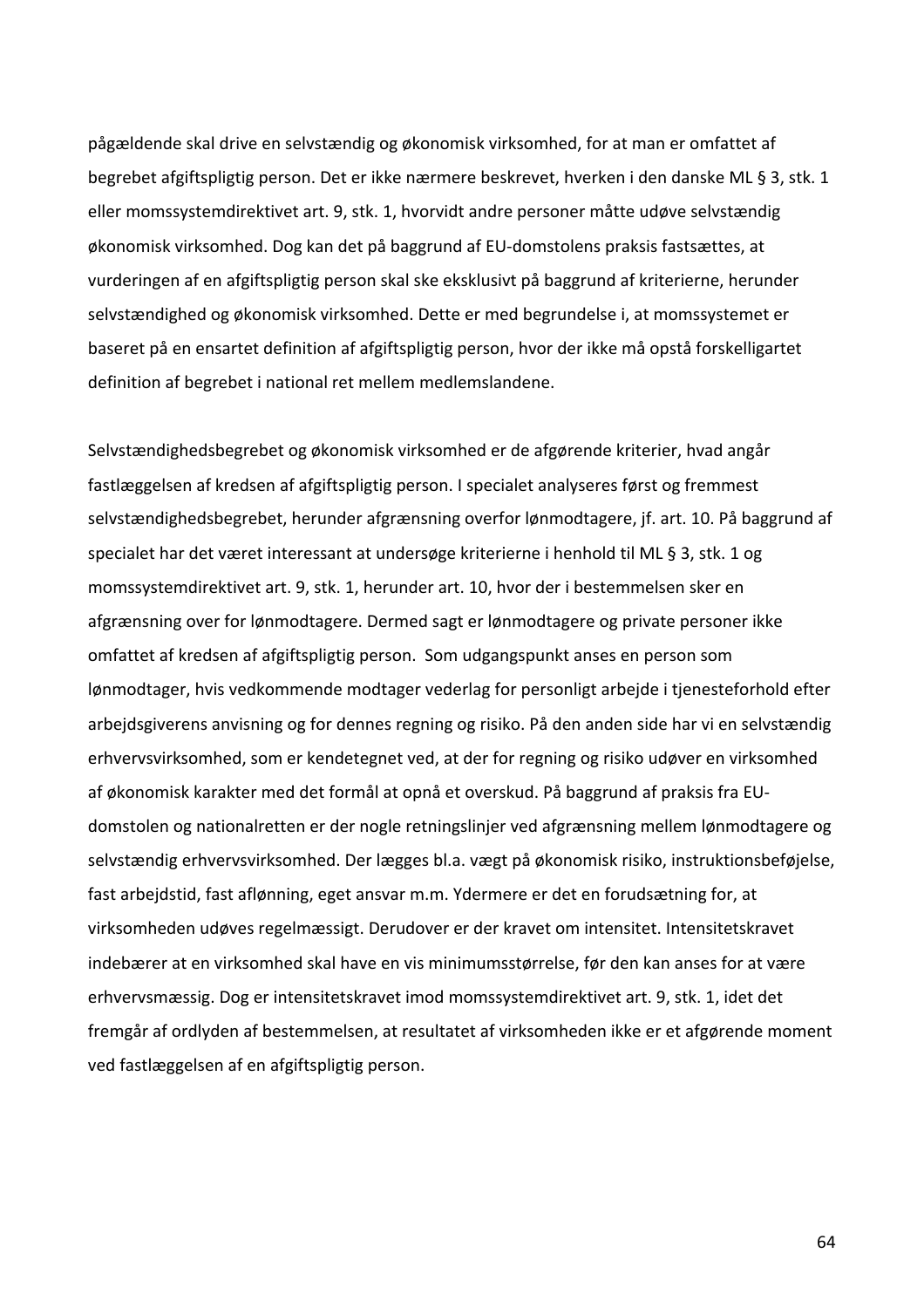Udover at der sker en afgrænsning mellem selvstændig erhvervsvirksomhed og lønmodtagere, så er der i praksis også blevet lagt vægt på, om virksomheden har karakter af at være hobbyvirksomhed eller erhvervsvirksomhed. De relevante momenter, der i praksis blev lagt vægt på ved afgrænsningen, er bl.a., om der er udsigt til, at virksomheden før eller siden vil give overskud – rentabilitetskravet – og samme om virksomheden har den fornødne intensitet og seriøsitet. 

EU-domstolen har i sin praksis udtalt, at anvendelsesområdet for momssystemdirektivet art. 9, stk. 1 skal fortolkes meget vidt, jf. bl.a. sag C-235/85, Kommissionen mod Nederlandene og sag C-348/87, Stichting. Den brede fortolkning af kredsen af afgiftspligtig person gør, at formålet med momssystemet og neutralitetsprincippet imødegås, på den måde at anvendelsesområdet omfatter alle led i erhvervslivet til og med detailledet.

Der findes en del praksis fra både EU-domstolen og dansk ret, som vurderer selvstændighedsbegrebet ift. afgrænsning overfor lønmodtagere. Bl.a. den danske sag SKM2002.339.ØLR, hvor der blev taget hensyn til nogle forhold ved vurdering af, om en assurandør skulle anses som lønmodtager eller som selvstændig erhvervsdrivende. Efter en samlet vurdering fandt retten, at A var lønmodtager, hvorved der bl.a. blev lagt vægt på, at A var omfattet af ferieloven, berettiget til løn, omfattet af pensionsordning, m.v. Ydermere er det en betingelse ved vurdering af selvstændighedsbegrebet, at virksomheden udøves nogenlunde regelmæssigt og gennem en ikke helt kort periode, samt at virksomheden ikke er af ganske underordnet omfang (krav om intensitet). Det afgørende her er altså, at der skal være en aktivitet i virksomheden for at opfylde kriteriet for intensitet. Der er en del danske domme, som statuerer for intensitetskravet. Det afgørende ved intensitetskravet er, at virksomheden ikke skal være af ganske underordnet omfang og skal være af en størrelse, som giver indtægter. De danske domme, som er analyseret nærmere i specialet, harmonerer med EU-domstolens praksis ved vurderingen af selvstændighedsbegrebet og afgrænsningen overfor lønmodtagere. Bl.a. har EU-domstolen i sag -420/10 IO lagde vægt på, om virksomheden udøves i eget navn, for egen regning og på eget ansvar, samt om personen bærer den økonomiske risiko.

65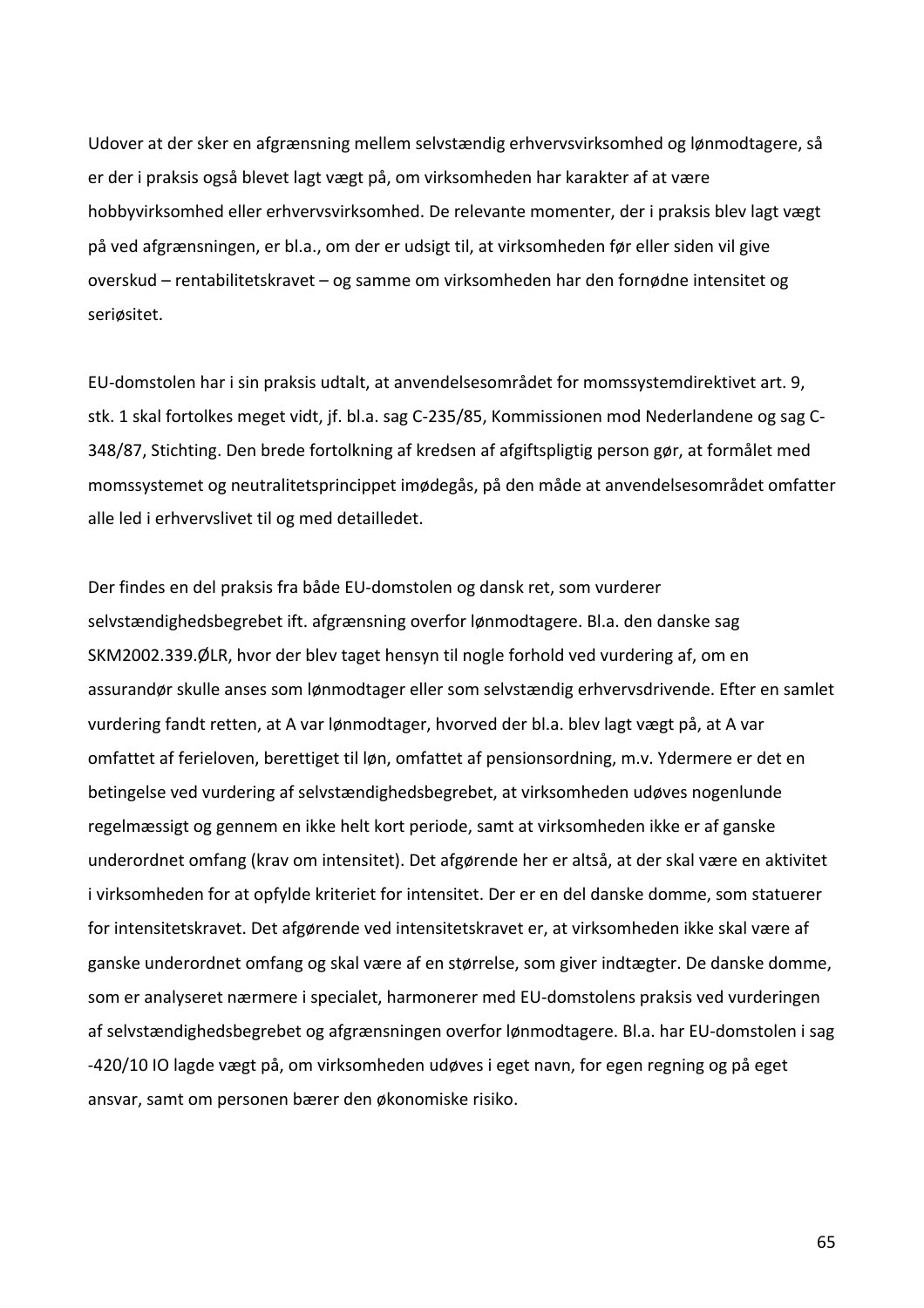Det andet kriterium ved fastlæggelsen af, hvem der anses for at være en afgiftspligtig person, er efter momssystemdirektivet art. 9, stk. 1 og ML § 3, stk. 1, at man driver økonomisk virksomhed. Momssystemdirektivet art. 9, stk. 1, 2. afsnit definerer nærmere, hvad økonomisk virksomhed omfatter. Ifølge ordlyden af bestemmelsen er det "alle former for virksomhed som producent, *handlende eller tjenesteyder, herunder minedrift og landbrug, samt virksomhed inden for liberale* og dermed sidestillede erhverv. Ved økonomisk virksomhed forstås navnlig udnyttelse af materielle *eller immaterielle goder med henblik på opnåelse af indtægter af en vis varig karakter".* I specialet er ordlyden i 2.afsnit blevet behandlet med henblik på, hvad der lægges vægt på ved vurderingen af økonomisk virksomhed. Anvendelsesområdet for økonomisk virksomhed omfatter alle led i produktionsled til og med detailled med hensyn til neutralitetsprincippet, jf. de forenede sager C- $354/03$ , C-355/03 og C-484/03, Optigen m.fl. Det er ikke et krav for at udøve økonomisk virksomhed, at der er gevinst for øje, dog er det en antagelse, at det oftest er tilfældet. Under vurderingen af økonomisk virksomhed skal begrebet omfang og intensitet af virksomheden behandles. Omfanget af virksomhedens udøvelse samt intensitet er med til at bestemme, om virksomheden drives med gevinst for øje eller bare lejlighedsvist. Det skal forstås således, at begrebet "økonomisk virksomhed" tillige omfatter en form for virksomhed, der, selv om den kun udøves lejlighedsvis, falder ind under den generelle definition af begrebet, og som udøves af en afgiftspligtig person, som desuden på en varig måde udøver en anden form for økonomisk virksomhed, if. bl.a. sag C-62/12, Galin Kostov. Dog tillader jeg mig sige, at EU-domstolen har i sag C-230/94, Enkler, fastslået, at økonomisk virksomhed ikke omfatter virksomheder, der udøves lejlighedsvis. EU-domstolen har i sagen anført, at der skal være tale om indtægter af en vis varig karakter. 

Endvidere indeholder bestemmelsen et kriterium om hensigt til at opnå indtægter af en vis varig karakter. Vurderingen skal efter retspraksis bedømmes under hensynstagen til samtlige forhold, herunder karakteren af det pågældende gode, samt om godet er egnet til erhvervsmæssig og privat brug. Ved vurdering kan der efter omstændighederne tages forhold som kundekredsens omfang og indtægternes størrelse i betragtning, jf. bl.a. sag C-230/94, Renate Enkler. Som udgangspunkt er køb og salg af et gode ikke udnyttelse af et gode med henblik på opnåelse af indtægter af en vis varig karakter. Det er derfor vigtigt, at udnyttelsen af godet er vedvarende.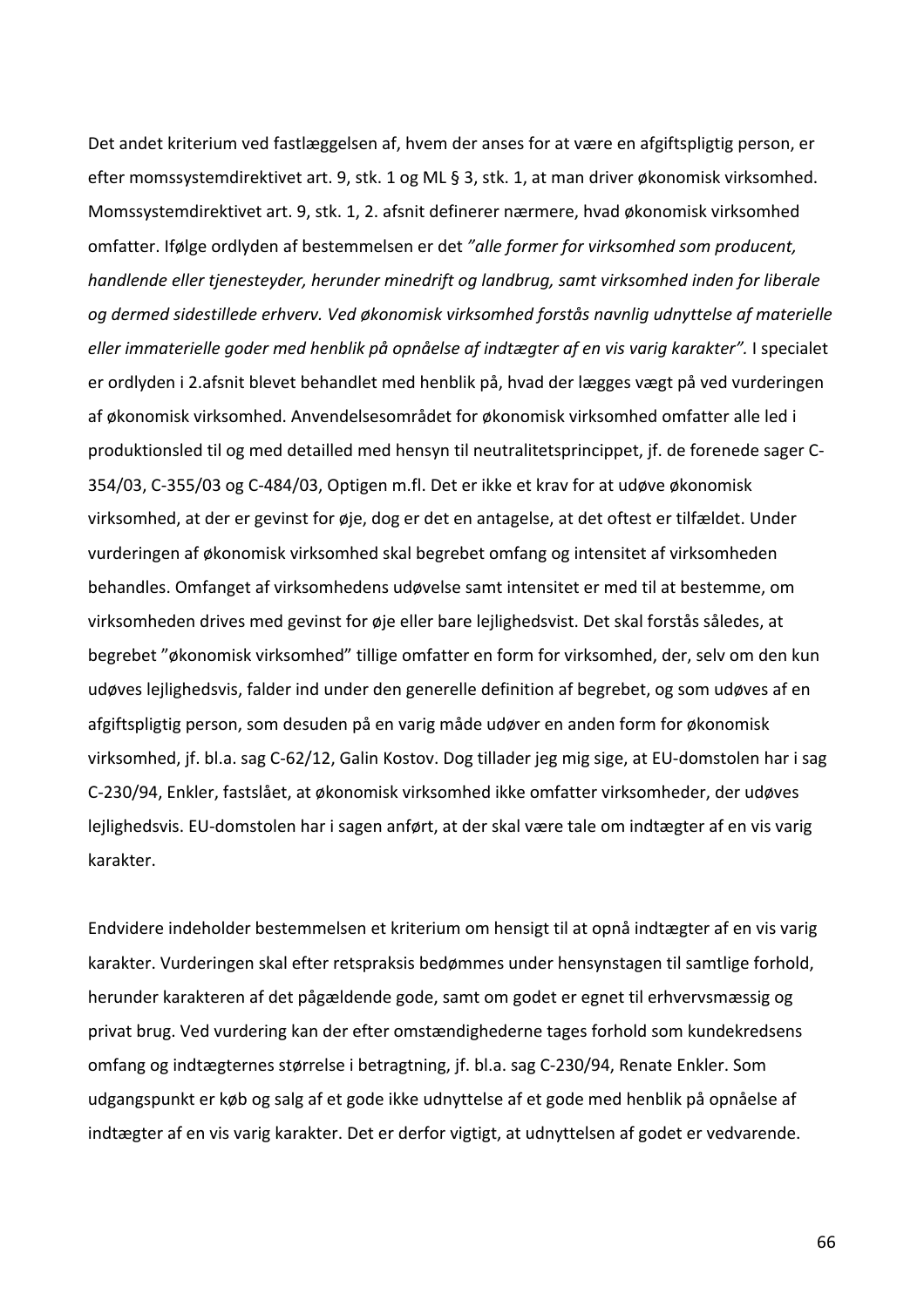På baggrund af administrative praksis er forberedende handlinger også omfattet af begrebet økonomisk virksomhed. I henhold til neutralitetsprincippet og for at lette konkurrencen er der givet erhvervsvirksomhederne ret til fradrag allerede fra opstartsfasen. Det er hensigten med erhvervsvirksomheden, der er et afgørende moment. De nationale myndigheder har mulighed for at kræve den erklærede hensigt om erhvervsmæssig virksomhed bestyrket af objektive momenter, jf. sag C-268/83, Rompelman. Hensigt om at påbegynde en økonomisk virksomhed, som giver anledning til afgiftspligtige transaktioner anses for at omfatte afgiftspligtig person.

## Kapitel 7: Litteraturliste

#### 7.1. Bøger

Loftager Jørgensen, Lars, m.fl.: "Momsloven med kommentarer og EU-henvisninger", 5.udgave Munk-Hansen, Carsten: Retsvidenskabsteori Evald, Jens, m.fl.: Retsfilosofi, retsvidenskab & retskildelære, 2004 Sørensen, Karsten: EU-retten, 2010 Elgaard, Karina Kim: Interaktion mellem momsretten og indkomstskatteretten, 2016 Dekov, Erik: Moms, energi, lønsom – en lærebog om afgifter, 2.udgave

#### 7.2. Hiemmesider

https://curia.europa.eu/jcms/upload/docs/application/pdf/2021-06/tra-doc-da-div-c-0000-2020- 202000844-05\_00.pdf, besøgt første gang 16/12-2021 https://www.skm.dk/aktuelt/publikationer/rapporter/rapport-om-momsloven-og-6 momsdirektiv-juli-2001/kapitel-5-anbefalinger-unoedvendigt-at-der-foretages-yderligere/, besøgt første gang 26/12-2021 https://www.ft.dk/samling/20072/almdel/sau/bilag/49/518119.pdf, besøgt første gang 8/2-2022 https://www.skm.dk/aktuelt/publikationer/rapporter/redegoerelse-om-den-skatte-ogafgiftsmaessige-behandling-af-den-tredje-gruppe-paa-arbejdsmarkedet-september-2003/kapitelc-praksis-om-den-retlige-kvalificering-af-grupperne-af-hvervtagere/, besøgt første gang 26/2-2022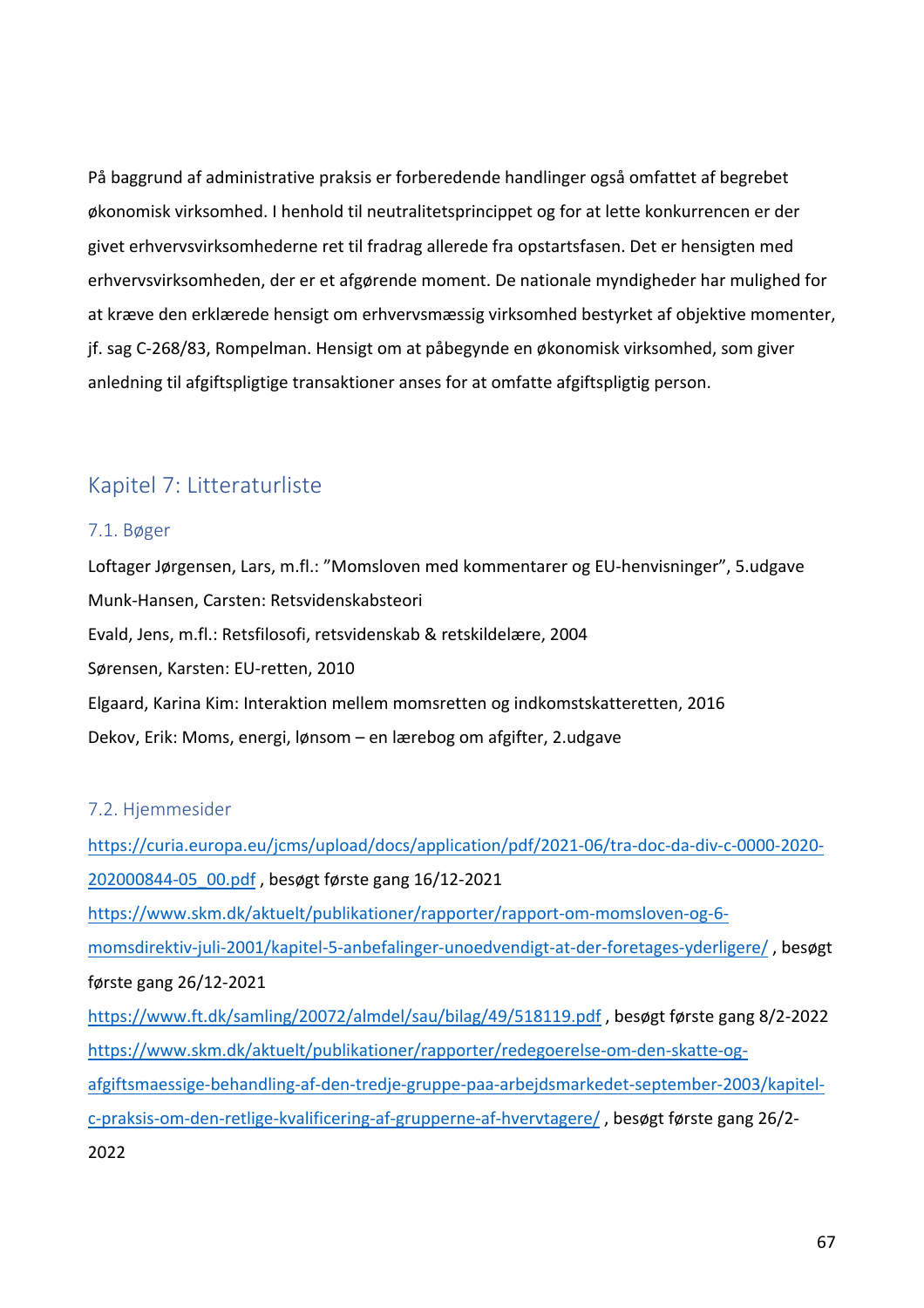#### 7.3. EU-lovgivning

Rådets direktiv 2006/112/EF af 28.november 2006 om det fælles merværdiafgiftssystem Rådets 1.direktiv (67/227/EØF) af 11.april 1967 samt Rådets 2.direktiv (67/228/EØF) af 11.april 1967

Traktaten om Den Europæiske Unions Funktionsmåde, TEUF 

#### 7.4. National lovgivning

Lovbekendtgørelse 2019-09-26 nr. 1021 om merværdiafgift Lov 1953-06-05 nr. 169 Danmarks Riges Grundlov CIR nr 129 af 04/07/1994

#### 7.5. Den juridisk vejledning

| Den juridiske vejledning 2022-1 - D.A.3 Momspligtige personer                   |
|---------------------------------------------------------------------------------|
| Den juridiske vejledning 2022-1 - D.A.3.1. Momspligtige personer § 3, stk. 1    |
| Den juridiske vejledning 2022-1 - D.A.3.1.1. Lovgrundlag                        |
| Den juridiske vejledning 2022-1 - D.A.3.1.2. Definition: Momspligtig person     |
| Den juridiske vejledning 2022-1 - D.A.3.1.3. Definition: Selvstændig virksomhed |
| Den juridiske vejledning 2022-1 - D.A.3.1.4. Definition: Økonomisk virksomhed   |

#### 7.6. EU-domstolens praksis

C-13/02, Faxworld C-186/89, Van Tiem C-235/85, Kommissionen mod Nederlandene C-348/87, Stichting C-210/04, FCE Bank C-230/94, Enkler C-475/03, Banca popolare C-202/90, Ayuntamiento de Sevilla C-472/03, Arthur Andersen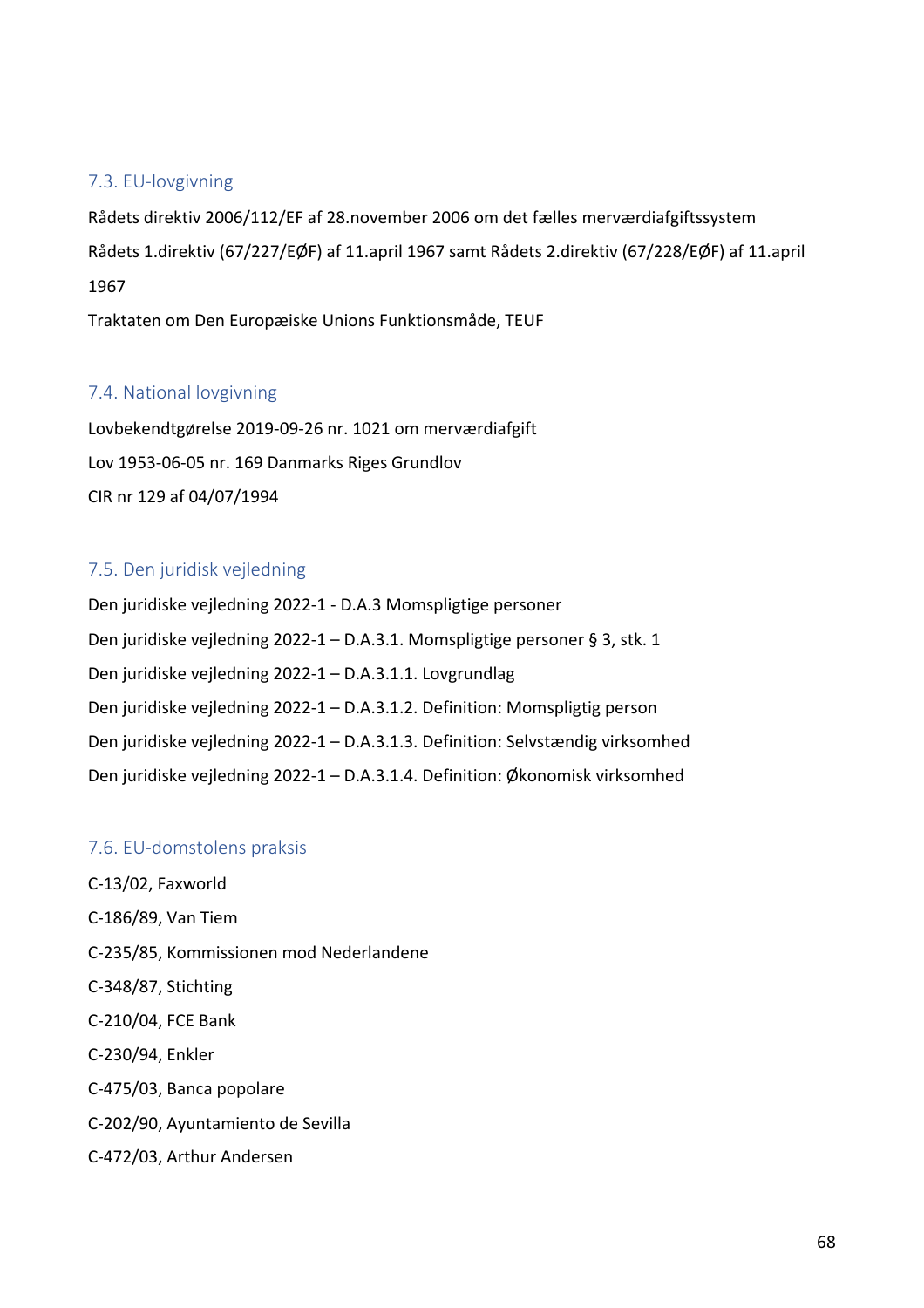C-410/10, IO C-23/98, Heerma C-355/06, van der Steen C-408/06, Franz Götz C-246/08, Kommissionen mod Finland C-268/83, Rompelman

#### 7.7. National praksis

SKM2004.369.ØLR SKM2013.26.SR SKM2002.339.ØLR SKM2021.221.ØLR SKM2004.455.HR SKM2001.432.VLR SKM2020.107.BR SKM2014.781.LSR SKM2021.614.VLR SKM20210.842.SR SKM2011.539.SR SKM2012.510.SR SKM2014.812.LSR